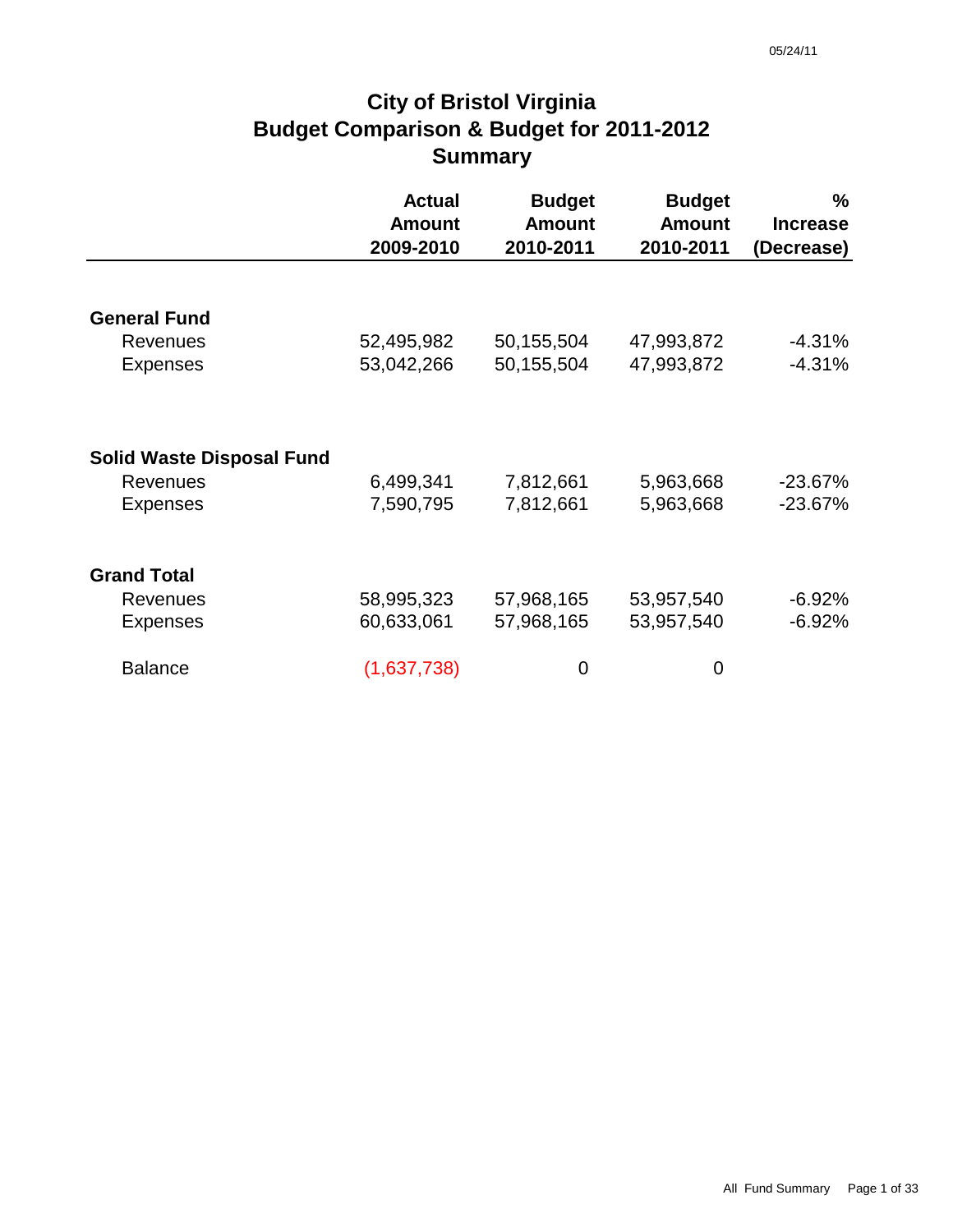# **City of Bristol Virginia Budget Comparison & Budget for 2011-2012 Summary**

|                                       | <b>Actual</b> | <b>Budget</b> | <b>Budget</b> |                 | $\frac{0}{0}$ |
|---------------------------------------|---------------|---------------|---------------|-----------------|---------------|
|                                       | <b>Amount</b> | <b>Amount</b> | <b>Amount</b> | <b>Increase</b> | <b>Incr</b>   |
|                                       | 2009-2010     | 2010-2011     | 2011-2012     | (Decrease)      | (Decr)        |
|                                       |               |               |               |                 |               |
| <b>Revenues</b>                       |               |               |               |                 |               |
| Revenue from Local Sources            | 27,199,620    | 28,304,641    | 28,516,899    | 212,258         | 0.75%         |
| Revenue from Commonwealth of Virginia | 16,243,021    | 18,309,001    | 16,453,616    | (1,855,385)     | $-10.13%$     |
| Revenue from Federal Government       | 2,381,057     | 3,291,862     | 2,803,357     | (488, 505)      | $-14.84%$     |
| Revenue from Solid Waste              | 6,499,341     | 7,812,661     | 5,963,668     | (1,848,993)     | $-23.67%$     |
| <b>Other Financing Sources</b>        | 6,672,284     | 250,000       | 220,000       | (30,000)        | $-12.00%$     |
|                                       | 58,995,323    | 57,968,165    | 53,957,540    | (4,010,625)     | $-6.92%$      |
| <b>Expenses</b>                       |               |               |               |                 |               |
| Governmental Administration           | 1,975,914     | 1,860,941     | 2,077,418     | 216,477         | 11.63%        |
| Judicial Administration               | 1,142,509     | 1,160,227     | 1,284,660     | 124,433         | 10.72%        |
| <b>Public Safety</b>                  | 12,199,614    | 12,666,705    | 12,419,175    | (247, 530)      | $-1.95%$      |
| Public Works                          | 4,138,050     | 4,102,416     | 4,313,051     | 210,635         | 5.13%         |
| Solid Waste Disposal/Collections      | 4,445,608     | 4,338,513     | 3,806,412     | (532, 101)      | $-12.26%$     |
| Health & Welfare, & Social Services   | 5,507,343     | 6,123,659     | 6,229,963     | 106,304         | 1.74%         |
| Education (Includes Debt)             | 9,356,608     | 8,751,167     | 8,866,355     | 115,188         | 1.32%         |
| Parks & Recreation                    | 3,253,602     | 3,228,899     | 3,297,473     | 68,574          | 2.12%         |
| <b>Community Development</b>          | 2,509,419     | 1,044,850     | 1,182,020     | 137,170         | 13.13%        |
| Non-Departmental                      | 2,853,784     | 1,049,192     | 1,036,748     | (12, 444)       | $-1.19%$      |
| Debt                                  | 9,483,575     | 5,322,535     | 5,432,437     | 109,902         | 2.06%         |
| <b>Capital Projects</b>               | 2,064,196     | 5,511,992     | 3,193,752     | (2,318,240)     | $-42.06%$     |
| Transfers                             | 1,702,839     | 2,807,069     | 818,076       | (1,988,993)     | -70.86%       |
|                                       | 60,633,061    | 57,968,165    | 53,957,540    | (4,010,625)     | $-6.92%$      |
|                                       | (1,637,738)   | 0             | 0             | 0               |               |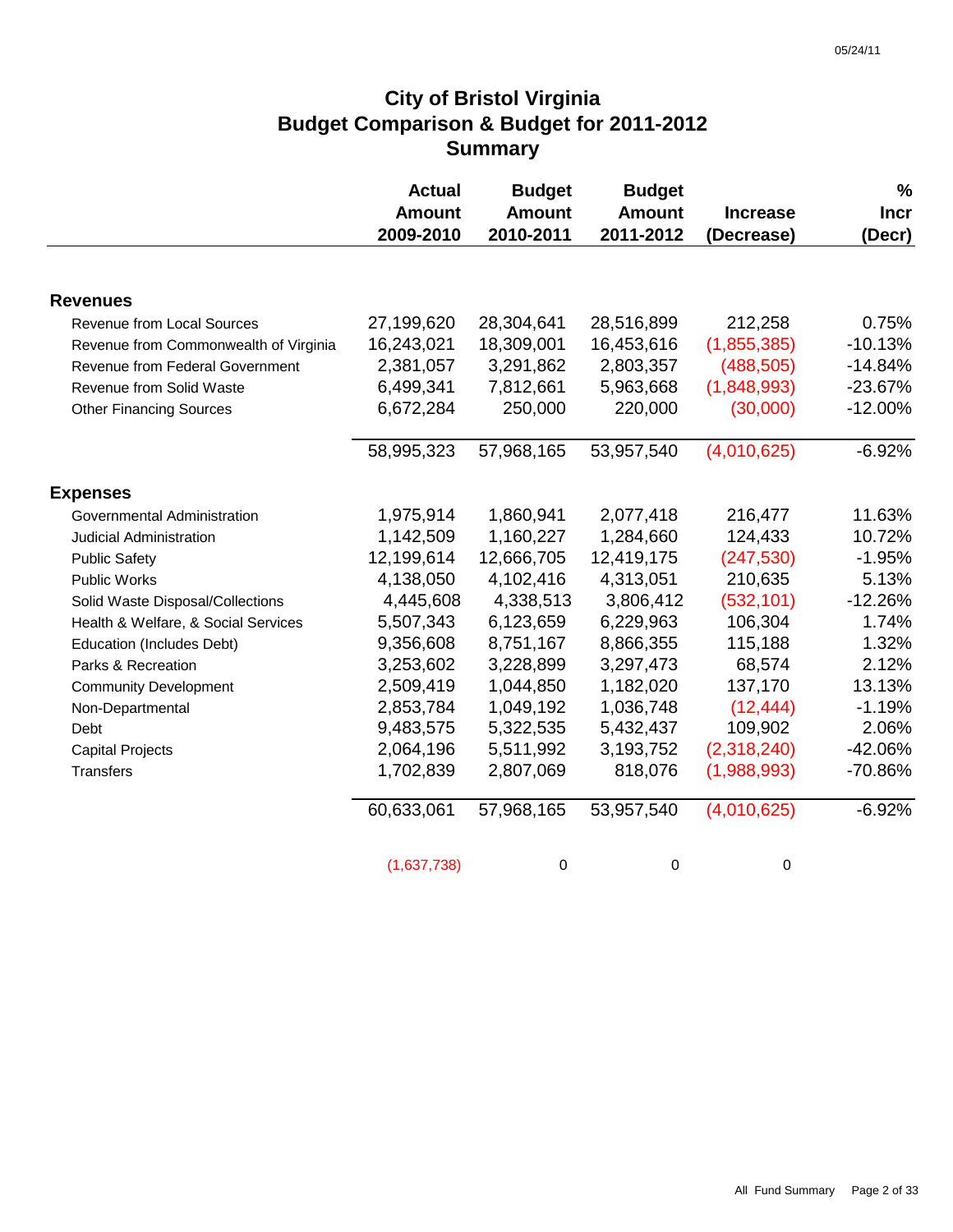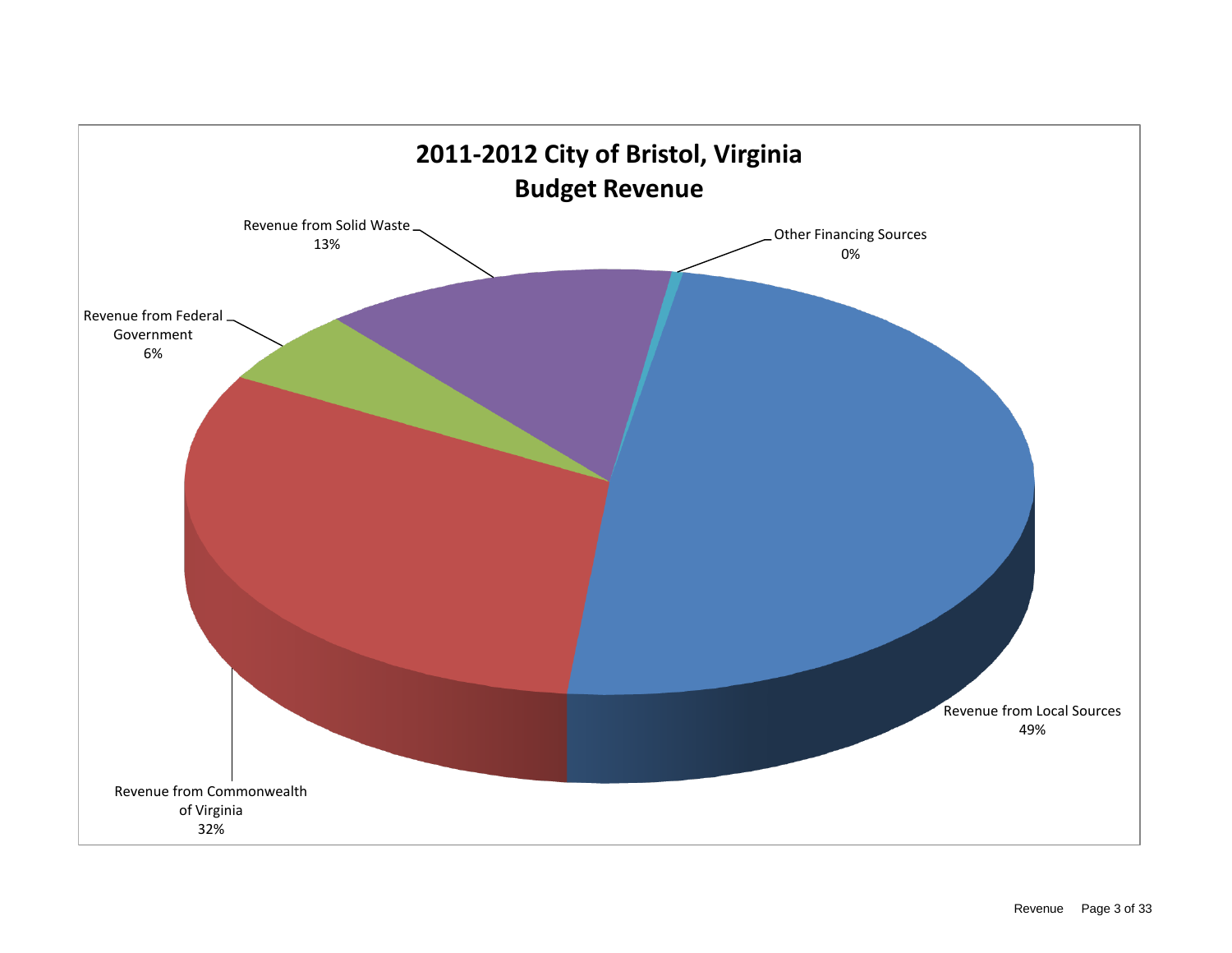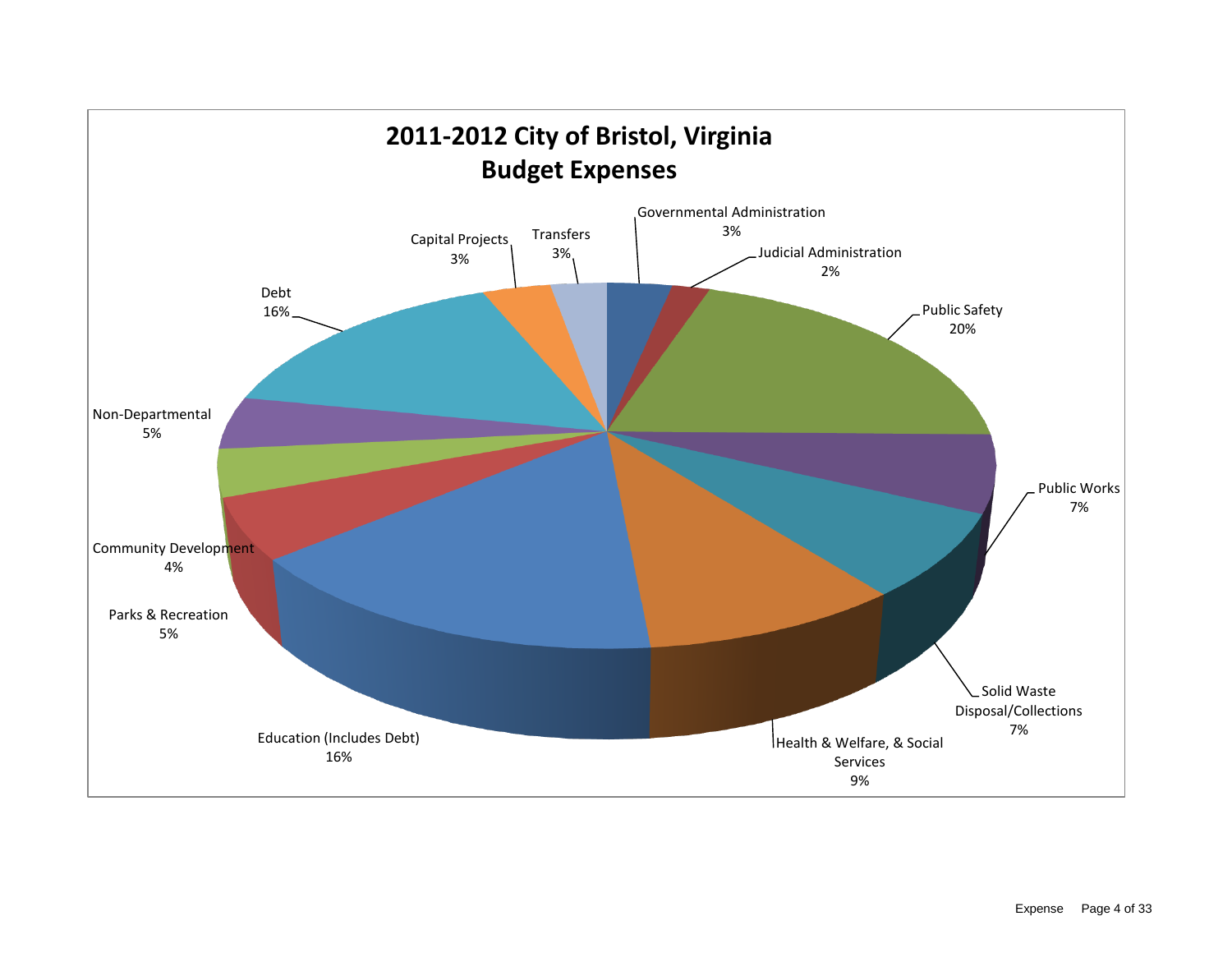| Code           |         |                                                                       | <b>Actual</b><br><b>Amount</b><br>2009-2010 | <b>Budget</b><br><b>Amount</b><br>2010-2011 | <b>Budget</b><br><b>Amount</b><br>2011-2012 | <b>Increase</b><br>or<br>(Decrease) |
|----------------|---------|-----------------------------------------------------------------------|---------------------------------------------|---------------------------------------------|---------------------------------------------|-------------------------------------|
|                |         | <b>REVENUE</b>                                                        |                                             |                                             |                                             |                                     |
| 10000          |         | <b>REVENUE FROM LOCAL SOURCES</b>                                     |                                             |                                             |                                             |                                     |
| 11000          |         | <b>GENERAL PROPERTY TAXES</b>                                         |                                             |                                             |                                             |                                     |
| 11010          |         | -0000 REAL PROPERTY TAXES                                             |                                             |                                             |                                             |                                     |
| 11010          | $-0001$ | <b>Current Taxes on Real Property</b>                                 | 9,162,664                                   | 9,700,000                                   | 9,800,000                                   | 100,000                             |
| 11010          |         | -0002 Delinquent Taxes on Real Estate                                 | 348,743                                     | 375,000                                     | 350,000                                     | (25,000)                            |
| 11010          |         | <b>TOTAL</b>                                                          | 9,511,407                                   | 10,075,000                                  | 10,150,000                                  | 75,000                              |
| 11020          |         | <b>REAL &amp; PERSONAL PUBLIC SERVICE</b><br><b>CORPORATION TAXES</b> |                                             |                                             |                                             |                                     |
| 11020          | -0003   | <b>Current Personal Property Taxes</b>                                | 138,431                                     | 155,000                                     | 140,000                                     | (15,000)                            |
| 11020          |         | <b>TOTAL</b>                                                          | 138,431                                     | 155,000                                     | 140,000                                     | (15,000)                            |
|                |         |                                                                       |                                             |                                             |                                             |                                     |
| 11030          |         | PERSONAL PROPERTY TAXES                                               |                                             |                                             |                                             |                                     |
| 11030          | $-0001$ | <b>Current Taxes</b>                                                  | 2,534,229                                   | 2,550,000                                   | 2,650,000                                   | 100,000                             |
| 11030<br>11030 | $-0002$ | <b>Delinquent Taxes</b><br>-0003 PPTRA-Current Taxes                  | 92,564<br>723,990                           | 125,000                                     | 100,000                                     | (25,000)                            |
| 11030          |         | <b>TOTAL</b>                                                          | 3,350,783                                   | 723,990<br>3,398,990                        | 723,990<br>3,473,990                        | 0<br>75,000                         |
|                |         |                                                                       |                                             |                                             |                                             |                                     |
| 11060          |         | <b>PENALTIES &amp; INTEREST</b>                                       |                                             |                                             |                                             |                                     |
| 11060          | $-0001$ | Penalties on Taxes                                                    | 62,581                                      | 80,000                                      | 100,000                                     | 20,000                              |
| 11060          | $-0002$ | Interest on Taxes                                                     | 127,666                                     | 100,000                                     | 135,000                                     | 35,000                              |
| 11060          | -0003   | Del Tax Administration Fee                                            | 0                                           | 0                                           | 10,000                                      | 10,000                              |
| 11060          |         | <b>TOTAL</b>                                                          | 190,247                                     | 180,000                                     | 245,000                                     | 65,000                              |
| 12010          |         | <b>OTHER LOCAL TAXES</b>                                              |                                             |                                             |                                             |                                     |
| 12010          | $-0001$ | <b>Local Sales and Use Taxes</b>                                      | 3,607,230                                   | 3,700,000                                   | 3,700,000                                   | 0                                   |
| 12010          |         | -0002 Consumers' Utility Taxes                                        | 116,345                                     | 115,000                                     | 116,000                                     | 1,000                               |
| 12010          | -0003   | <b>Business License Taxes</b>                                         | 1,077,817                                   | 1,200,000                                   | 1,150,000                                   | (50,000)                            |
| 12010          | $-0005$ | Motor Vehicle License Taxes                                           | 236,155                                     | 255,000                                     | 240,300                                     | (14, 700)                           |
| 12010          | $-0006$ | <b>Bank Franchise Tax</b>                                             | 465,464                                     | 400,000                                     | 450,000                                     | 50,000                              |
| 12010          |         | -0007 Taxes on Recordation and Wills                                  | 95,511                                      | 115,000                                     | 110,000                                     | (5,000)                             |
| 12010          | $-0008$ | <b>Cigarette Taxes</b>                                                | 187,064                                     | 175,000                                     | 180,000                                     | 5,000                               |
| 12010          |         | -0010 Lodging Taxes                                                   | 936,836                                     | 1,000,000                                   | 1,000,000                                   | 0                                   |
| 12010          |         | -0011 Restaurant Meal Taxes                                           | 4,641,053                                   | 4,750,000                                   | 5,050,000                                   | 300,000                             |
| 12010          |         | -0013 Electric Consumption Tax                                        | 85,474                                      | 90,000                                      | 90,000                                      | 0                                   |
| 12010          |         | <b>TOTAL</b>                                                          | 11,448,949                                  | 11,800,000                                  | 12,086,300                                  | 286,300                             |
| 12020          |         | <b>OTHER LOCAL TAXES</b>                                              |                                             |                                             |                                             |                                     |
| 12020          | -0001   | <b>Surcharge Fees</b>                                                 | 0                                           | 0                                           | 0                                           | $\mathbf{0}$                        |
| 12020          |         | <b>Other Local Taxes</b>                                              | $\mathbf 0$                                 | $\overline{0}$                              | $\Omega$                                    | $\mathbf 0$                         |
|                |         |                                                                       |                                             |                                             |                                             |                                     |
| 13010<br>13010 |         | <b>PERMITS &amp; PRIVILEGE FEES</b><br>-0001 Animal Licenses          | 1,217                                       | 2,000                                       | 1,000                                       | (1,000)                             |
| 13010          |         | -0003 Building Permits, Inspection Fees                               | 29,116                                      | 35,000                                      | 50,000                                      | 15,000                              |
| 13010          |         | -0004 Transfer Fees                                                   | 505                                         | 500                                         | 500                                         | 0                                   |
| 13010          |         | -0005 Zoning Fees                                                     | 521                                         | 800                                         | 500                                         | (300)                               |
| 13010          |         | <b>TOTAL</b>                                                          | 31,359                                      | 38,300                                      | 52,000                                      | 13,700                              |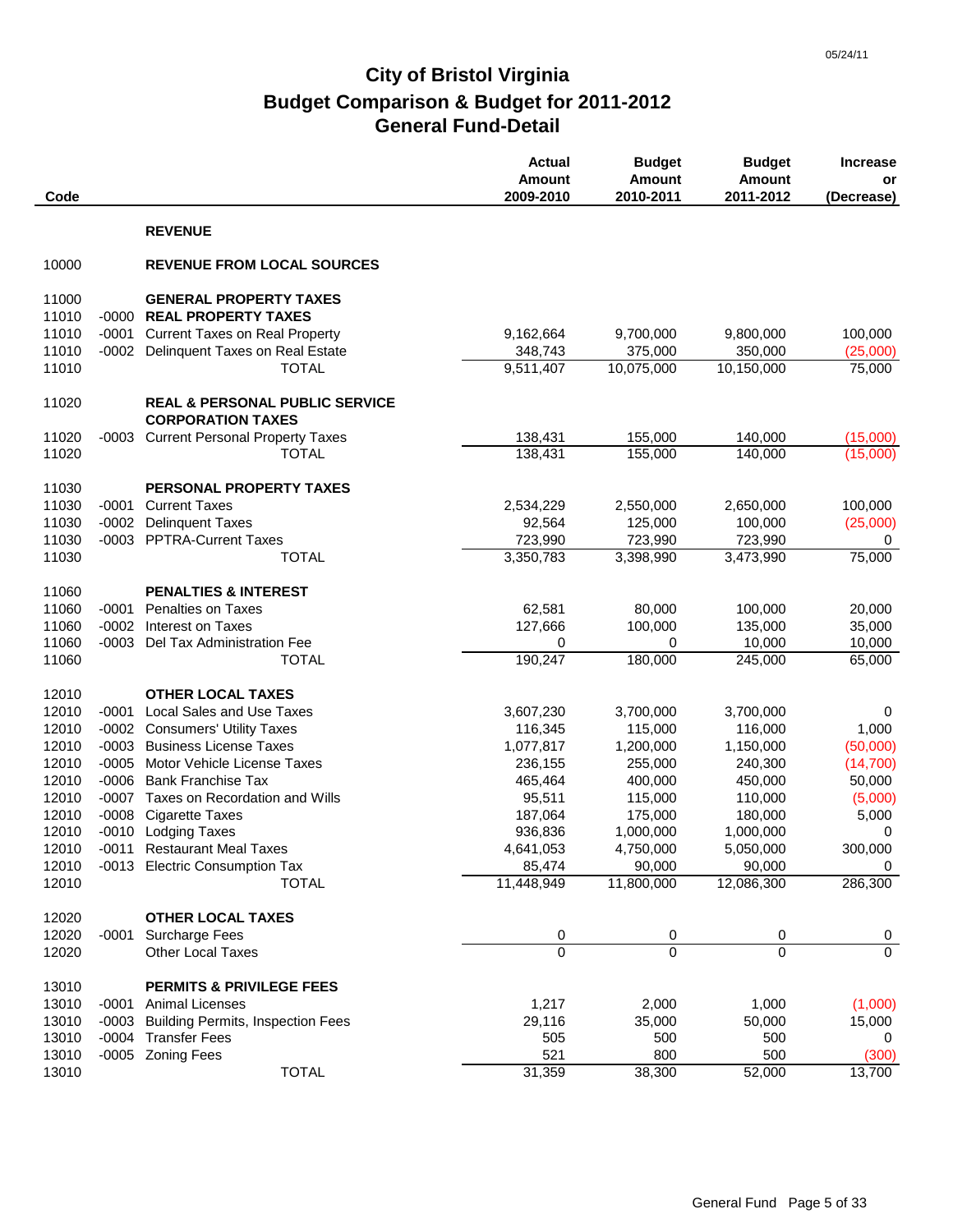| Code           |         |                                            | <b>Actual</b><br>Amount<br>2009-2010 | <b>Budget</b><br><b>Amount</b><br>2010-2011 | <b>Budget</b><br><b>Amount</b><br>2011-2012 | <b>Increase</b><br>or<br>(Decrease) |
|----------------|---------|--------------------------------------------|--------------------------------------|---------------------------------------------|---------------------------------------------|-------------------------------------|
| 14000          |         | <b>FINES &amp; FORFEITURES</b>             |                                      |                                             |                                             |                                     |
| 14010          |         | <b>FINES</b>                               |                                      |                                             |                                             |                                     |
| 14010          | $-0001$ | <b>Court Fines</b>                         | 169,893                              | 300,000                                     | 300,000                                     |                                     |
|                |         |                                            |                                      |                                             |                                             | 0                                   |
| 14010<br>14010 | $-0002$ | <b>Parking Fines</b>                       | 5,144                                | 5,000                                       | 5,000                                       | $\pmb{0}$                           |
|                | $-0003$ | <b>Other Fines</b><br><b>TOTAL</b>         | 100<br>175,137                       | 0<br>305,000                                | 0<br>305,000                                | 0<br>$\mathbf 0$                    |
| 14010          |         |                                            |                                      |                                             |                                             |                                     |
| 15000          |         | <b>REVENUES FROM MONEY &amp; PROPERTY</b>  |                                      |                                             |                                             |                                     |
| 15010          |         | <b>REVENUES FROM USE OF MONEY</b>          |                                      |                                             |                                             |                                     |
| 15010          | $-0001$ | Interest on Bank Deposits                  | (3,809)                              | 20,000                                      | 10,000                                      | (10,000)                            |
| 15010          | $-0002$ | Interest on Investments                    | 227                                  | 10,000                                      | 1,000                                       | (9,000)                             |
| 15010          |         | -0004 Interest on Notes Receivable         | 2,500                                | 0                                           | 1,000                                       | 1,000                               |
| 15010          |         | <b>TOTAL</b>                               |                                      | 30,000                                      |                                             |                                     |
|                |         |                                            | (1,082)                              |                                             | 12,000                                      | (18,000)                            |
| 15020          |         | <b>REVENUE FROM USE OF PROPERTY</b>        |                                      |                                             |                                             |                                     |
| 15020          | $-0001$ | <b>Rental of General Properties</b>        | 75,565                               | 76,000                                      | 76,000                                      | 0                                   |
| 15020          |         | -0002 Rental of Parking Lots               | 45,701                               | 40,000                                      | 45,000                                      | 5,000                               |
| 15020          |         | -0004 Telephone Commissions                | 30,447                               | 25,000                                      | 25,000                                      | $\mathbf 0$                         |
| 15020          | $-0006$ | <b>Advertising Revenue-City Buses</b>      | 607                                  | 2,000                                       | 1,500                                       | (500)                               |
| 15020          |         | -0008 Snack Alliance Rental                | 153,700                              | 153,696                                     | 152,500                                     | (1, 196)                            |
| 15020          |         | <b>TOTAL</b>                               | 306,020                              | 296,696                                     | 300,000                                     | 3,304                               |
|                |         |                                            |                                      |                                             |                                             |                                     |
| 16000          |         | <b>CHARGES FOR SERVICES</b>                |                                      |                                             |                                             |                                     |
| 16010          |         | <b>COURT COSTS</b>                         |                                      |                                             |                                             |                                     |
| 16010          |         | -0002 Sheriff's Fees                       | 3,266                                | 5,000                                       | 5,000                                       | 0                                   |
| 16010          |         | -0003 Law Library Fees                     | 8,177                                | 9,000                                       | 7,000                                       | (2,000)                             |
| 16010          | -0004   | <b>Courthouse Maintenance Fees</b>         | 14,966                               | 12,000                                      | 14,800                                      | 2,800                               |
| 16010          | $-0005$ | <b>Other Court Cost</b>                    | 14,425                               | 15,000                                      | 15,000                                      | 0                                   |
| 16010          | $-0006$ | <b>Courhouse Security Fund</b>             | 62,275                               | 55,000                                      | 62,000                                      | 7,000                               |
| 16010          | $-0007$ | Drug Court Fees                            | 0                                    | 0                                           | 3,000                                       | 3,000                               |
| 16010          |         | <b>TOTAL</b>                               | 103,109                              | 96,000                                      | 106,800                                     | 10,800                              |
|                |         |                                            |                                      |                                             |                                             |                                     |
| 16020          |         | <b>CHARGES FOR COMMONWEALTH'S ATTORNEY</b> |                                      |                                             |                                             |                                     |
| 16020          | $-0001$ | <b>Commonwealth's Attorney Fees</b>        | 1,472                                | 2,000                                       | 2,000                                       | 0                                   |
| 16020          |         | TOTAL                                      | 1,472                                | 2,000                                       | 2,000                                       | $\Omega$                            |
|                |         |                                            |                                      |                                             |                                             |                                     |
| 16060          |         | <b>CHARGES FOR PARKS &amp; RECREATION</b>  |                                      |                                             |                                             |                                     |
| 16060          |         | -0001 Parks & Recreation Fees              | 29,924                               | 37,000                                      | 41,000                                      | 4,000                               |
| 16060          |         | -0002 Sugar Hollow/Waldo Miles Ret. Fees   | 48,142                               | 88,425                                      | 80,000                                      | (8, 425)                            |
| 16060          |         | -0003 Parks & Recreation Concessions       | 8,913                                | 7,000                                       | 7,000                                       | 0                                   |
| 16060          |         | -0004 Travel Fees                          | 3,327                                | 1,000                                       | 1,000                                       | 0                                   |
| 16060          |         | <b>TOTAL</b>                               | 90,306                               | 133,425                                     | 129,000                                     | (4, 425)                            |
|                |         |                                            |                                      |                                             |                                             |                                     |
| 16065          |         | <b>CHARGES FOR CLEAR CREEK GOLF COURSE</b> |                                      |                                             |                                             |                                     |
| 16065          | -0001   | Membership & Green Fees                    | 295,127                              | 340,000                                     | 345,000                                     | 5,000                               |
| 16065          | $-0002$ | <b>Cart Rental Fees</b>                    | 203,971                              | 275,000                                     | 285,000                                     | 10,000                              |
| 16065          |         | -0003 Pro Shop                             | 61,926                               | 65,000                                      | 70,000                                      | 5,000                               |
| 16065          |         | -0004 Food & Beverage Sales                | 41,481                               | 60,000                                      | 60,000                                      | 0                                   |
| 16065          |         | -0005 Sales/Meals Taxes                    | 16,525                               | 20,000                                      | 20,000                                      | 0                                   |
| 16065          |         | -0010 Other                                | 35,307                               | 3,000                                       | 6,000                                       | 3,000                               |
| 16065          |         | <b>TOTAL</b>                               | 654,337                              | 763,000                                     | 786,000                                     | 23,000                              |
|                |         |                                            |                                      |                                             |                                             |                                     |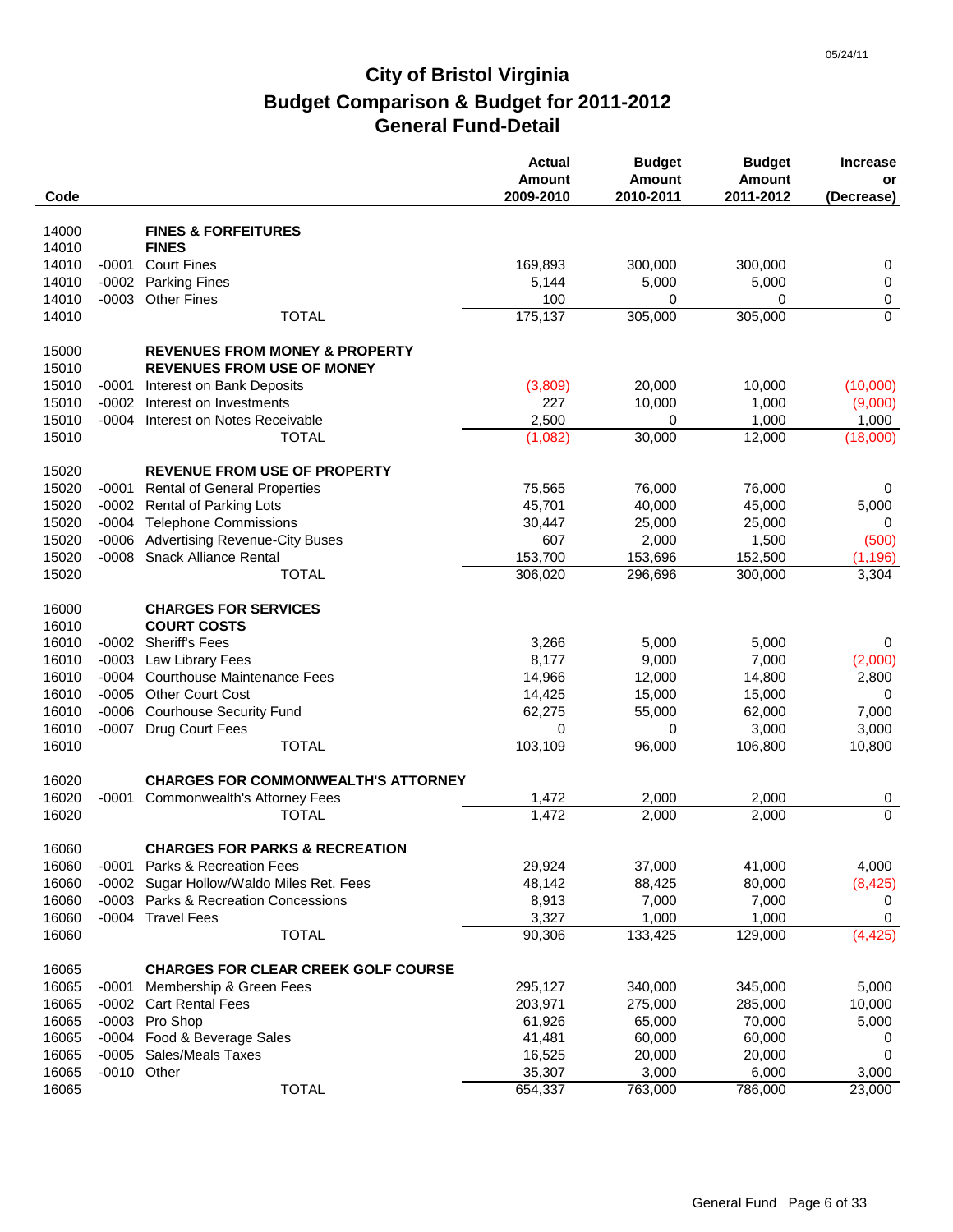| Code  |         |                                             | <b>Actual</b><br><b>Amount</b><br>2009-2010 | <b>Budget</b><br><b>Amount</b><br>2010-2011 | <b>Budget</b><br><b>Amount</b><br>2011-2012 | <b>Increase</b><br>or<br>(Decrease) |
|-------|---------|---------------------------------------------|---------------------------------------------|---------------------------------------------|---------------------------------------------|-------------------------------------|
|       |         |                                             |                                             |                                             |                                             |                                     |
| 16070 |         | <b>CHARGES FOR PLANNING/COMMUNITY DEV</b>   |                                             |                                             |                                             |                                     |
| 16070 | $-0001$ | Sale of Maps, Surveys, etc                  | 2,620                                       | 3,000                                       | 3,200                                       | 200                                 |
| 16070 |         | <b>TOTAL</b>                                | 2,620                                       | 3,000                                       | 3,200                                       | 200                                 |
| 16080 |         | <b>CHARGES FOR CITY TRANSPORTATION</b>      |                                             |                                             |                                             |                                     |
| 16080 | $-0001$ | <b>City Transit Fees</b>                    | 29,185                                      | 25,000                                      | 30,000                                      | 5,000                               |
| 16080 |         | <b>TOTAL</b>                                | 29,185                                      | 25,000                                      | 30,000                                      | 5,000                               |
| 16090 |         | <b>CHARGES FOR JAIL</b>                     |                                             |                                             |                                             |                                     |
| 16090 | $-0001$ | <b>Contract Jail Beds</b>                   | 98,273                                      | 110,000                                     | 30,000                                      | (80,000)                            |
| 16090 | $-0003$ | Other                                       | 7,764                                       | 10,000                                      | 10,000                                      | 0                                   |
| 16090 |         | <b>TOTAL</b>                                | 106,037                                     | 120,000                                     | 40,000                                      | (80,000)                            |
| 18000 |         | <b>MISCELLANEOUS REVENUE</b>                |                                             |                                             |                                             |                                     |
| 18010 |         | PAYMENT IN LIEU OF TAXES                    |                                             |                                             |                                             |                                     |
| 18010 | -0001   | <b>Payments From Utilities Board</b>        | 350,000                                     | 350,000                                     | 350,000                                     | 0                                   |
| 18010 |         | <b>TOTAL</b>                                | 350,000                                     | 350,000                                     | 350,000                                     | $\mathbf 0$                         |
| 18020 |         | <b>MISCELLANEOUS</b>                        |                                             |                                             |                                             |                                     |
| 18020 | $-0001$ | Gifts & Donations                           | 2,290                                       | 8,000                                       | 5,000                                       | (3,000)                             |
| 18020 | $-0003$ | Insurance Adjustments/Recoveries            | 64,495                                      | 0                                           | 0                                           | 0                                   |
| 18020 | $-0005$ | Sale of Equipment                           | 358                                         | 0                                           | 0                                           | 0                                   |
| 18020 | $-0006$ | Sale of Land and Buildings                  | 105,449                                     | 0                                           | 0                                           | 0                                   |
| 18020 | $-0007$ | Other                                       | 49,538                                      | 20,000                                      | 20,000                                      | $\pmb{0}$                           |
| 18020 |         | -0010 Payments From Bristol, Tennessee      | 0                                           | 0                                           | 0                                           | $\pmb{0}$                           |
| 18020 | $-0012$ | DARE Program                                | 11,800                                      | 6,000                                       | 6,000                                       | $\pmb{0}$                           |
| 18020 |         | -0014 Asset Seizure                         | 192,197                                     | 30,000                                      | 30,000                                      | 0                                   |
| 18020 | $-0019$ | Sale of City Code Books                     | 25                                          | 0                                           | 0                                           | 0                                   |
| 18020 |         | -0026 Bristol Va. Web Site                  | 2,300                                       | 2,200                                       | 2,100                                       | (100)                               |
| 18020 | $-0028$ | <b>Bounty Payments</b>                      | 5,200                                       | 0                                           | 1,000                                       | 1,000                               |
| 18020 | $-0029$ | <b>Miscellaneous Grants</b>                 | 1,295                                       | 0                                           | 0                                           | 0                                   |
| 18020 |         | -0030 Admin Fee-Debt Setoff                 | 5,996                                       | 0                                           | 0                                           | $\Omega$                            |
| 18020 | $-0031$ | <b>Bristol VA Utilities</b>                 | 0                                           | 350,000                                     | 25,000                                      | (325,000)                           |
| 18020 |         | -0034 EDC Group                             | 0                                           | 0                                           | 40,000                                      | 40,000                              |
| 18020 |         | <b>TOTAL</b>                                | 440,943                                     | 416,200                                     | 129,100                                     | (287, 100)                          |
| 19010 |         | <b>RECOVERED COSTS</b>                      |                                             |                                             |                                             |                                     |
| 19010 | $-0001$ | <b>Street Department</b>                    | 1,611                                       | 1,000                                       | 1,000                                       | 0                                   |
| 19010 | $-0002$ | City Bus System                             | 1,768                                       | 1,000                                       | 1,000                                       | 0                                   |
| 19010 |         | -0003 Parks and Recreation                  | 6,927                                       | 10,000                                      | 10,000                                      | 0                                   |
| 19010 | $-0006$ | <b>Engineering Department</b>               | 1,250                                       | 0                                           | 1,000                                       | 1,000                               |
| 19010 | $-0007$ | <b>Fire Department</b>                      | 3,879                                       | 4,000                                       | 2,500                                       | (1,500)                             |
| 19010 | $-0009$ | <b>Police Department</b>                    | 685                                         | 8,000                                       | 4,000                                       | (4,000)                             |
| 19010 | $-0011$ | <b>Bristol Youth Servics (HCS Contract)</b> | 1,365                                       | 3,500                                       | 3,500                                       | 0                                   |
| 19010 | $-0021$ | Sheriff's Office                            | 438                                         | 2,000                                       | 0                                           | (2,000)                             |
| 19010 | $-0023$ | <b>Family Preservation</b>                  | 588                                         | 500                                         | 0                                           | (500)                               |
| 19010 |         | -0024 Hazmat                                | 0                                           | 2,000                                       | 0                                           | (2,000)                             |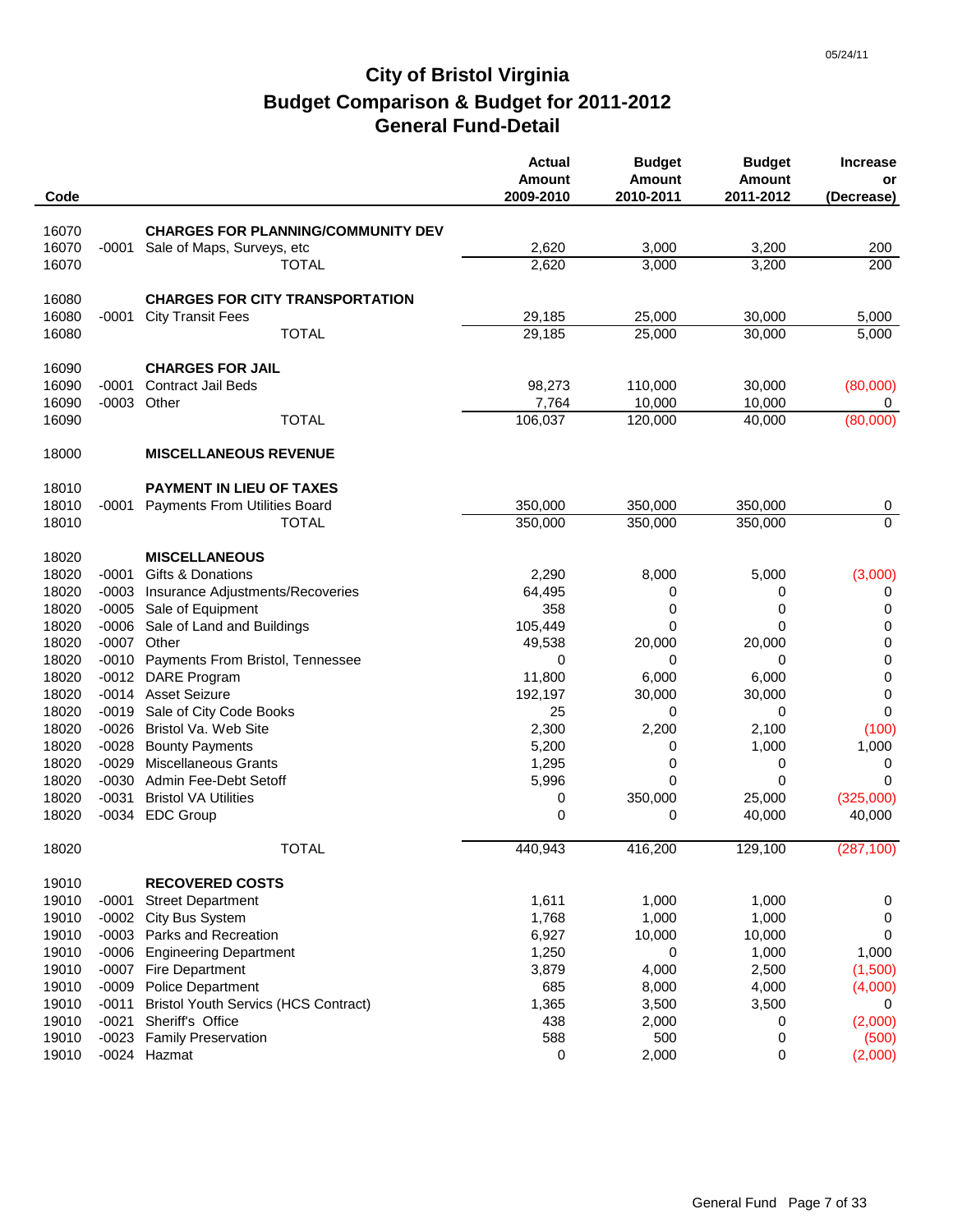| Code           |         |                                                                | <b>Actual</b><br><b>Amount</b><br>2009-2010 | <b>Budget</b><br><b>Amount</b><br>2010-2011 | <b>Budget</b><br><b>Amount</b><br>2011-2012 | <b>Increase</b><br>or<br>(Decrease) |
|----------------|---------|----------------------------------------------------------------|---------------------------------------------|---------------------------------------------|---------------------------------------------|-------------------------------------|
|                |         |                                                                |                                             |                                             |                                             |                                     |
| 19010          |         | -0026 Animal Control                                           | 0                                           | 0                                           | 0                                           | 0                                   |
| 19010          | $-0027$ | Other                                                          | 31,890                                      | 5,000                                       | 0                                           | (5,000)                             |
| 19010          |         | -0028 Reimburse State Cuts (Appalachian Juvenile Deten         | 38,680                                      | 0                                           | 0                                           | 0                                   |
| 19010          | -0029   | Federal Revenue Sharing (Commonwealth Attorney                 | 94,965                                      | 80,030                                      | 102,509                                     | 22,479                              |
| 19010          | $-0030$ | <b>Capital Projects</b>                                        | 86,314                                      | 0                                           | 0                                           | 0                                   |
| 19010          | $-0031$ | Schools-SRO                                                    | 0                                           | 0                                           | 51,000                                      | 51,000                              |
| 19010          |         | <b>TOTAL</b>                                                   | 270,360                                     | 117,030                                     | 176,509                                     | 59,479                              |
|                |         | <b>TOTAL REVENUE FROM LOCAL SOURCES</b>                        | 27,199,620                                  | 28,304,641                                  | 28,516,899                                  | 212,258                             |
| 20000          |         | <b>REVENUE FROM THE COMMONWEALTH</b>                           |                                             |                                             |                                             |                                     |
|                |         | PAYMENT IN LIEU OF TAXES                                       |                                             |                                             |                                             |                                     |
| 21010          |         | -0001 Payment from TVA                                         | 212,792                                     | 215,000                                     | 350,000                                     | 135,000                             |
| 21010          |         | <b>TOTAL</b>                                                   | 212,792                                     | 215,000                                     | 350,000                                     | 135,000                             |
|                |         | <b>NON CATEGORICAL AID</b>                                     |                                             |                                             |                                             |                                     |
| 22010          | $-0003$ | <b>Motor Vehicle Carriers' Taxes</b>                           | 22,993                                      | 20,901                                      | 20,901                                      | 0                                   |
| 22010          | $-0004$ | Mobile Home Titling Taxes                                      | 2,030                                       | 5,000                                       | 5,000                                       | 0                                   |
| 22010          | $-0005$ | Tax on Deeds                                                   | 34,468                                      | 50,000                                      | 50,000                                      | 0                                   |
| 22010          |         | -0006 Rental Tax - Motor Vehicles                              | 6,294                                       | 15,000                                      | 15,000                                      | $\pmb{0}$                           |
| 22010          |         | <b>TOTAL</b>                                                   | 65,785                                      | 90,901                                      | 90,901                                      | $\Omega$                            |
| 23010          |         | <b>SHARED EXPENSES (CATEGORICAL)</b>                           |                                             |                                             |                                             |                                     |
| 23010          | -0001   | Commonwealth's Attorney                                        | 391,312                                     | 384,716                                     | 401,590                                     | 16,874                              |
| 23010          |         | -0002 Sheriff                                                  | 1,655,482                                   | 1,712,644                                   | 1,733,007                                   | 20,363                              |
| 23010          |         | -0003 Commissioner of the Revenue                              | 122,623                                     | 110,173                                     | 111,821                                     | 1,648                               |
| 23010          | -0004   | Treasurer                                                      | 89,277                                      | 74,193                                      | 74,444                                      | 251                                 |
| 23010          | $-0005$ | <b>Medical Examiner</b>                                        | 0                                           | 500                                         | 0                                           | (500)                               |
| 23010          | $-0006$ | Registrar/Electoral Board                                      | 43,040                                      | 43,650                                      | 43,650                                      | 0                                   |
| 23010<br>23010 | $-0008$ | -0007 Witness, Juror Fees<br><b>Clerk of the Circuit Court</b> | 20,850<br>238,037                           | 20,000<br>234,420                           | 20,000<br>240,108                           | 0<br>5,688                          |
| 23010          | $-0009$ | <b>General District Court</b>                                  | 3,995                                       | 3,500                                       | 4,000                                       | 500                                 |
| 23010          | -0010   | Clerk's Technology Trust Fund                                  | 5,600                                       | 11,200                                      | 14,714                                      | 3,514                               |
| 23010          |         | -0011 State Travel Reimbursements                              | 0                                           | 0                                           | 12,000                                      | 12,000                              |
| 23010          |         | <b>TOTAL</b>                                                   | 2,570,216                                   | 2,594,996                                   | 2,655,334                                   | 60,338                              |
| 24010          |         | <b>CATEGORICAL AID</b>                                         |                                             |                                             |                                             |                                     |
| 24010          | $-0001$ | <b>State Revenue - Social Services</b>                         | 1,565,174                                   | 1,869,559                                   | 1,910,136                                   | 40,577                              |
| 24010          |         | -0002 State Sales Tax                                          | 2,075,130                                   | 2,100,000                                   | 2,231,556                                   | 131,556                             |
| 24010          | $-0003$ | Law Enforcement Grants (Includes 599 money)                    | 1,014,120                                   | 1,002,129                                   | 967,054                                     | (35,075)                            |
| 24010          | $-0005$ | <b>State Contract Jail Beds</b>                                | 292,799                                     | 200,000                                     | 237,575                                     | 37,575                              |
| 24010          | -0006   | Street & Highway Maintenance                                   | 2,869,017                                   | 2,859,734                                   | 2,973,639                                   | 113,905                             |
| 24010          | -0007   | <b>Litter Control</b>                                          | 5,125                                       | 5,000                                       | 5,000                                       | 0                                   |
| 24010          | $-0008$ | Metropolitian Planning Organiz                                 | 15,782                                      | 78,354                                      | 81,354                                      | 3,000                               |
| 24010          | $-0009$ | <b>Mass Transit-Operating Expense</b>                          | 65,190                                      | 107,000                                     | 106,000                                     | (1,000)                             |
| 24010          |         | -0012 Fire Program Fund                                        | 47,914                                      | 47,914                                      | 228,396                                     | 180,482                             |
| 24010          | $-0015$ | Victim/Witness Program                                         | 54,139                                      | 54,139                                      | 54,139                                      | 0                                   |
| 24010          | $-0017$ | <b>Emergency Medical Services</b>                              | 12,718                                      | 1,000                                       | 1,000                                       | 0                                   |
| 24010          | -0024   | Commission for the Arts                                        | 0                                           | 5,000                                       | 0                                           | (5,000)                             |
| 24010          |         | -0028 DCJS Police Dept. Grants                                 | 5,000                                       | 1,000                                       | 5,000                                       | 4,000                               |
| 24010          |         | -0029 DCJS Sheriff Dept. Grants                                | 0                                           | 1,000                                       | 1,000                                       | 0                                   |
| 24010          | -0030   | <b>Comprehensive Services Act Grant</b>                        | 838,897                                     | 757,160                                     | 757,160                                     | $\mathbf 0$                         |
| 24010          |         | -0036 Family Preservation Grant                                | 19,999                                      | 19,948                                      | 19,999                                      | 51                                  |
| 24010          | $-0037$ | Gov Opportunity Fund-Solar Hill                                | 154,418                                     | 0                                           | 0                                           | $\mathbf 0$                         |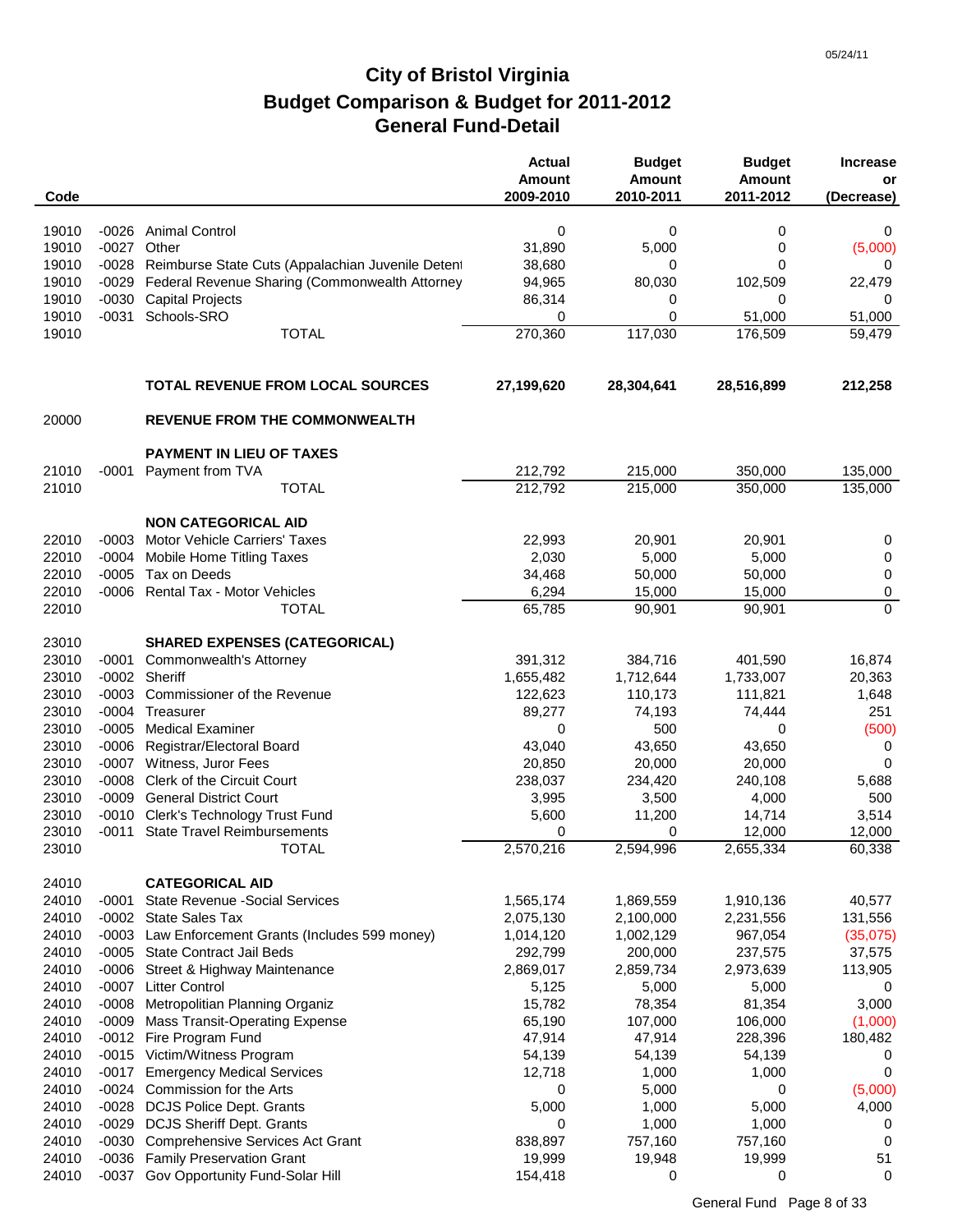| Code  |         |                                                    | <b>Actual</b><br><b>Amount</b><br>2009-2010 | <b>Budget</b><br><b>Amount</b><br>2010-2011 | <b>Budget</b><br><b>Amount</b><br>2011-2012 | <b>Increase</b><br>or<br>(Decrease) |
|-------|---------|----------------------------------------------------|---------------------------------------------|---------------------------------------------|---------------------------------------------|-------------------------------------|
| 24010 | -0046   | Dept of Emergency Mgmt                             | 22,734                                      | 15,000                                      | 0                                           | (15,000)                            |
| 24010 |         | -0048 Tobacco Commission Grant                     | 70,130                                      | 72,413                                      | 73,990                                      | 1,577                               |
| 24010 |         | -0049 V Dot (Trainstation)                         | 509,009                                     | 0                                           | 0                                           | 0                                   |
| 24010 |         | -0050 Miscellaneous                                | 43,316                                      | 50,000                                      | 25,000                                      | (25,000)                            |
| 24010 |         | -0052 E 911 Grant Wireless                         | 75,807                                      | 87,000                                      | 77,000                                      | (10,000)                            |
| 24010 |         | -0053 Pedestrian Safety Project                    | 245,287                                     | 0                                           | 0                                           | 0                                   |
| 24010 |         | -0054 V-Dot Revenue Sharing                        | 224,509                                     | 0                                           | 0                                           | 0                                   |
| 24010 | $-0055$ | <b>Communication Taxes</b>                         | 625,458                                     | 615,000                                     | 630,000                                     | 15,000                              |
| 24010 |         | -0058 V-Dot Reimbursement-Bonham Road Corridor     | 60,650                                      | 3,358,950                                   | 1,980,625                                   | (1,378,325)                         |
| 24010 |         | -0059 V-Dot Reimbursement-Resting Tree             | 1,475,458                                   | 604,832                                     | 0                                           | (604, 832)                          |
| 24010 |         | -0060 Four For Life Funds (Fire Dept)              | 0                                           | 13,655                                      | 13,631                                      | (24)                                |
| 24010 | $-0061$ | <b>GOSAP Grant (Office on Youth)</b>               | 6,448                                       | 15,000                                      | 15,000                                      | 0                                   |
| 24010 |         | -0062 VDOT Reimb-Signal @ Euclid/Vance             | 0                                           | 223,000                                     | 223,000                                     | 0                                   |
| 24010 |         | -0063 VDOT Reimb-Signal @ Lee/Valley               | 0                                           | 247,000                                     | 247,000                                     | 0                                   |
| 24010 |         | -0064 VDOT Reimb-Signal @ Lee/Bonham               | 0                                           | 237,000                                     | 237,000                                     | 0                                   |
| 24010 |         | -0065 VDOT Transp-Downtown Street Lights           | 0                                           | 360,317                                     | 144,127                                     | (216, 190)                          |
| 24010 |         | -0066 Dept of Mine, Minerals & Energy              | 0                                           | 400,000                                     | 200,000                                     | (200,000)                           |
| 24010 |         | -0067 Gov Opportunity Fund-Alpha Natural Resource  | 1,000,000                                   | 0                                           | 0                                           | 0                                   |
| 24010 |         | -0070 VDOT Reimb-State St/Commwealth Safety Improv | 0                                           | 0                                           | 110,000                                     | 110,000                             |
| 24010 |         | -0071 VDOT Reimb-Linden Drive Sidewalks            | 0                                           | 0                                           | 52,000                                      | 52,000                              |
| 24010 |         | -0072 State Reduction In Aid                       | 0                                           | 0                                           | (250,000)                                   | (250,000)                           |
| 24010 |         | <b>TOTAL</b>                                       | 13,394,228                                  | 15,408,104                                  | 13,357,381                                  | (2,050,723)                         |
|       |         | <b>TOTAL REVENUE FROM COMMONWEALTH</b>             | 16,243,021                                  | 18,309,001                                  | 16,453,616                                  | (1,855,385)                         |
| 30000 |         | <b>REVENUE FROM FEDERAL GOVERNMENT</b>             |                                             |                                             |                                             |                                     |
| 33010 |         | <b>CATEGORICAL AID</b>                             |                                             |                                             |                                             |                                     |
| 33010 | -0001   | <b>UMTA - Operating Funds</b>                      | 0                                           | 208,000                                     | 208,000                                     | 0                                   |
| 33010 | $-0002$ | <b>UMTA - Capital Funds</b>                        | 20,000                                      | 0                                           | 0                                           | 0                                   |
| 33010 | $-0008$ | Dist. 3 Gov't Co-op                                | 13,483                                      | 15,000                                      | 15,000                                      | 0                                   |
| 33010 |         | -0012 Violence Against Women - Flow-thru           | 28,564                                      | 19,551                                      | 29,028                                      | 9,477                               |
| 33010 |         | -0015 Social Services                              | 1,761,368                                   | 2,138,538                                   | 2,114,331                                   | (24, 207)                           |
| 33010 | $-0017$ | Emergency Management-State Flow-thru               | 15,500                                      | 15,500                                      | 15,000                                      | (500)                               |
| 33010 |         | -0018 Commission for the Arts                      | 5,000                                       | 5,000                                       | 5,000                                       | $\Omega$                            |
| 33010 |         | -0020 Dept Criminal Justice Svcs (DCJS)            | 9,823                                       | 106,658                                     | 0                                           | (106, 658)                          |
| 33010 |         | -0021 Traffic Safety Grants                        | 32,396                                      | 47,000                                      | 47,000                                      | $\Omega$                            |
| 33010 |         | -0022 Dept of Emergency Mgmt                       | 74,079                                      | 148,000                                     | 98,571                                      | (49, 429)                           |
| 33010 |         | -0023 Vest Grant                                   | 3,420                                       | 0                                           | 0                                           | 0                                   |
| 33010 |         | -0024 Dept of Environmental Quality (DEQ)          | 40,000                                      | 0                                           | 0                                           | 0                                   |
| 33010 |         | -0025 Byrne Memorial Justice Assistance            | 40,985                                      | 56,615                                      | 19,068                                      | (37, 547)                           |
| 33010 |         | -0026 DCJS-Bomb Squad Equipment                    | 172,764                                     | 197,000                                     | 0                                           | (197,000)                           |
| 33010 |         | -0027 DCJS-CBRNE Bomb Squad Equipment              | 0                                           | 335,000                                     | 0                                           | (335,000)                           |
| 33010 |         | -0028 Social Services-ARRA                         | 76,039                                      | 0                                           | 0                                           | 0                                   |
| 33010 |         | -0029 Sheriff-ARRA/JAG                             | 87,636                                      | 0                                           | 0                                           |                                     |
| 33010 |         | -0031 SAGE                                         | 0                                           | 0                                           | 7,226                                       | 7,226                               |
| 33010 |         | -0032 Bureau of Justice (BJA) Veritas              | 0                                           | 0                                           | 122,963                                     | 122,963                             |
| 33010 |         | -0033 FEMA AFG Wellness Fitness Grant              | 0                                           | 0                                           | 122,170                                     | 122,170                             |
| 33010 |         | <b>TOTAL</b>                                       | 2,381,057                                   | 3,291,862                                   | 2,803,357                                   | (488, 505)                          |
|       |         | TOTAL REVENUE FROM FEDERAL GOV'T                   | 2,381,057                                   | 3,291,862                                   | 2,803,357                                   | (488, 505)                          |
| 41010 |         | <b>PROCEEDS FROM INDEBTNESS</b>                    |                                             |                                             |                                             |                                     |
| 41010 |         | -0001 Local Bond Issue                             | 630,569                                     | 0                                           | 0                                           | 0                                   |
| 41010 |         | -0004 Temporary Loans (TAN)                        | 6,000,000                                   | 0                                           | 0                                           | $\mathbf 0$                         |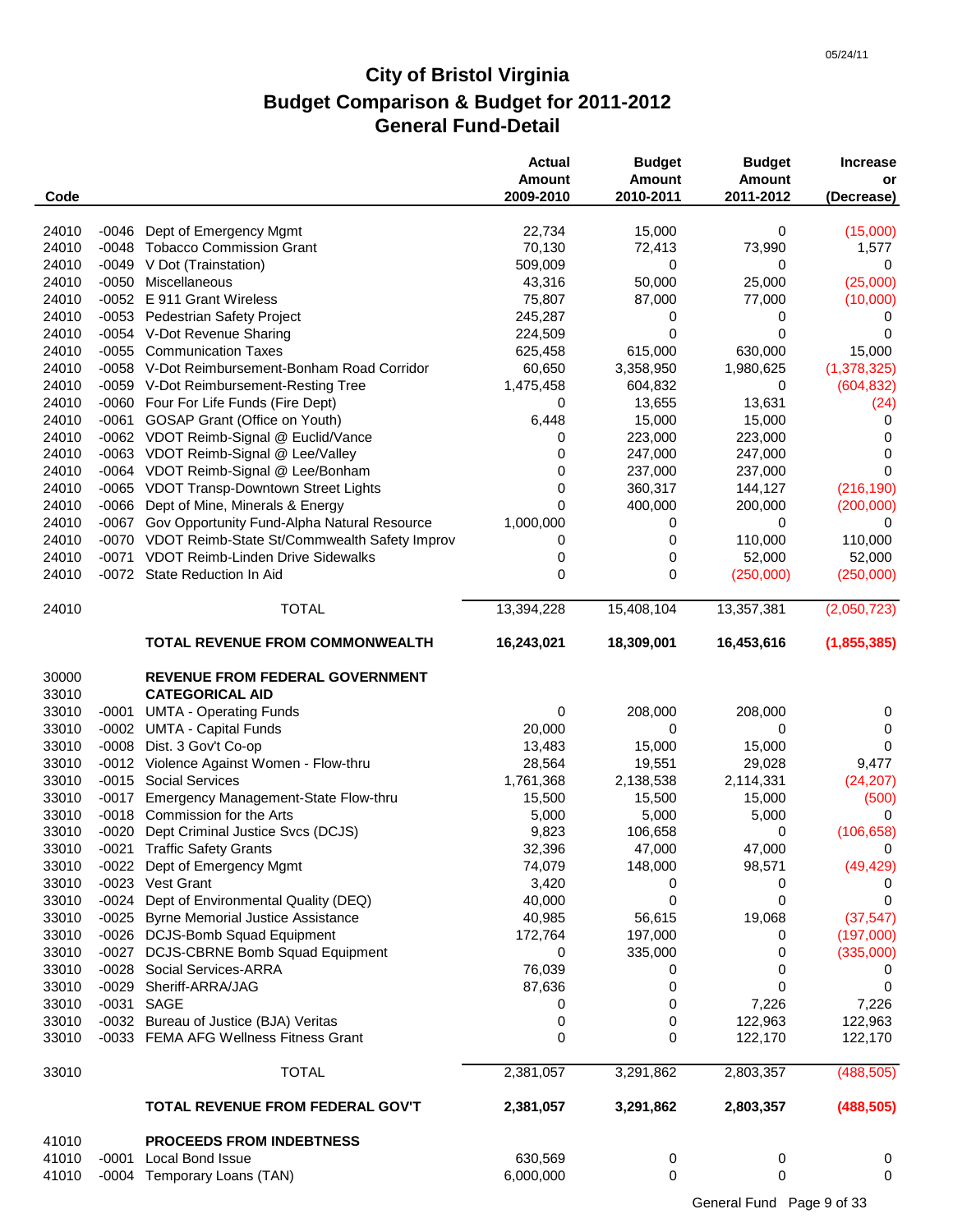|       |       |                                                  | <b>Actual</b>       | <b>Budget</b><br><b>Amount</b> | <b>Budget</b><br>Amount | <b>Increase</b>  |
|-------|-------|--------------------------------------------------|---------------------|--------------------------------|-------------------------|------------------|
| Code  |       |                                                  | Amount<br>2009-2010 | 2010-2011                      | 2011-2012               | or<br>(Decrease) |
|       |       |                                                  |                     |                                |                         |                  |
| 41010 |       | <b>TOTAL</b>                                     | 6,630,569           | 0                              | 0                       | $\mathbf{0}$     |
| 41020 |       | <b>TRANSFERS</b>                                 |                     |                                |                         |                  |
| 41020 | -0004 | From Community Develop. Block Grant              | 41,715              | 200,000                        | 200,000                 | 0                |
| 41020 | -0005 | From Solid Waste Fund                            | 0                   | 0                              | 0                       | $\mathbf 0$      |
| 41020 | -0006 | From Clear Creek Golf Course                     | 0                   | 50,000                         | 0                       | (50,000)         |
| 41020 | -0007 | Transfer from Capital Project Bond Appropriation | 0                   | 0                              | 20,000                  | 20,000           |
| 41020 |       | <b>TOTAL</b>                                     | 41,715              | 250,000                        | 220,000                 | (30,000)         |
|       |       | <b>TOTAL OTHER FINANCING SOURCES</b>             | 6,672,284           | 250,000                        | 220,000                 | (30,000)         |
|       |       | <b>TOTAL REVENUES</b>                            | 52,495,982          | 50,155,504                     | 47,993,872              | (2, 161, 632)    |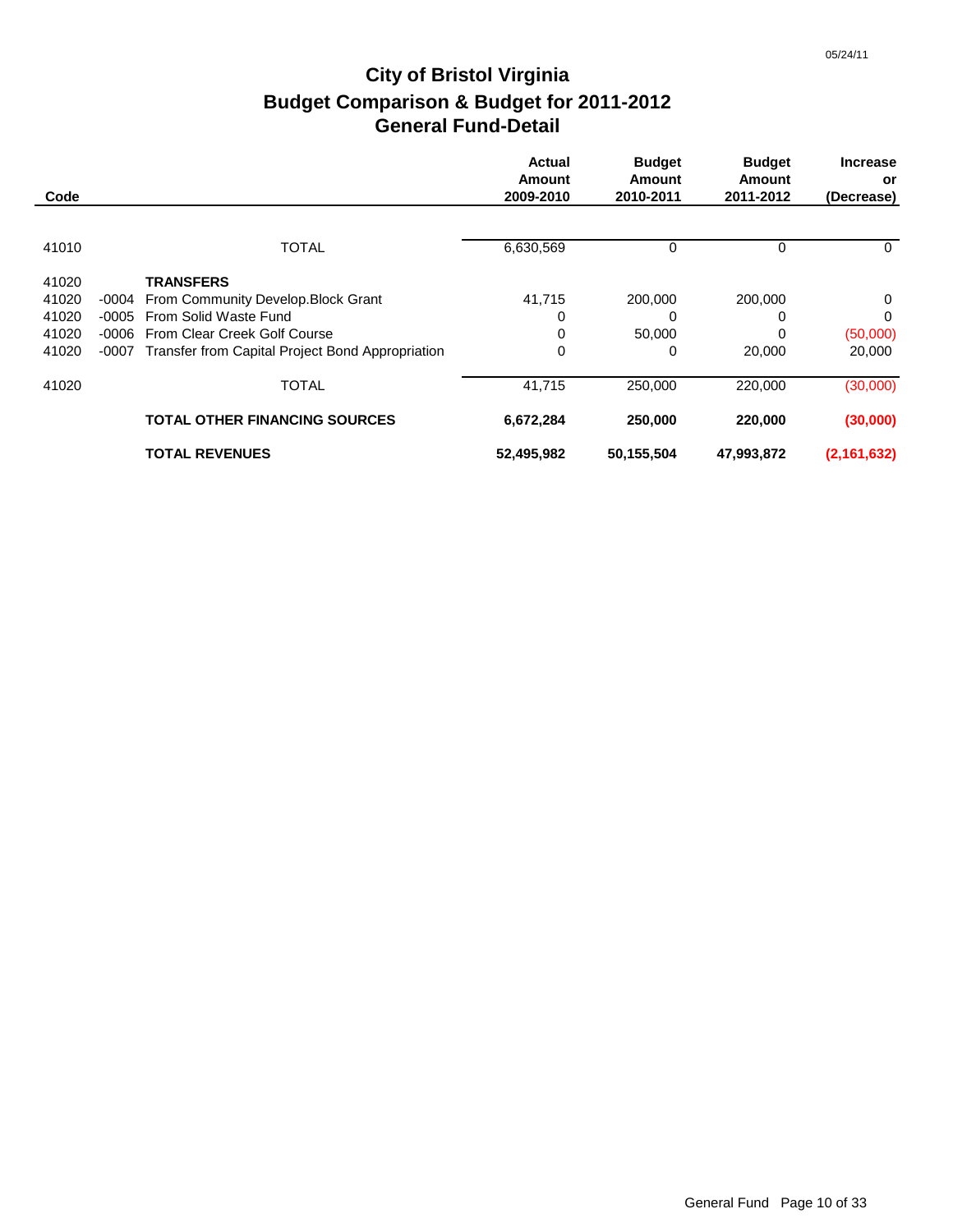| Code           |         |                                                                | <b>Actual</b><br>Amount<br>2009-2010 | <b>Budget</b><br><b>Amount</b><br>2010-2011 | <b>Budget</b><br><b>Amount</b><br>2011-2012 | <b>Increase</b><br>or<br>(Decrease) |
|----------------|---------|----------------------------------------------------------------|--------------------------------------|---------------------------------------------|---------------------------------------------|-------------------------------------|
|                |         | <b>EXPENSES</b>                                                |                                      |                                             |                                             |                                     |
| 10000<br>11010 |         | <b>GENERAL GOVERNMENT ADMINISTRATION</b><br><b>LEGISLATIVE</b> |                                      |                                             |                                             |                                     |
| 11010          |         | <b>MUNICIPAL COUNCIL</b>                                       |                                      |                                             |                                             |                                     |
| 11010          | $-0000$ | Salaries & Wages                                               | 33,290                               | 24,901                                      | 33,532                                      | 8,631                               |
| 11010          | $-0000$ | <b>Benefits</b>                                                | 2,600                                | 1,945                                       | 2,609                                       | 664                                 |
| 11010          | -3600   | Advertising                                                    | 0                                    | 0                                           | 0                                           | $\mathbf 0$                         |
| 11010          |         | -5530 Travel Expense                                           | 6,138                                | 6,200                                       | 5,000                                       | (1,200)                             |
| 11010          | -6001   | <b>Printing &amp; Office Supplies</b>                          | 168                                  | 250                                         | 250                                         | 0                                   |
| 11010          |         | -6002 Food & Food Service Supplies                             | 0                                    | 0                                           | 250                                         | 250                                 |
| 11010          | -6014   | <b>Operating Supplies &amp; Materials</b>                      | 362                                  | 0                                           | 0                                           | $\mathbf 0$                         |
| 11010          |         | <b>TOTAL</b>                                                   | 42,558                               | 33,296                                      | 41,641                                      | 8,345                               |
| 11020          |         | <b>CLERK OF COUNCIL</b>                                        |                                      |                                             |                                             |                                     |
| 11020          |         | -5210 Postage                                                  | 671                                  | 600                                         | 600                                         | 0                                   |
| 11020          | -5810   | Dues, Memberships & Subscriptions                              | 0                                    | 100                                         | 100                                         | 0                                   |
| 11020          | -6001   | <b>Printing &amp; Office Supplies</b>                          | 2,540                                | 3,000                                       | 2,800                                       | (200)                               |
| 11020          | $-6014$ | <b>Operating Supplies &amp; Materials</b>                      | 568                                  | 400                                         | 500                                         | 100                                 |
| 11020          |         | <b>TOTAL</b>                                                   | 3,779                                | 4,100                                       | 4,000                                       | (100)                               |
| 12000          |         | <b>GENERAL &amp; FINANCIAL ADMINISTRATION</b>                  |                                      |                                             |                                             |                                     |
| 12010          |         | <b>CITY MANAGER</b>                                            |                                      |                                             |                                             |                                     |
| 12010          |         | -1112 Salaries & Wages                                         | 167,069                              | 151,289                                     | 157,682                                     | 6,393                               |
| 12010          | -0000   | <b>Benefits</b>                                                | 46,386                               | 55,648                                      | 53,213                                      | (2, 435)                            |
| 12010          | -3140   | <b>Professional Services</b>                                   | 32,115                               | 30,000                                      | 14,174                                      | (15, 826)                           |
| 12010          | -3320   | Maint. of Machinery & Equipment                                | 2,264                                | 500                                         | 500                                         | 0                                   |
| 12010          | $-3600$ | Advertising                                                    | 178                                  | 0                                           | 0                                           | 0                                   |
| 12010          | $-5210$ | Postage                                                        | 145                                  | 400                                         | 400                                         | 0                                   |
| 12010          | -5230   | Communications                                                 | 3,674                                | 4,202                                       | 4,200                                       | (2)                                 |
| 12010          | $-5410$ | Lease/Rent of Equipment                                        | 0                                    | 0                                           | 0                                           | 0                                   |
| 12010          | -5530   | <b>Travel Expense</b>                                          | 4,056                                | 3,000                                       | 6,000                                       | 3,000                               |
| 12010          | $-5810$ | Dues, Memberships & Subscriptions                              | 216                                  | 500                                         | 1,250                                       | 750                                 |
| 12010          | $-6001$ | <b>Printing &amp; Office Supplies</b>                          | 763                                  | 750                                         | 1,000                                       | 250                                 |
| 12010          | $-6008$ | Motor Fuel & Lubricants                                        | 343                                  | 200                                         | 200                                         | $\mathbf 0$                         |
| 12010          |         | -6009 Repair Parts - Equipment                                 | $\Omega$                             | 500                                         | 200                                         | (300)                               |
| 12010          |         | -6014 Operating Supplies & Materials                           | 1,422                                | 500                                         | 500                                         | $\mathbf 0$<br>3,000                |
| 12010<br>12010 |         | -8102 Office Furniture & Equipment<br><b>TOTAL</b>             | 0<br>258,631                         | 0<br>247,489                                | 3,000<br>242,319                            | (5, 170)                            |
|                |         |                                                                |                                      |                                             |                                             |                                     |
| 12020          |         | <b>HUMAN RESOURCES</b>                                         |                                      |                                             |                                             |                                     |
| 12020          |         | -1114 Salaries & Wages                                         | 89,630                               | 89,267                                      | 90,352                                      | 1,085                               |
| 12020          |         | -1214 Salaries & Wages-Overtime                                | 0                                    | 500                                         | 500                                         | 0                                   |
| 12020          | -0000   | <b>Benefits</b>                                                | 32,351                               | 32,294                                      | 32,978                                      | 684                                 |
| 12020          |         | -3140 Fees for Professional Services                           | 5,187                                | 7,000                                       | 5,000                                       | (2,000)                             |
| 12020          |         | -5210 Postage                                                  | 362                                  | 400                                         | 400                                         | 0                                   |
| 12020          | -5230   | Communications                                                 | 1,306                                | 1,050                                       | 1,100                                       | 50                                  |
| 12020          | $-5240$ | <b>Bristol Virginia Website</b>                                | 0                                    | 1,000                                       | 0                                           | (1,000)                             |
| 12020          | $-5530$ | <b>Travel Expense</b>                                          | 133                                  | 1,000                                       | 1,000                                       | 0                                   |
| 12020          | -5540   | <b>Education and Training</b>                                  | 300                                  | 1,000                                       | 1,000                                       | 0                                   |
| 12020          |         | -5810 Dues, Memberships & Subscriptions                        | 800                                  | 1,000                                       | 1,000                                       | 0                                   |
| 12020          | -6001   | <b>Printing &amp; Office Supplies</b>                          | 1,206                                | 1,500                                       | 1,500                                       | 0                                   |
| 12020          |         | -6014 Operating Supplies & Materials                           | 977                                  | 0                                           | 0                                           | 0                                   |
| 12020          |         | -8102 Office Furniture & Equipment                             | 0                                    | 0                                           | $\mathbf 0$                                 | 0                                   |
| 12020          |         | <b>TOTAL</b>                                                   | 132,252                              | 136,011                                     | 134,830                                     | (1, 181)                            |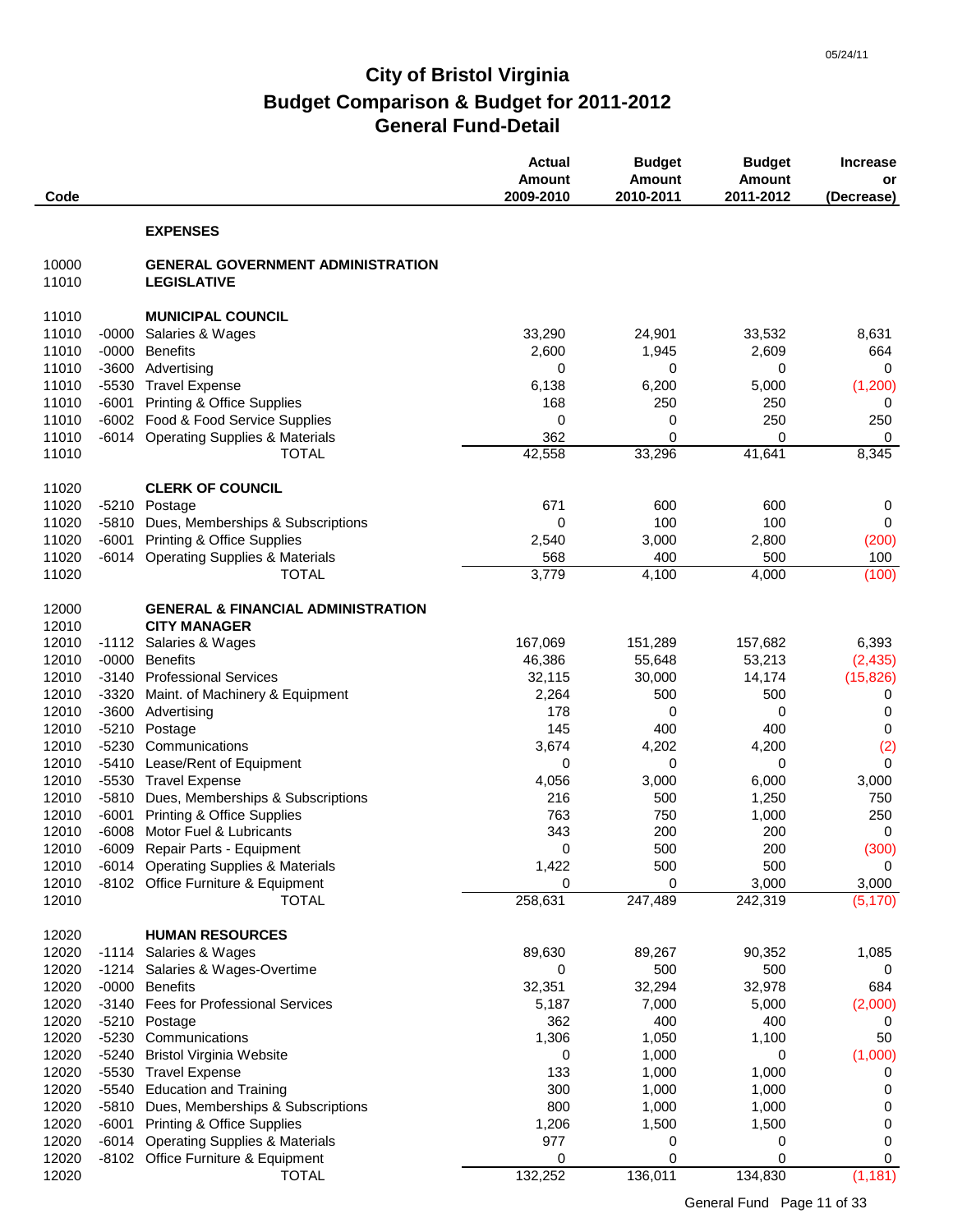| Code           |         |                                                                              | <b>Actual</b><br>Amount<br>2009-2010 | <b>Budget</b><br><b>Amount</b><br>2010-2011 | <b>Budget</b><br><b>Amount</b><br>2011-2012 | <b>Increase</b><br>or<br>(Decrease) |
|----------------|---------|------------------------------------------------------------------------------|--------------------------------------|---------------------------------------------|---------------------------------------------|-------------------------------------|
|                |         |                                                                              |                                      |                                             |                                             |                                     |
| 12030          |         | <b>CITY ATTORNEY</b>                                                         |                                      |                                             |                                             |                                     |
| 12030          | -3140   | <b>Fees for Professional Services</b>                                        | 131,508                              | 131,508                                     | 132,823                                     | 1,315                               |
| 12030          |         | <b>TOTAL</b>                                                                 | 131,508                              | 131,508                                     | 132,823                                     | 1,315                               |
| 12040          |         | <b>COMMISSIONER OF THE REVENUE</b>                                           |                                      |                                             |                                             |                                     |
| 12040          | -1137   | Salaries & Wages                                                             | 174,890                              | 174,220                                     | 176,467                                     | 2,247                               |
| 12040          | $-0000$ | <b>Benefits</b>                                                              | 73,624                               | 73,355                                      | 75,474                                      | 2,119                               |
| 12040          |         | -3140 Professional Services                                                  | 45                                   | 5,000                                       | 3,000                                       | (2,000)                             |
| 12040          | -3320   | Maint. of Machinery & Equipment                                              | 1,740                                | 2,400                                       | 1,500                                       | (900)                               |
| 12040          |         | -5210 Postage                                                                | 2,160                                | 2,600                                       | 2,300                                       | (300)                               |
| 12040          | $-5230$ | Communications                                                               | 3,956                                | 4,202                                       | 3,600                                       | (602)                               |
| 12040          |         | -5530 Travel Expense                                                         | 4,258                                | 4,000                                       | 4,000                                       | 0                                   |
| 12040          |         | -5540 Education & Training                                                   | 0                                    | 0                                           | 1,000                                       | 1,000                               |
| 12040          |         | -5810 Dues, Memberships & Subscriptions                                      | 215                                  | 500                                         | 500                                         | 0                                   |
| 12040          | $-6001$ | <b>Printing &amp; Office Supplies</b>                                        | 1,092                                | 2,500                                       | 1,500                                       | (1,000)                             |
| 12040          |         | -8102 Office Furniture & Equipment                                           | 0                                    | 0                                           | 0                                           | 0                                   |
| 12040          |         | <b>TOTAL</b>                                                                 | 261,980                              | 268,777                                     | 269,341                                     | 564                                 |
| 12050          |         | <b>BOARD OF REAL ESTATE</b>                                                  |                                      |                                             |                                             |                                     |
|                |         | <b>ASSESSMENT &amp; EQUALIZATION</b><br>-3140 Fees for Professional Services |                                      | 0                                           |                                             |                                     |
| 12050          |         |                                                                              | 55,084                               |                                             | 25,000                                      | 25,000                              |
| 12050          |         | <b>TOTAL</b>                                                                 | 55,084                               | $\mathbf 0$                                 | 25,000                                      | 25,000                              |
| 12070          |         | <b>CITY TREASURER</b>                                                        |                                      |                                             |                                             |                                     |
| 12070          | $-1137$ | Salaries & Wages                                                             | 149,643                              | 135,523                                     | 151,735                                     | 16,212                              |
| 12070          | $-0000$ | <b>Benefits</b>                                                              | 44,507                               | 46,555                                      | 49,269                                      | 2,714                               |
| 12070          |         | -3135 Contract Labor                                                         | 6,860                                | 6,000                                       | 0                                           | (6,000)                             |
| 12070          |         | -3140 Professional Services                                                  | 1,227                                | 1,500                                       | 1,500                                       | 0                                   |
| 12070          |         | -3320 Maint. of Machinery & Equipment                                        | 618                                  | 500                                         | 500                                         | 0                                   |
| 12070          |         | -3600 Advertising                                                            | 423                                  | 680                                         | 1,000                                       | 320                                 |
| 12070          |         | -5210 Postage                                                                | 18,532                               | 18,000                                      | 21,500                                      | 3,500                               |
| 12070          |         | -5230 Communications                                                         | 4,242                                | 4,390                                       | 3,500                                       | (890)                               |
| 12070<br>12070 |         | -5530 Travel Expense<br>-5540 Education & Training                           | 58<br>65                             | 1,500<br>1,000                              | 1,000<br>1,000                              | (500)<br>$\mathbf 0$                |
| 12070          |         | -5810 Dues, Memberships, Subscriptions                                       | 390                                  | 1,500                                       | 1,000                                       | (500)                               |
| 12070          | -6001   | <b>Printing &amp; Office Supplies</b>                                        | 24,923                               | 20,000                                      | 25,000                                      | 5,000                               |
| 12070          |         | -6014 Operating Supplies & Materials                                         | 215                                  | 0                                           | 150                                         | 150                                 |
| 12070          |         | -8102 Office Equipment                                                       | 1,183                                | 0                                           | 2,410                                       | 2,410                               |
| 12070          |         | <b>TOTAL</b>                                                                 | 252,886                              | 237,148                                     | 259,564                                     | $\overline{22,416}$                 |
| 12090          |         | <b>COMPTROLLER</b>                                                           |                                      |                                             |                                             |                                     |
| 12090          | -1137   | Salaries & Wages                                                             | 247,088                              | 246,141                                     | 248,602                                     | 2,461                               |
| 12090          | -1237   | Salaries & Wages-Overtime                                                    | 0                                    | 1,000                                       | 1,000                                       | 0                                   |
| 12090          |         | -0000 Benefits                                                               | 82,138                               | 82,208                                      | 82,619                                      | 411                                 |
| 12090          |         | -3140 Fees for Professional Services                                         | 270                                  | 200                                         | 200                                         | 0                                   |
| 12090          |         | -3320 Maint. of Machinery & Equipment                                        | 0                                    | 200                                         | 200                                         | 0                                   |
| 12090          |         | -5210 Postage                                                                | 430                                  | 300                                         | 300                                         | 0                                   |
| 12090          |         | -5230 Communications                                                         | 2,514                                | 2,472                                       | 2,700                                       | 228                                 |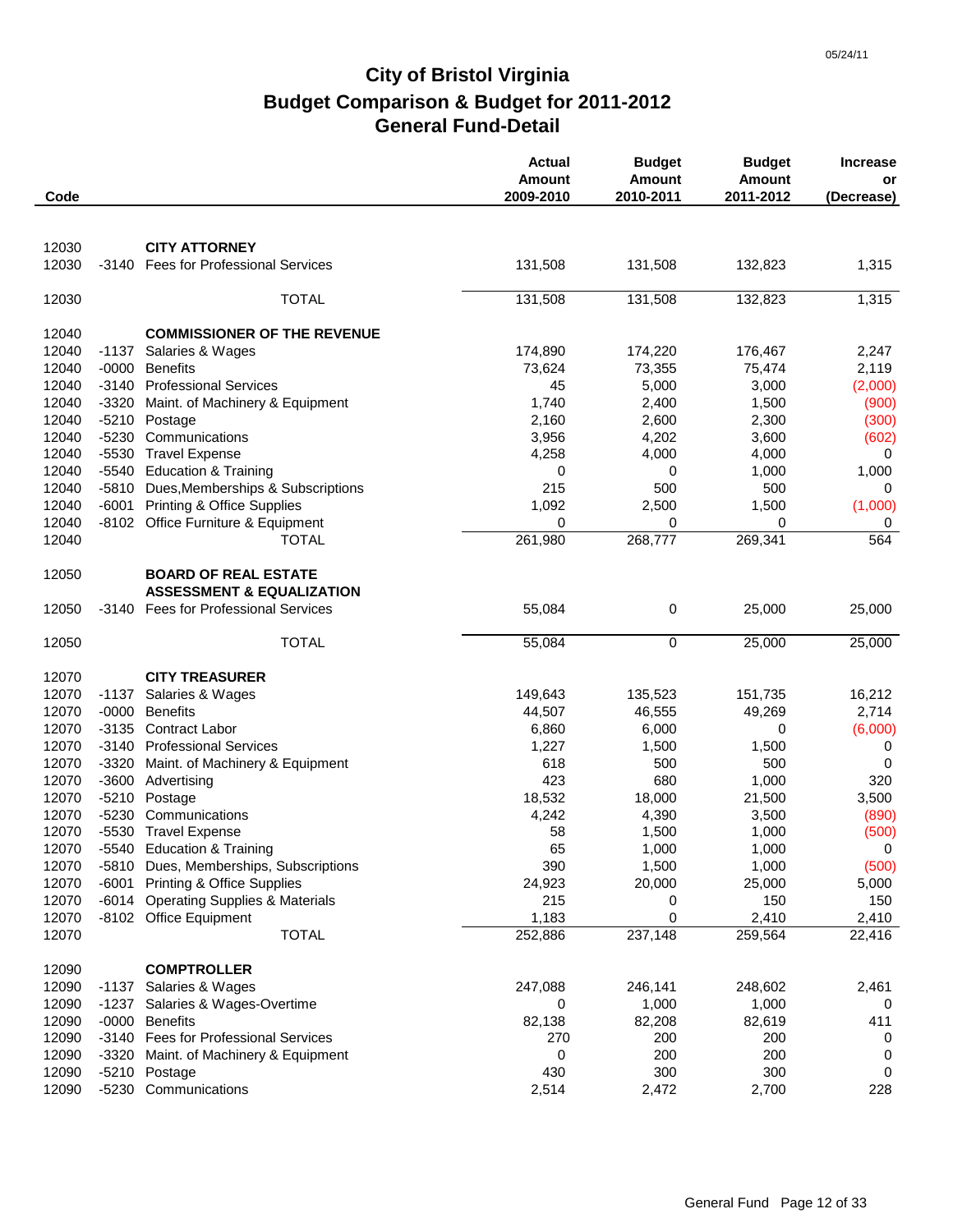| Code  |         |                                           | <b>Actual</b><br><b>Amount</b><br>2009-2010 | <b>Budget</b><br><b>Amount</b><br>2010-2011 | <b>Budget</b><br>Amount<br>2011-2012 | <b>Increase</b><br>or<br>(Decrease) |
|-------|---------|-------------------------------------------|---------------------------------------------|---------------------------------------------|--------------------------------------|-------------------------------------|
|       |         |                                           |                                             |                                             |                                      |                                     |
| 12090 |         | -5530 Travel Expense                      | 0                                           | 1,000                                       | 1,000                                | 0                                   |
| 12090 |         | -5540 Education & Training                | 0                                           | 500                                         | 500                                  | 0                                   |
| 12090 | $-5810$ | Dues, Memberships & Subscriptions         | 45                                          | 100                                         | 100                                  | 0                                   |
| 12090 | -6001   | <b>Printing &amp; Office Supplies</b>     | 6,277                                       | 4,000                                       | 4,000                                | 0                                   |
| 12090 |         | -6009 Repair Parts & Equipment            | 0                                           | 500                                         | 500                                  | 0                                   |
| 12090 | $-6014$ | <b>Operating Supplies &amp; Materials</b> | 80                                          | 500                                         | 500                                  | 0                                   |
| 12090 |         | -8102 Office Furniture & Equipment        | 0                                           | 0                                           | 500                                  | 500                                 |
| 12090 |         | TOTAL                                     | 338,842                                     | 339,121                                     | 342,721                              | 3,600                               |
| 12095 |         | <b>INFORMATION TECHNOLOGY</b>             |                                             |                                             |                                      |                                     |
| 12095 | $-1135$ | Salaries & Wages                          | 0                                           | 0                                           | 60,600                               | 60,600                              |
| 12095 | $-1235$ | Salaries & Wages-Overtime                 | 0                                           | 0                                           | 0                                    | 0                                   |
| 12095 | -0000   | <b>Benefits</b>                           | 0                                           | 0                                           | 24,145                               | 24,145                              |
| 12095 |         | -3140 Fees for Professional Services      | 0                                           | 0                                           | 0                                    | 0                                   |
| 12095 |         | -3320 Maint. of Machinery & Equipment     | 0                                           | 0                                           | 0                                    | 0                                   |
| 12095 | -5210   | Postage                                   | 0                                           | 0                                           | 0                                    | 0                                   |
| 12095 | -5230   | Communications                            | 0                                           | 0                                           | 0                                    | 0                                   |
| 12095 |         | -5530 Travel Expense                      | 0                                           | 0                                           | 0                                    | 0                                   |
| 12095 |         | -5540 Education & Training                | 0                                           | 0                                           | 0                                    | 0                                   |
| 12095 | $-5810$ | Dues, Memberships & Subscriptions         | 0                                           | 0                                           | 0                                    | 0                                   |
| 12095 | $-6001$ | <b>Printing &amp; Office Supplies</b>     | 0                                           | 0                                           | 0                                    | 0                                   |
| 12095 | $-6009$ | Repair Parts & Equipment                  | 0                                           | 0                                           | 0                                    | 0                                   |
| 12095 | $-6014$ | <b>Operating Supplies &amp; Materials</b> | 0                                           | 0                                           | 25,000                               | 25,000                              |
| 12095 |         | -8102 Office Furniture & Equipment        | 0                                           | 0                                           | 0                                    | 0                                   |
| 12095 |         | <b>TOTAL</b>                              | $\mathbf 0$                                 | 0                                           | 109,745                              | 109,745                             |
| 12100 |         | <b>PURCHASING</b>                         |                                             |                                             |                                      |                                     |
| 12100 | -1114   | Salaries & Wages                          | 96,904                                      | 81,636                                      | 82,452                               | 816                                 |
| 12100 |         | -0000 Benefits                            | 30,837                                      | 32,959                                      | 31,099                               | (1,860)                             |
| 12100 | -3320   | Maint. of Machinery & Equipment           | 199                                         | 200                                         | 200                                  | 0                                   |
| 12100 | $-3600$ | Advertising                               | 317                                         | 400                                         | 400                                  | 0                                   |
| 12100 | -5210   | Postage                                   | 128                                         | 125                                         | 125                                  | 0                                   |
| 12100 | -5230   | Communications                            | 2,199                                       | 2,100                                       | 2,300                                | 200                                 |
| 12100 | $-5530$ | <b>Travel Expense</b>                     | 0                                           | 800                                         | 800                                  | 0                                   |
| 12100 | -5540   | <b>Education &amp; Training</b>           | 0                                           | 200                                         | 350                                  | 150                                 |
| 12100 |         | -5810 Dues, Memberships & Subscriptions   | 35                                          | 100                                         | 100                                  | 0                                   |
| 12100 |         | -6001 Printing & Office Supplies          | 733                                         | 500                                         | 400                                  | (100)                               |
| 12100 |         | -6014 Operating Supplies & Materials      | 185                                         | 200                                         | 200                                  | 0                                   |
| 12100 |         | -8102 Office Furniture & Equipment        | 0                                           | 0                                           | 0                                    | $\mathbf 0$                         |
| 12100 |         | <b>TOTAL</b>                              | 131,537                                     | 119,220                                     | 118,426                              | (794)                               |
| 12110 |         | <b>INDEPENDENT AUDITORS</b>               |                                             |                                             |                                      |                                     |
|       |         |                                           |                                             |                                             |                                      |                                     |
| 12110 |         | -3140 Fees for Professional Services      | 33,398                                      | 42,500                                      | 42,500                               | $\overline{0}$<br>$\overline{0}$    |
| 12110 |         | <b>TOTAL</b>                              | 33,398                                      | 42,500                                      | 42,500                               |                                     |
| 12140 |         | <b>BRISTOL VIRGINIA HEALTH DEPARTMENT</b> |                                             |                                             |                                      |                                     |
| 12140 | -5420   | Lease of Building                         | 52,759                                      | 57,555                                      | 58,000                               | 445                                 |
| 12140 |         | <b>TOTAL</b>                              | 52,759                                      | 57,555                                      | 58,000                               | 445                                 |
| 12150 |         | <b>RETIREE HEALTH INSURANCE</b>           |                                             |                                             |                                      |                                     |
| 12150 | -2310   | <b>City Reimbursement</b>                 | 128,676                                     | 100,000                                     | 125,000                              | 25,000                              |
| 12150 | -2311   | <b>State Reimbursement</b>                | 26,415                                      | 20,000                                      | 25,000                               | 5,000                               |
| 12150 |         | <b>TOTAL</b>                              | 155,091                                     | 120,000                                     | 150,000                              | 30,000                              |
|       |         |                                           |                                             |                                             |                                      |                                     |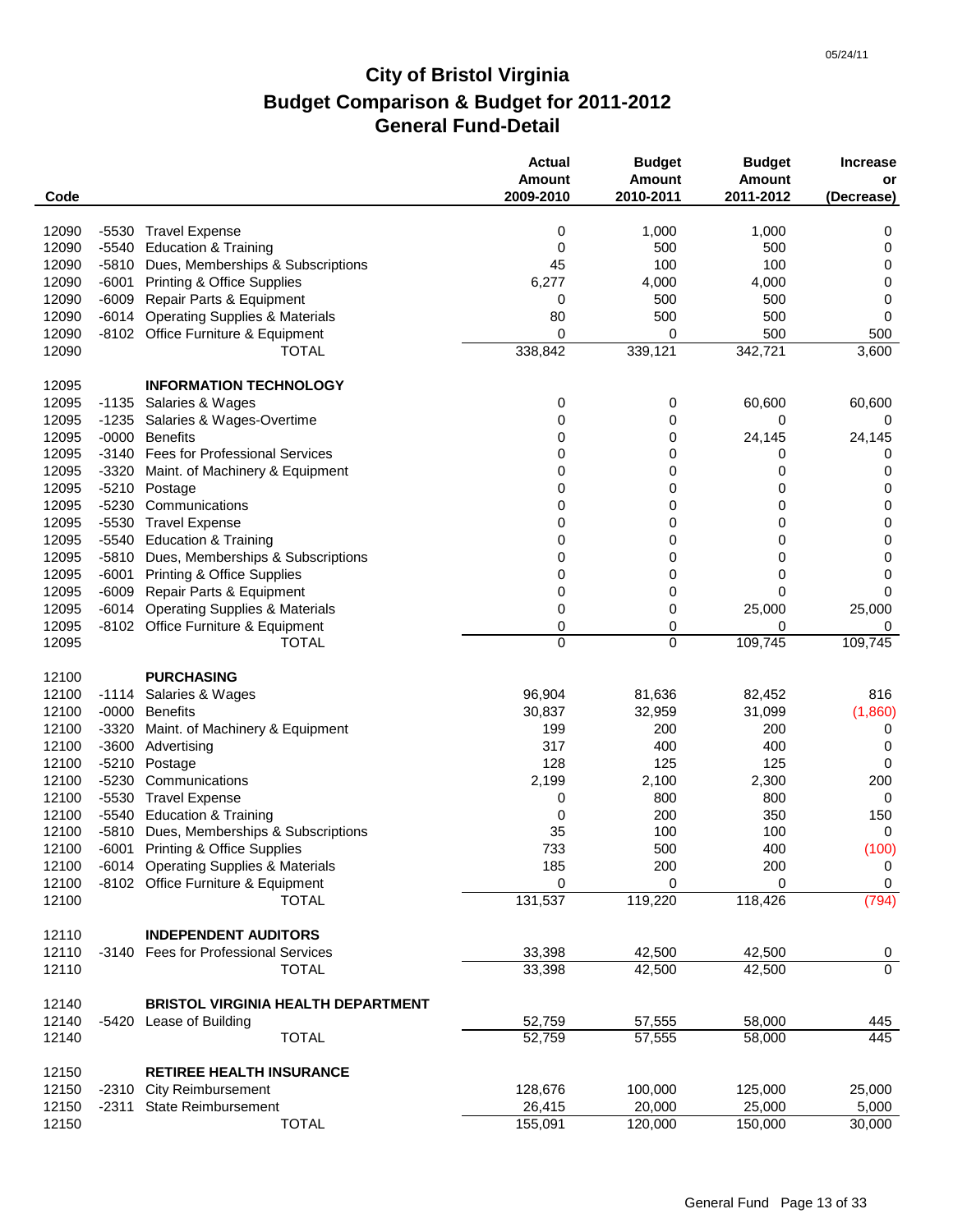| Code                    |         |                                                                                       | <b>Actual</b><br><b>Amount</b><br>2009-2010 | <b>Budget</b><br><b>Amount</b><br>2010-2011 | <b>Budget</b><br><b>Amount</b><br>2011-2012 | <b>Increase</b><br>or<br>(Decrease) |
|-------------------------|---------|---------------------------------------------------------------------------------------|---------------------------------------------|---------------------------------------------|---------------------------------------------|-------------------------------------|
|                         |         |                                                                                       |                                             |                                             |                                             |                                     |
| 13010                   |         | <b>BOARD OF ELECTIONS</b>                                                             |                                             |                                             |                                             |                                     |
| 13010                   |         | <b>ELECTORAL BOARD</b>                                                                |                                             |                                             |                                             |                                     |
| 13010                   |         | -1114 Salaries & Wages                                                                | 76,148                                      | 75,176                                      | 76,905                                      | 1,729                               |
| 13010                   |         | -1214 Salaries & Wages-Overtime                                                       | 0                                           | 2,000                                       | 2,000                                       | 0                                   |
| 13010                   | -0000   | <b>Benefits</b>                                                                       | 25,378                                      | 25,741                                      | 26,198                                      | 457                                 |
| 13010                   |         | -3135 Contract Labor                                                                  | 0                                           | 500                                         | 700                                         | 200                                 |
| 13010                   |         | -3140 Fees for Professional Services                                                  | 10,276                                      | 6,625                                       | 17,465                                      | 10,840                              |
| 13010                   | $-3320$ | Maint. of Machinery & Equipment                                                       | 2,225                                       | 2,600                                       | 2,500                                       | (100)                               |
| 13010                   | $-3600$ | Advertising                                                                           | 1,196                                       | 1,100                                       | 2,150                                       | 1,050                               |
| 13010                   | $-5210$ | Postage                                                                               | 1,371                                       | 1,500                                       | 6,870                                       | 5,370                               |
| 13010                   | $-5230$ | Communications                                                                        | 1,915                                       | 1,854                                       | 1,900                                       | 46                                  |
| 13010                   | $-5530$ | <b>Travel Expense</b>                                                                 | 1,101                                       | 2,000                                       | 2,000                                       | $\mathbf 0$                         |
| 13010                   |         | -5540 Education and Training                                                          | 660                                         | 500                                         | 1,700                                       | 1,200                               |
| 13010                   |         | -5810 Dues, Memberships & Subscriptions                                               | 420                                         | 420                                         | 420                                         | 0                                   |
| 13010                   |         | -6001 Printing & Office Supplies                                                      | 3,963                                       | 3,000                                       | 4,500                                       | 1,500                               |
| 13010                   |         | -6014 Operating Supplies & Materials                                                  | 956                                         | 1,200                                       | 1,200                                       | 0                                   |
| 13010                   |         | -8102 Office Furniture                                                                | 0                                           | 0                                           | 0                                           | $\mathbf 0$                         |
| 13010                   |         | <b>TOTAL</b>                                                                          | 125,609                                     | 124,216                                     | 146,508                                     | 22,292                              |
|                         |         | <b>TOTAL GOVERNMENT ADMINISTRATION</b>                                                | 1,975,914                                   | 1,860,941                                   | 2,077,418                                   | 216,477                             |
| 20000<br>21000<br>21010 |         | <b>JUDICIAL ADMINISTRATION</b><br><b>COURTS</b><br><b>28TH JUDICIAL CIRCUIT COURT</b> |                                             |                                             |                                             |                                     |
| 21010                   |         | -1141 Salaries & Wages                                                                | 79,140                                      | 78,837                                      | 35,663                                      | (43, 174)                           |
| 21010                   | $-0000$ | <b>Benefits</b>                                                                       | 26,818                                      | 26,753                                      | 12,925                                      | (13,828)                            |
| 21010                   | $-3135$ | Contract Labor                                                                        | 1,774                                       | 1,600                                       | 1,600                                       | 0                                   |
| 21010                   |         | -3140 Fees for Professional Services                                                  | 21,375                                      | 20,000                                      | 0                                           | (20,000)                            |
| 21010                   | $-3320$ |                                                                                       | 0                                           | 250                                         | 250                                         | 0                                   |
| 21010                   | $-5210$ | Maint. of Machinery & Equipment<br>Postage                                            | 576                                         | 650                                         | 650                                         | 0                                   |
| 21010                   | -5230   | Communications                                                                        |                                             |                                             |                                             | 0                                   |
| 21010                   |         | -5810 Dues, Memberships, Subscriptions                                                | 2,447<br>539                                | 2,163<br>500                                | 2,163<br>500                                | 0                                   |
| 21010                   |         |                                                                                       | 479                                         | 850                                         | 850                                         | 0                                   |
| 21010                   | $-6014$ | -6001 Printing & Office Supplies                                                      | 79                                          | 150                                         | 150                                         | 0                                   |
| 21010                   |         | <b>Operating Supplies &amp; Materials</b><br>-8102 Office Furniture & Equipment       | 0                                           | 0                                           | 0                                           | 0                                   |
|                         |         |                                                                                       |                                             |                                             |                                             |                                     |
| 21010                   |         | <b>TOTAL</b>                                                                          | 133,227                                     | 131,753                                     | 54,751                                      | (77,002)                            |
| 21015                   |         | <b>DRUG COURT</b>                                                                     |                                             |                                             |                                             |                                     |
| 21015                   | -1141   | Salaries & Wages                                                                      | 0                                           | 0                                           | 75,000                                      | 75,000                              |
| 21015                   |         | -0000 Benefits                                                                        | 0                                           | 0                                           | 29,916                                      | 29,916                              |
| 21015                   |         | -3135 Contract Labor                                                                  | 0                                           | 0                                           | 0                                           | 0                                   |
| 21015                   |         | -3140 Fees for Professional Services                                                  | 0                                           | 0                                           | 0                                           | 0                                   |
| 21015                   |         | -5210 Postage                                                                         | 0                                           | 0                                           | 0                                           | 0                                   |
| 21015                   | $-5230$ | Communications                                                                        | 0                                           | 0                                           | 0                                           | 0                                   |
| 21015                   | $-5850$ | SAGE                                                                                  | 0                                           | 0                                           | 7,226                                       | 7,226                               |
| 21015                   | $-5851$ | <b>JAG Grant</b>                                                                      | 0                                           | 0                                           | 0                                           | 0                                   |
| 21015                   |         | -5852 BJA Implentation                                                                | 0                                           | 0                                           | 59,937                                      | 59,937                              |
| 21015                   |         | -6001 Printing & Office Supplies                                                      | 0                                           | 0                                           | 0                                           | 0                                   |
| 21015                   |         | -6014 Operating Supplies & Materials                                                  | 0                                           | 0                                           | 3,000                                       | 3,000                               |
| 21015                   |         | -8102 Office Furniture & Equipment                                                    | 0                                           | 0                                           | 0                                           | 0                                   |
| 21015                   |         | <b>TOTAL</b>                                                                          | 0                                           | 0                                           | 175,079                                     | 175,079                             |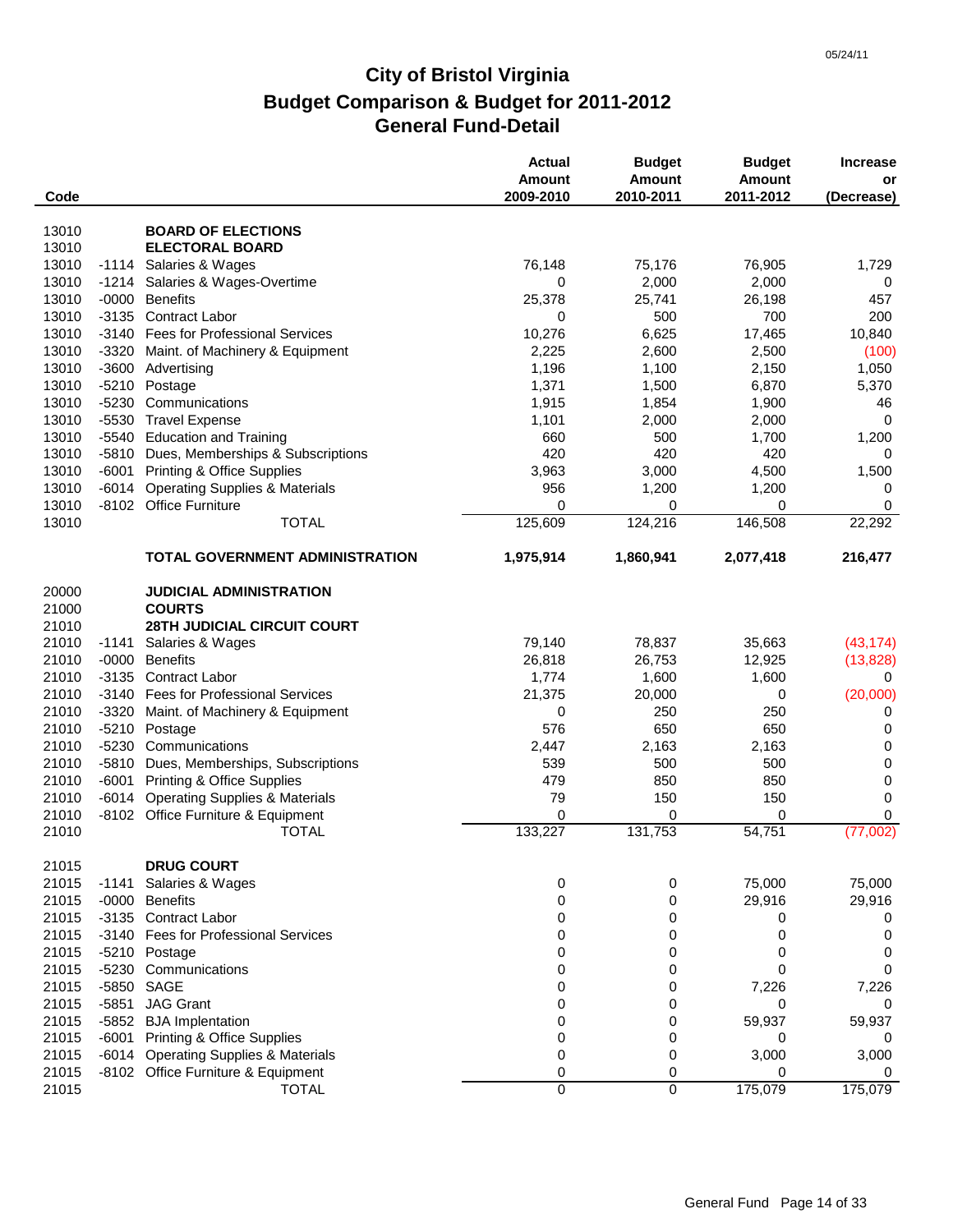| Code           |         |                                                          | <b>Actual</b><br><b>Amount</b><br>2009-2010 | <b>Budget</b><br>Amount<br>2010-2011 | <b>Budget</b><br><b>Amount</b><br>2011-2012 | <b>Increase</b><br>or<br>(Decrease) |
|----------------|---------|----------------------------------------------------------|---------------------------------------------|--------------------------------------|---------------------------------------------|-------------------------------------|
| 21020          |         | <b>GENERAL DISTRICT COURT</b>                            |                                             |                                      |                                             |                                     |
| 21020          |         | -3140 Professional Services                              | 8,540                                       | 15,000                               | 15,000                                      | 0                                   |
| 21020          |         | -3320 Maint. of Machinery & Equipment                    | 765                                         | 1,500                                | 1,000                                       | (500)                               |
| 21020          |         | -5210 Postage                                            | 3,996                                       | 4,000                                | 4,000                                       | 0                                   |
| 21020          | $-5230$ | Communications                                           | 4,089                                       | 4,020                                | 4,200                                       | 180                                 |
| 21020          |         | -5530 Travel Expense                                     | 81                                          | 1,000                                | 500                                         | (500)                               |
| 21020          |         | -5810 Dues, Memberships & Subscriptions                  | 0                                           | 100                                  | 100                                         | 0                                   |
| 21020          |         | -6001 Printing & Office Supplies                         | 10                                          | 500                                  | 250                                         | (250)                               |
| 21020          |         | -6014 Operating Supplies & Materials                     | 146                                         | 200                                  | 200                                         | 0                                   |
| 21020          |         | -8102 Office Furniture & Equipment                       | 0                                           | 2,000                                | 0                                           | (2,000)                             |
| 21020          |         | <b>TOTAL</b>                                             | 17,627                                      | 28,320                               | 25,250                                      | (3,070)                             |
| 21030          |         | <b>28TH DISTRICT JUVENILE COURT -</b>                    |                                             |                                      |                                             |                                     |
|                |         | <b>COURT SERVICE UNIT</b><br>-3140 Professional Services |                                             |                                      |                                             |                                     |
| 21030          |         |                                                          | 0                                           | 0                                    | 500                                         | 500                                 |
| 21030<br>21030 |         | -5230 Communications                                     | 2,963                                       | 2,160                                | 2,600                                       | 440                                 |
|                |         | -8102 Office Furniture & Equipment                       | 0                                           | 0                                    | 300                                         | 300                                 |
| 21030          |         | <b>TOTAL</b>                                             | 2,963                                       | 2,160                                | 3,400                                       | 1,240                               |
| 21040          |         | <b>MAGISTRATE'S OFFICE</b>                               |                                             |                                      |                                             |                                     |
| 21040          | $-5230$ | Communications                                           | 1,118                                       | 1,980                                | 1,000                                       | (980)                               |
| 21040          |         | -5810 Dues, Memberships & Subscriptions                  | 15                                          | 0                                    | 0                                           | 0                                   |
| 21040          |         | <b>TOTAL</b>                                             | 1,133                                       | 1,980                                | 1,000                                       | (980)                               |
| 21050          |         | <b>LAW LIBRARY</b>                                       |                                             |                                      |                                             |                                     |
| 21050          |         | -6014 Operating Supplies                                 | 7,296                                       | 8,500                                | 8,500                                       | 0                                   |
| 21050          |         | <b>TOTAL</b>                                             | 7,296                                       | 8,500                                | 8,500                                       | $\overline{0}$                      |
| 21060          |         | <b>VICTIM WITNESS PROGRAM</b>                            |                                             |                                      |                                             |                                     |
| 21060          |         | -1139 Salaries & Wages                                   | 35,863                                      | 35,725                               | 35,725                                      | 0                                   |
| 21060          |         | -0000 Benefits                                           | 15,778                                      | 15,600                               | 15,970                                      | 370                                 |
| 21060          |         | -5210 Postage                                            | 72                                          | 200                                  | 200                                         | 0                                   |
| 21060          | $-5230$ | Communications                                           | 928                                         | 1,000                                | 1,000                                       | 0                                   |
| 21060          | $-5530$ | <b>Travel Expense</b>                                    | 0                                           | 300                                  | 300                                         | $\pmb{0}$                           |
| 21060          |         | -6001 Printing & Office Supplies                         | 134                                         | 500                                  | 500                                         | 0                                   |
| 21060          |         | -6014 Operating Supplies & Materials                     | 370                                         | 390                                  | 683                                         | 293                                 |
| 21060          |         | -8102 Office Furniture & Equipment                       | $\Omega$                                    | $\Omega$                             | $\Omega$                                    | $\Omega$                            |
| 21060          |         | <b>TOTAL</b>                                             | 53,145                                      | 53,715                               | 54,378                                      | 663                                 |
| 21070          |         | 28TH JUDICIAL CIRCUIT COURT CLERK                        |                                             |                                      |                                             |                                     |
| 21070          | -1141   | Salaries & Wages                                         | 253,786                                     | 253,728                              | 255,508                                     | 1,780                               |
| 21070          |         | -0000 Benefits                                           | 77,546                                      | 78,392                               | 78,381                                      | (11)                                |
| 21070          |         | -3140 Fees for Professional Services                     | 4,991                                       | 4,000                                | 4,000                                       | 0                                   |
| 21070          |         | -3141 Fees for Jury Duty                                 | 0                                           | 0                                    | 20,000                                      | 20,000                              |
| 21070          |         | -3320 Maint. of Machinery & Equipment                    | 185                                         | 0                                    | 0                                           | 0                                   |
| 21070          |         | -5210 Postage                                            | 2,679                                       | 2,500                                | 2,500                                       | 0                                   |
| 21070          | $-5230$ | Communications                                           | 4,336                                       | 4,570                                | 4,500                                       | (70)                                |
| 21070          |         | -5410 Lease/Rent of Equipment                            | 3,425                                       | 3,100                                | 3,100                                       | 0                                   |
| 21070          |         | -5540 Education & Training                               | 0                                           | 0                                    | 500                                         | 500                                 |
| 21070          |         | -5810 Dues, Memberships & Subscriptions                  | 380                                         | 400                                  | 400                                         | 0                                   |
| 21070          |         | -6001 Printing & Office Supplies                         | 4,418                                       | 3,500                                | 4,500                                       | 1,000                               |
| 21070          |         | -6014 Operating Supplies & Materials                     | 675                                         | 2,500                                | 1,500                                       | (1,000)                             |
| 21070          | -7001   | Joint Operating Expense                                  | 11,750                                      | 11,200                               | 14,714                                      | 3,514                               |
| 21070          |         | -8102 Office Furniture & Equipment                       | 0                                           | 500                                  | 0                                           | (500)                               |
| 21070          |         | <b>TOTAL</b>                                             | 364,171                                     | 364,390                              | 389,603                                     | 25,213                              |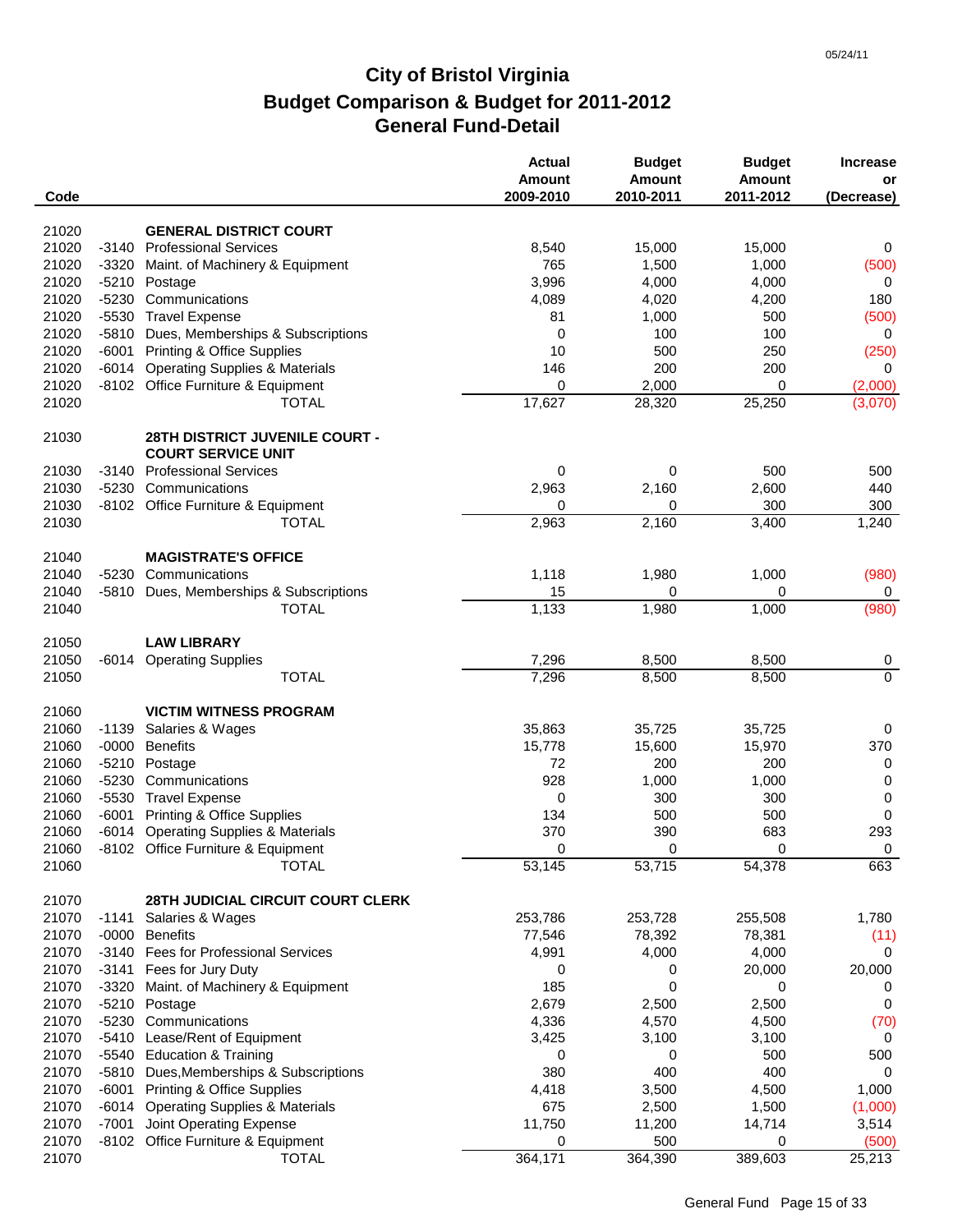| Code           |         |                                                                              | <b>Actual</b><br><b>Amount</b><br>2009-2010 | <b>Budget</b><br><b>Amount</b><br>2010-2011 | <b>Budget</b><br><b>Amount</b><br>2011-2012 | <b>Increase</b><br>or<br>(Decrease) |
|----------------|---------|------------------------------------------------------------------------------|---------------------------------------------|---------------------------------------------|---------------------------------------------|-------------------------------------|
|                |         |                                                                              |                                             |                                             |                                             |                                     |
| 21080          |         | <b>28TH DISTRICT JUVENILE &amp;</b><br><b>DOMESTIC RELATIONS COURT CLERK</b> |                                             |                                             |                                             |                                     |
| 21080          |         | -3320 Maint. of Machinery & Equipment                                        | 705                                         | 1,000                                       | 1,000                                       | 0                                   |
| 21080          |         | -5230 Communications                                                         | 4,890                                       | 6,180                                       | 5,600                                       | (580)                               |
| 21080          |         | -5410 Lease/Rental of Equipment                                              | 1,225                                       | 1,500                                       | 1,500                                       | 0                                   |
| 21080          |         | -5810 Dues, Memberships & Subscriptions                                      | 60                                          | 60                                          | 0                                           | (60)                                |
| 21080          |         | -8102 Office Furniture & Equipment                                           | 2,925                                       | 0                                           | $\Omega$                                    | 0                                   |
| 21080          |         | <b>TOTAL</b>                                                                 | 9,805                                       | 8,740                                       | 8,100                                       | (640)                               |
| 22000          |         | <b>COMMONWEALTH'S ATTORNEY</b>                                               |                                             |                                             |                                             |                                     |
| 22010          |         | <b>COMMONWEALTH ATTORNEY &amp; STAFF</b>                                     |                                             |                                             |                                             |                                     |
| 22010          | -0000   | Salaries & Wages                                                             | 382,704                                     | 381,237                                     | 385,049                                     | 3,812                               |
| 22010          |         | -0000 Benefits                                                               | 123,108                                     | 124,842                                     | 124,250                                     | (592)                               |
| 22010          |         | -3140 Fees for Professional Services                                         | (212)                                       | 700                                         | 700                                         | 0                                   |
| 22010          |         | -3310 Maint. of Bldg. & Property                                             | 3,600                                       | 3,600                                       | 3,600                                       | $\mathbf 0$                         |
| 22010          | -3320   | Maint. of Machinery & Equipment                                              | 2,091                                       | 1,000                                       | 1,000                                       | $\mathbf 0$                         |
| 22010          | $-5100$ | Utilities                                                                    | 5,345                                       | 5,740                                       | 6,400                                       | 660                                 |
| 22010          |         | -5210 Postage                                                                | 621                                         | 2,000                                       | 2,000                                       | $\mathbf 0$                         |
| 22010          |         | -5230 Communications                                                         | 4,447                                       | 4,450                                       | 4,500                                       | 50                                  |
| 22010          | $-5420$ | Lease/Rent of Building                                                       | 27,804                                      | 27,600                                      | 27,600                                      | $\mathbf 0$                         |
| 22010          |         | -5530 Travel Expense                                                         | 923                                         | 3,500                                       | 3,500                                       | $\mathbf 0$                         |
| 22010          |         | -5810 Dues, Memberships & Subscriptions                                      | 2,076                                       | 3,000                                       | 3,000                                       | 0                                   |
| 22010          |         | -6001 Printing & Office Supplies                                             | 286                                         | 2,000                                       | 2,000                                       | 0                                   |
| 22010<br>22010 |         | -6014 Operating Supplies & Materials                                         | (15)<br>364                                 | 1,000<br>0                                  | 1,000<br>$\Omega$                           | 0<br>0                              |
| 22010          |         | -8102 Office Furniture & Equipment<br>TOTAL                                  | 553,142                                     | 560,669                                     | 564,599                                     | 3,930                               |
|                |         |                                                                              |                                             |                                             |                                             |                                     |
|                |         | <b>TOTAL JUDICIAL ADMINISTRATION</b>                                         | 1,142,509                                   | 1,160,227                                   | 1,284,660                                   | 124,433                             |
| 30000          |         | <b>PUBLIC SAFETY</b>                                                         |                                             |                                             |                                             |                                     |
| 31000          |         | <b>LAW ENFORCEMENT</b>                                                       |                                             |                                             |                                             |                                     |
| 31010          |         | <b>POLICE DEPARTMENT</b>                                                     |                                             |                                             |                                             |                                     |
| 31010          |         | -1139 Salaries & Wages                                                       | 3,187,965                                   | 2,848,871                                   | 2,861,638                                   | 12,767                              |
| 31010          | -1239   | Salaries & Wages-Overtime                                                    | 0                                           | 184,000                                     | 184,000                                     | 0                                   |
| 31010          | $-0000$ | <b>Benefits</b>                                                              | 1,163,999                                   | 1,141,745                                   | 1,138,276                                   | (3, 469)                            |
| 31010          |         | -3140 Fees for Professional Services                                         | 9,579                                       | 25,000                                      | 12,000                                      | (13,000)                            |
| 31010          |         | -3310 Maint. of Bldg. & Property                                             | 23,295                                      | 25,000                                      | 25,000                                      | $\Omega$                            |
| 31010          |         | -3320 Maint. of Machinery & Equipment                                        | 47,974                                      | 50,000                                      | 65,000                                      | 15,000                              |
| 31010          |         | -3600 Advertising                                                            | 1,956                                       | 2,500                                       | 2,000                                       | (500)                               |
| 31010          | $-5100$ | Utilities                                                                    | 41,529                                      | 52,000                                      | 52,000                                      | 0                                   |
| 31010          | -5210   | Postage                                                                      | 2,891                                       | 2,800                                       | 2,800                                       | 0                                   |
| 31010          | $-5230$ | Communications                                                               | 51,487                                      | 46,190                                      | 46,000                                      | (190)                               |
| 31010<br>31010 | -5231   | Communications-E911<br>-5530 Travel Expense                                  | 97,216<br>9,426                             | 107,532<br>15,000                           | 99,000<br>17,500                            | (8,532)<br>2,500                    |
| 31010          |         | -5540 Education & Training                                                   | 21,828                                      | 22,000                                      | 22,000                                      | 0                                   |
| 31010          |         | -5810 Dues, Memberships & Subscriptions                                      | 2,519                                       | 2,300                                       | 2,300                                       | 0                                   |
| 31010          |         | -5840 Investigations, Studies & Rewards                                      | 16,000                                      | 14,000                                      | 14,000                                      | 0                                   |
| 31010          | -5841   | Special Investigations                                                       | 16,000                                      | 14,000                                      | 14,000                                      | 0                                   |
| 31010          |         | -5842 Asset Forfeiture                                                       | 117,502                                     | 30,000                                      | 30,000                                      | 0                                   |
| 31010          | -5852   | <b>Byrne Justice Assistance Grant</b>                                        | 6,088                                       | 0                                           | 0                                           | 0                                   |
| 31010          |         | -5859 DCJS-Bomb Squad Grant                                                  | 172,764                                     | 197,000                                     | 0                                           | (197,000)                           |
| 31010          |         | -5860 DCJS-CBRNE-Bomb Squad Grant                                            | 0                                           | 335,000                                     | 0                                           | (335,000)                           |
| 31010          |         | -5861 DCJS-Law Enforcement Terrorism Prevention Prog                         | 0                                           | 75,600                                      | 0                                           | (75,600)                            |
| 31010          |         | -6001 Printing & Office Supplies                                             | 8,909                                       | 9,000                                       | 9,000                                       | 0                                   |
| 31010          | -6002   | Food & Food Service Supplies                                                 | 1,514                                       | 1,400                                       | 1,400                                       | 0                                   |
| 31010          |         | -6005 Housekeeping                                                           | 1,851                                       | 2,800                                       | 2,000                                       | (800)                               |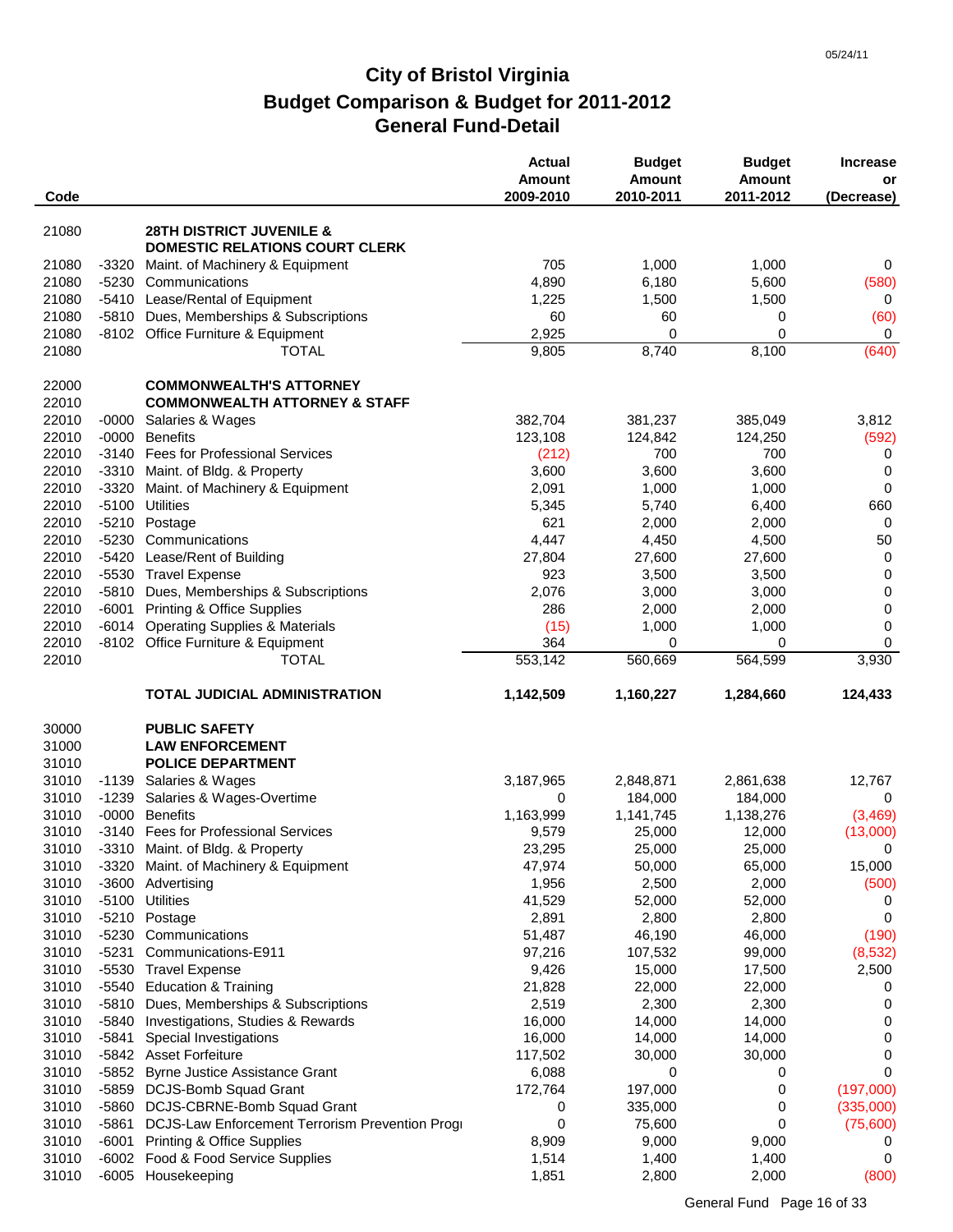|       |         |                                           | <b>Actual</b><br>Amount | <b>Budget</b><br><b>Amount</b> | <b>Budget</b><br><b>Amount</b> | <b>Increase</b><br>or |
|-------|---------|-------------------------------------------|-------------------------|--------------------------------|--------------------------------|-----------------------|
| Code  |         |                                           | 2009-2010               | 2010-2011                      | 2011-2012                      | (Decrease)            |
| 31010 | -6007   | Materials - Building & Property           | 20                      | 0                              | 0                              | 0                     |
| 31010 | $-6008$ | Motor Fuel & Lubricants                   | 93,500                  | 105,000                        | 105,000                        | 0                     |
| 31010 | $-6009$ | Repair Parts - Equipment                  | 19,280                  | 20,000                         | 20,000                         | 0                     |
| 31010 | $-6011$ | <b>Clothing &amp; Personal Supplies</b>   | 16,327                  | 25,000                         | 25,000                         | 0                     |
| 31010 | -6014   | <b>Operating Supplies &amp; Materials</b> | 24,951                  | 20,000                         | 20,000                         | 0                     |
| 31010 | -8101   | <b>Other Equipment</b>                    | 28,341                  | 20,000                         | 20,000                         | 0                     |
| 31010 |         | -8102 Office Furniture & Equipment        | 554                     | 4,000                          | 0                              | (4,000)               |
| 31010 |         | -8105 Vehicular Equipment                 | 1,819                   | 30,000                         | 0                              | (30,000)              |
| 31010 | $-8109$ | <b>Computer System</b>                    | 0                       | 4,000                          | 4,000                          | 0                     |
| 31010 |         | <b>TOTAL</b>                              | 5,187,084               | 5,431,738                      | 4,793,914                      | (637, 824)            |
| 32000 |         | <b>FIRE &amp; RESCUE SERVICE</b>          |                         |                                |                                |                       |
| 32010 |         | <b>FIRE DEPARTMENT</b>                    |                         |                                |                                |                       |
| 32010 | -1138   | Salaries & Wages                          | 2,088,157               | 2,032,389                      | 2,060,980                      | 28,591                |
| 32010 | -1238   | Salaries & Wages-Overtime                 | 0                       | 50,000                         | 65,000                         | 15,000                |
| 32010 | $-0000$ | <b>Benefits</b>                           | 813,713                 | 832,011                        | 829,322                        | (2,689)               |
| 32010 |         | -3140 Fees for Professional Services      | 1,531                   | 6,450                          | 6,450                          | 0                     |
| 32010 |         | -3310 Maint. of Bldg. & Property          | 11,136                  | 20,000                         | 55,000                         | 35,000                |
| 32010 | $-3320$ | Maint. of Machinery & Equipment           | 59,814                  | 35,000                         | 40,000                         | 5,000                 |
| 32010 | $-3600$ | Advertising                               | 0                       | 500                            | 500                            | 0                     |
| 32010 | $-5100$ | <b>Utilities</b>                          | 32,857                  | 37,750                         | 31,000                         | (6, 750)              |
| 32010 |         | -5210 Postage                             | 994                     | 1,380                          | 700                            | (680)                 |
| 32010 | $-5230$ | Communications                            | 14,970                  | 15,635                         | 15,000                         | (635)                 |
| 32010 | -5410   | Lease/Rent of Equipment                   | 182,547                 | 182,300                        | 182,300                        | 0                     |
| 32010 |         | -5530 Travel Expense                      | 0                       | 5,700                          | 5,700                          | 0                     |
| 32010 |         | -5540 Education & Training                | 4,576                   | 3,900                          | 3,900                          | 0                     |
| 32010 | -5810   | Dues, Memberships & Subscriptions         | 897                     | 1,020                          | 1,020                          | 0                     |
| 32010 |         | -5850 Fire Programs Fund                  | 33,545                  | 47,914                         | 98,396                         | 50,482                |
| 32010 |         | -5851 VDFP Division IV Grant              | 3,223                   | 0                              | 0                              | 0                     |
| 32010 |         | -5852 VDEM Rescue Training Grant          | 0                       | 98,000                         | 0                              | (98,000)              |
| 32010 |         | -5853 Laptop Grant                        | 19,500                  | 0                              | 0                              | 0                     |
| 32010 |         | -5854 Four For Life Funds                 | 0                       | 13,655                         | 13,631                         | (24)                  |
| 32010 |         | -5855 VDFP Burn Building Renovation Grant | 0                       | 0                              | 130,000                        | 130,000               |
| 32010 |         | -5856 FEMA AFG Wellness Fitness Grant     | 0                       | 0                              | 122,170                        | 122,170               |
| 32010 |         | -5857 HTREET 2009 Grant                   | $\mathbf 0$             | 0                              | 98,571                         | 98,571                |
| 32010 |         | -6001 Printing & Office Supplies          |                         |                                |                                |                       |
|       |         |                                           | 2,731                   | 2,700                          | 2,700                          | 0                     |
| 32010 |         | -6002 Food & Food Service Supplies        | 743                     | 1,500                          | 1,000                          | (500)                 |
| 32010 |         | -6004 Medical Supplies                    | 4,298                   | 3,000                          | 3,000                          | 0                     |
| 32010 |         | -6005 Housekeeping Supplies               | 5,633                   | 5,500                          | 5,500                          | 0                     |
| 32010 | -6007   | Materials - Building & Property           | 4,407                   | 4,300                          | 8,600                          | 4,300                 |
| 32010 | $-6008$ | Motor Fuel & Lubricants                   | 25,475                  | 28,350                         | 28,000                         | (350)                 |
| 32010 |         | -6009 Repair Parts - Equipment            | 21,593                  | 18,000                         | 25,000                         | 7,000                 |
| 32010 | -6011   | <b>Clothing &amp; Personal Supplies</b>   | 9,371                   | 8,000                          | 19,000                         | 11,000                |
| 32010 | -6014   | <b>Operating Supplies &amp; Materials</b> | 7,768                   | 9,000                          | 9,000                          | 0                     |
| 32010 | -8101   | <b>Other Equipment</b>                    | 4,692                   | 5,000                          | 5,000                          | 0                     |
| 32010 |         | -8102 Office Furniture & Equipment        | 0                       | 0                              | 0                              | 0                     |
| 32010 |         | -8112 Other Improvements/Construction     | 0                       | 0                              | 0                              | 0                     |
| 32010 |         | <b>TOTAL</b>                              | 3,354,171               | 3,468,954                      | 3,866,440                      | 397,486               |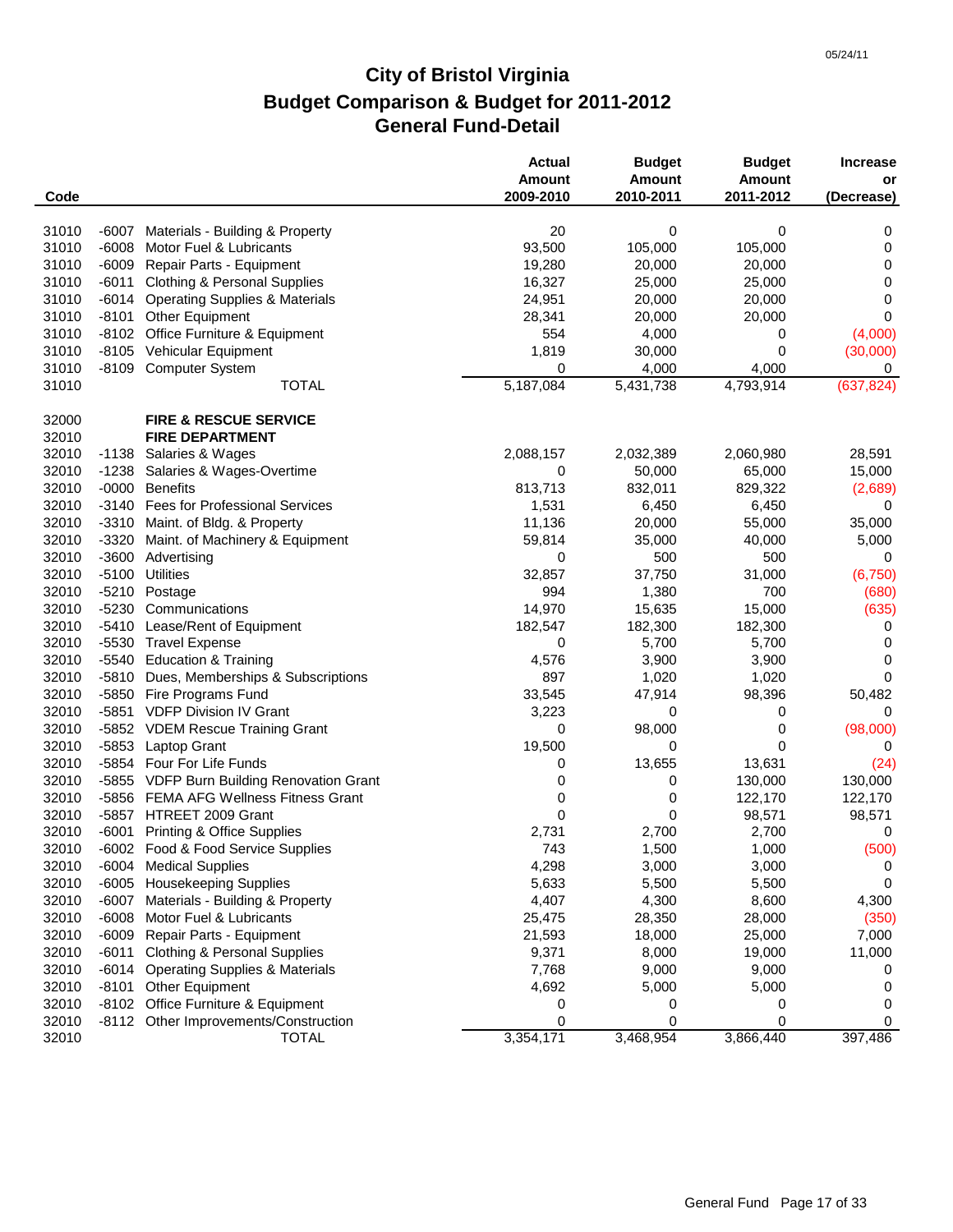| Code                    |                    |                                                                       | <b>Actual</b><br>Amount<br>2009-2010 | <b>Budget</b><br><b>Amount</b><br>2010-2011 | <b>Budget</b><br>Amount<br>2011-2012 | <b>Increase</b><br>or<br>(Decrease) |
|-------------------------|--------------------|-----------------------------------------------------------------------|--------------------------------------|---------------------------------------------|--------------------------------------|-------------------------------------|
|                         |                    |                                                                       |                                      |                                             |                                      |                                     |
| 33000                   |                    | <b>CORRECTION &amp; DETENTION</b>                                     |                                      |                                             |                                      |                                     |
| 33010                   |                    | <b>CITY SHERIFF &amp; JAIL</b>                                        |                                      |                                             |                                      |                                     |
| 33010                   |                    | -1139 Salaries & Wages                                                | 1,800,917                            | 1,794,770                                   | 1,826,259                            | 31,489                              |
| 33010                   | -1239              | Salaries & Wages-Overtime                                             | 0                                    | 20,000                                      | 20,000                               | 0                                   |
| 33010                   | $-0000$            | <b>Benefits</b>                                                       | 717,461                              | 727,354                                     | 760,296                              | 32,942                              |
| 33010                   |                    | -3140 Fees for Professional Services                                  | 84,330                               | 57,000                                      | 100,000                              | 43,000                              |
| 33010                   |                    | -3310 Maint. of Building & Property                                   | 23,256                               | 20,000                                      | 20,000                               | 0                                   |
| 33010                   | -3320              | Maint. of Machinery & Equip                                           | 32,881                               | 25,000                                      | 25,000                               | 0                                   |
| 33010                   | $-3600$            | Advertising                                                           | 0                                    | 500                                         | 500                                  | 0                                   |
| 33010                   | $-5100$            | <b>Utilities</b>                                                      | 89,462                               | 103,000                                     | 95,000                               | (8,000)                             |
| 33010                   | $-5210$<br>$-5230$ | Postage                                                               | 1,486                                | 2,000                                       | 2,500                                | 500                                 |
| 33010                   |                    | Communications                                                        | 16,091                               | 16,450                                      | 16,000                               | (450)                               |
| 33010<br>33010          | $-5530$            | <b>Travel Expense</b>                                                 | 17,646                               | 20,000                                      | 20,000                               | 0<br>0                              |
| 33010                   |                    | -5540 Education & Training<br>-5810 Dues, Memberships & Subscrip      | 14,535<br>4,826                      | 18,000<br>4,000                             | 18,000<br>4,000                      | 0                                   |
| 33010                   | -5860              | DARE Program                                                          | 9,465                                | 6,000                                       | 6,000                                | 0                                   |
| 33010                   |                    | -5861 DCJS Grants                                                     | 0                                    | 31,058                                      | 0                                    | (31,058)                            |
| 33010                   | -6001              | <b>Printing &amp; Office Supplies</b>                                 | 5,855                                |                                             |                                      | 500                                 |
| 33010                   |                    | -6002 Food & Food Service Supplies                                    | 147,668                              | 8,000<br>145,000                            | 8,500<br>160,000                     | 15,000                              |
| 33010                   |                    | -6003 Farm Supplies                                                   | 5,409                                | 7,000                                       | 7,000                                | 0                                   |
| 33010                   |                    | -6004 Medical Supplies                                                | 8,842                                | 10,000                                      | 8,000                                | (2,000)                             |
| 33010                   |                    | -6005 Housekeeping Supplies                                           | 33,129                               | 35,000                                      | 35,000                               | 0                                   |
| 33010                   |                    | -6007 Materials - Building & Property                                 | 2,113                                | 10,000                                      | 10,000                               | 0                                   |
| 33010                   | $-6008$            | Motor Fuel & Lubricants                                               | 15,259                               | 18,900                                      | 18,000                               | (900)                               |
| 33010                   | -6009              | Repair Parts - Equipment                                              | 10,424                               | 8,000                                       | 8,000                                | 0                                   |
| 33010                   |                    | -6011 Clothing & Personal Supplies                                    | 13,855                               | 18,000                                      | 18,000                               | 0                                   |
| 33010                   |                    | -6014 Operating Supplies & Materials                                  | 34,306                               | 30,000                                      | 30,000                               | 0                                   |
| 33010                   | -8101              | <b>Other Equipment</b>                                                | 7                                    | 0                                           | 0                                    | 0                                   |
| 33010                   |                    | -8102 Office Furniture & Equipment                                    | 8                                    | 1,000                                       | 1,000                                | 0                                   |
| 33010                   |                    | -8105 Vehicular Equipment                                             | 0                                    | 45,000                                      | 0                                    | (45,000)                            |
| 33010                   |                    | -8112 Other Improvements or Const                                     | 0                                    | 0                                           | $\mathbf 0$                          | 0                                   |
| 33010                   |                    | <b>TOTAL</b>                                                          | 3,089,231                            | 3,181,032                                   | 3,217,055                            | 36,023                              |
|                         |                    |                                                                       |                                      |                                             |                                      |                                     |
| 33020                   |                    | <b>APPALACHIAN JUVENILE COMMISSION</b>                                |                                      |                                             |                                      |                                     |
| 33020                   | -7001              | Joint Operating Expense                                               | 264,200                              | 261,700                                     | 221,332                              | (40, 368)                           |
| 33020                   |                    | <b>TOTAL</b>                                                          | 264,200                              | 261,700                                     | 221,332                              | (40, 368)                           |
| 34000<br>34010<br>34010 |                    | <b>INSPECTIONS</b><br><b>BUILDING INSPECTOR</b><br><b>INSPECTIONS</b> |                                      |                                             |                                      |                                     |
| 34010                   |                    | -1145 Salaries & Wages                                                | 102,723                              | 102,322                                     | 103,345                              | 1,023                               |
| 34010                   |                    | -0000 Benefits                                                        | 37,229                               | 39,855                                      | 40,363                               | 508                                 |
| 34010                   |                    | -3140 Fees for Professional Services                                  | 0                                    | 0                                           | 0                                    | $\mathbf 0$                         |
| 34010                   | $-3320$            | Maint. of Machinery & Equipment                                       | 317                                  | 700                                         | 500                                  | (200)                               |
| 34010                   |                    | -5210 Postage                                                         | 241                                  | 300                                         | 300                                  | 0                                   |
| 34010                   | $-5230$            | Communications                                                        | 2,823                                | 1,434                                       | 1,500                                | 66                                  |
| 34010                   | $-5530$            | <b>Travel Expense</b>                                                 | 56                                   | 500                                         | 500                                  | $\mathbf 0$                         |
| 34010                   |                    | -5540 Education and Training                                          | 0                                    | 200                                         | 100                                  | (100)                               |
| 34010                   |                    | -5810 Dues, Memberships & Subscriptions                               | 35                                   | 700                                         | 200                                  | (500)                               |
| 34010                   | -6001              | <b>Printing &amp; Office Supplies</b>                                 | 389                                  | 700                                         | 700                                  | 0                                   |
| 34010                   | $-6008$            | Motor Fuel & Lubricants                                               | 3,003                                | 3,045                                       | 3,500                                | 455                                 |
| 34010                   | $-6009$            | Repair Parts - Equipment                                              | 470                                  | 500                                         | 500                                  | 0                                   |
| 34010                   | $-6014$            | <b>Operating Supplies &amp; Materials</b>                             | 158                                  | 700                                         | 1,000                                | 300                                 |
| 34010                   |                    | -8102 Office Furniture & Equipment                                    | 0                                    | 0                                           | 0                                    | 0                                   |
| 34010                   |                    | <b>TOTAL</b>                                                          | 147,444                              | 150,956                                     | 152,508                              | 1,552                               |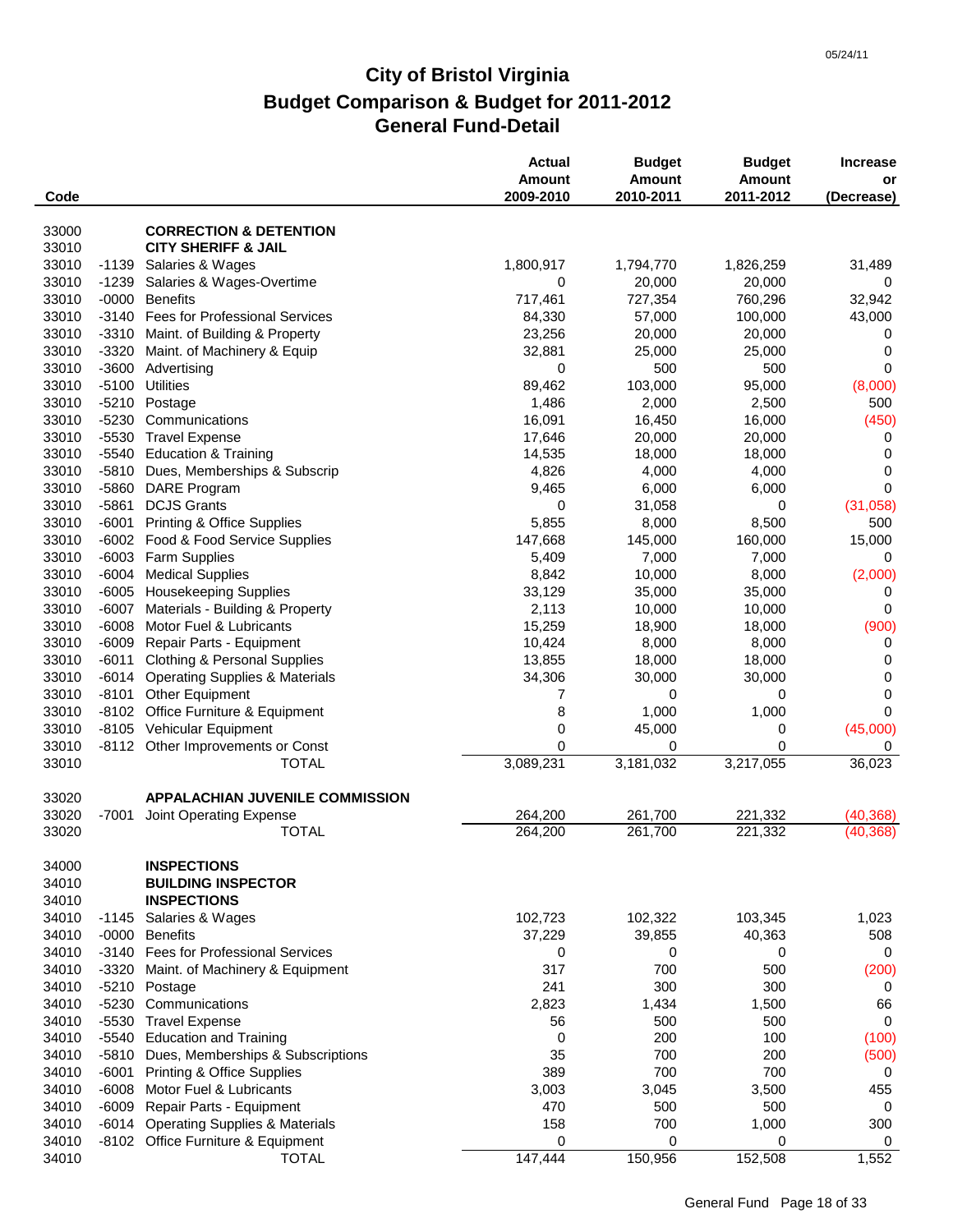| Code           |                       |                                                                  | <b>Actual</b><br><b>Amount</b><br>2009-2010 | <b>Budget</b><br><b>Amount</b><br>2010-2011 | <b>Budget</b><br><b>Amount</b><br>2011-2012 | <b>Increase</b><br>or<br>(Decrease) |
|----------------|-----------------------|------------------------------------------------------------------|---------------------------------------------|---------------------------------------------|---------------------------------------------|-------------------------------------|
|                |                       |                                                                  |                                             |                                             |                                             |                                     |
| 35000          |                       | <b>OTHER PROTECTION</b>                                          |                                             |                                             |                                             |                                     |
| 35010          |                       | <b>ANIMAL CONTROL</b>                                            |                                             |                                             |                                             |                                     |
| 35010          | -1139                 | Salaries & Wages                                                 | 33,236                                      | 24,208                                      | 27,208                                      | 3,000                               |
| 35010          |                       | -1239 Salaries & Wages-Overtime                                  | 0                                           | 1,500                                       | 1,500                                       | 0                                   |
| 35010          | $-0000$               | <b>Benefits</b><br><b>Fees for Professional Services</b>         | 8,562                                       | 6,815                                       | 7,268                                       | 453                                 |
| 35010          | $-3140$               |                                                                  | 41,458                                      | 50,000                                      | 50,000                                      | 0                                   |
| 35010<br>35010 | $-3320$<br>$-5230$    | Maint. of Machinery & Equipment<br>Communications                | 0                                           | 500<br>1,360                                | 500                                         | 0                                   |
| 35010          | $-5540$               | <b>Education &amp; Training</b>                                  | 1,049<br>0                                  | 500                                         | 1,200<br>500                                | (160)<br>0                          |
| 35010          | $-6008$               | Motor Fuel & Lubricants                                          | 1,345                                       | 2,310                                       | 2,000                                       | (310)                               |
| 35010          |                       | -6009 Repair Parts - Equipment                                   | 0                                           | 1,000                                       | 1,000                                       | 0                                   |
| 35010          |                       | -6011 Clothing & Personal Supplies                               | 148                                         | 200                                         | 200                                         | 0                                   |
| 35010          |                       | -6014 Operating Supplies & Materials                             | 171                                         | 250                                         | 250                                         | 0                                   |
| 35010          |                       | -8101 Other Equipment                                            | 255                                         | 500                                         | 500                                         | 0                                   |
| 35010          |                       | <b>TOTAL</b>                                                     | 86,224                                      | 89,143                                      | 92,126                                      | 2,983                               |
|                |                       |                                                                  |                                             |                                             |                                             |                                     |
| 35020          |                       | <b>MEDICAL EXAMINERS</b>                                         |                                             |                                             |                                             |                                     |
| 35020          |                       | -3140 Fees for Profess. & Special Serv                           | 200                                         | 1,000                                       | 1,000                                       | 0                                   |
| 35020          |                       | <b>TOTAL</b>                                                     | 200                                         | 1,000                                       | 1,000                                       | $\mathbf 0$                         |
|                |                       |                                                                  |                                             |                                             |                                             |                                     |
| 35030          |                       | <b>EMERGENCY SERVICES (Civil Defense)</b>                        |                                             |                                             |                                             |                                     |
| 35030          | $-0000$               | Salaries & Wages                                                 | 9,001                                       | 8,976                                       | 10,897                                      | 1,921                               |
| 35030          |                       | -0000 Benefits                                                   | 3,134                                       | 3,356                                       | 4,052                                       | 696                                 |
| 35030          | $-3320$               | Maint. of Machinery & Equipment                                  | 1,300                                       | 1,000                                       | 0                                           | (1,000)                             |
| 35030          | $-5210$               | Postage                                                          | 57                                          | 50                                          | 0                                           | (50)                                |
| 35030          | $-5230$               | Communications                                                   | 0                                           | 0                                           | 0                                           | 0                                   |
| 35030          | $-5530$               | <b>Travel Expense</b>                                            | 500                                         | 500                                         | 0                                           | (500)                               |
| 35030          | -5540                 | <b>Education &amp; Training</b>                                  | 300                                         | 300                                         | 0                                           | (300)                               |
| 35030          |                       | -5810 Dues, Memberships & Subscriptions                          | 100                                         | 100                                         | 0                                           | (100)                               |
| 35030          | $-6001$               | <b>Printing &amp; Office Supplies</b>                            | 100                                         | 100                                         | 0                                           | (100)                               |
| 35030          | -6008                 | Motor Fuel & Lubricants                                          | 200                                         | 200                                         | 0                                           | (200)                               |
| 35030          | $-6014$               | <b>Operating Supplies &amp; Materials</b>                        | 150                                         | 150                                         | 0                                           | (150)                               |
| 35030          |                       | <b>TOTAL</b>                                                     | 14,842                                      | 14,732                                      | 14,949                                      | 217                                 |
|                |                       |                                                                  |                                             |                                             |                                             |                                     |
| 35040          |                       | <b>SW VA. EMERGENCY MEDICAL SERVICE</b>                          |                                             |                                             |                                             |                                     |
| 35040          | -5699                 | Joint Operating Expense                                          | 2,450                                       | 2,450                                       | 2,450                                       | 0                                   |
| 35040          |                       | <b>TOTAL</b>                                                     | 2,450                                       | 2,450                                       | 2,450                                       | $\overline{0}$                      |
| 35050          |                       | <b>HAZARDOUS MATERIALS EMERGENCY</b><br><b>RESPONSE SERVICES</b> |                                             |                                             |                                             |                                     |
| 35050          |                       | -3140 Fees for Professional Services                             | 5,145                                       | 5,000                                       | 0                                           | (5,000)                             |
|                |                       |                                                                  |                                             |                                             |                                             |                                     |
| 35050<br>35050 | -3320                 | Maint. of Machinery & Equipment                                  | 4,487                                       | 1,000                                       | 2,000                                       | 1,000                               |
| 35050          | $-5540$               | -5530 Travel Expense<br><b>Education &amp; Training</b>          | 294<br>219                                  | 0<br>0                                      | 0<br>0                                      | 0<br>0                              |
| 35050          | $-5840$               | <b>Hazmat Grant</b>                                              |                                             |                                             |                                             | (50,000)                            |
| 35050          |                       |                                                                  | 31,597                                      | 50,000                                      | 0<br>0                                      |                                     |
|                | $-6001$               | <b>Printing &amp; Office Supplies</b>                            | 238                                         | 0                                           |                                             | 0                                   |
| 35050<br>35050 | -6002 Food<br>$-6004$ | <b>Medical Supplies</b>                                          | 68<br>198                                   | 0<br>0                                      | 500<br>0                                    | 500<br>0                            |
|                |                       |                                                                  |                                             |                                             |                                             |                                     |
| 35050          | $-6008$               | Motor Fuel & Lubricants                                          | 516                                         | 0                                           | $\mathbf 0$                                 | 0<br>0                              |
| 35050          | -6009                 | Repair Parts - Equipment                                         | 1,297                                       | 1,500                                       | 1,500                                       |                                     |
| 35050<br>35050 |                       | -6011 Clothing & Personal Supplies                               | 1,181<br>5,106                              | 2,500                                       | 1,500                                       | (1,000)                             |
| 35050          | $-8101$               | -6014 Operating Supplies & Materials<br>Other Equipment          | 3,422                                       | 2,500<br>2,500                              | 4,500<br>5,000                              | 2,000<br>2,500                      |
| 35050          |                       | <b>TOTAL</b>                                                     | 53,768                                      | 65,000                                      | 15,000                                      | (50,000)                            |
|                |                       |                                                                  |                                             |                                             |                                             |                                     |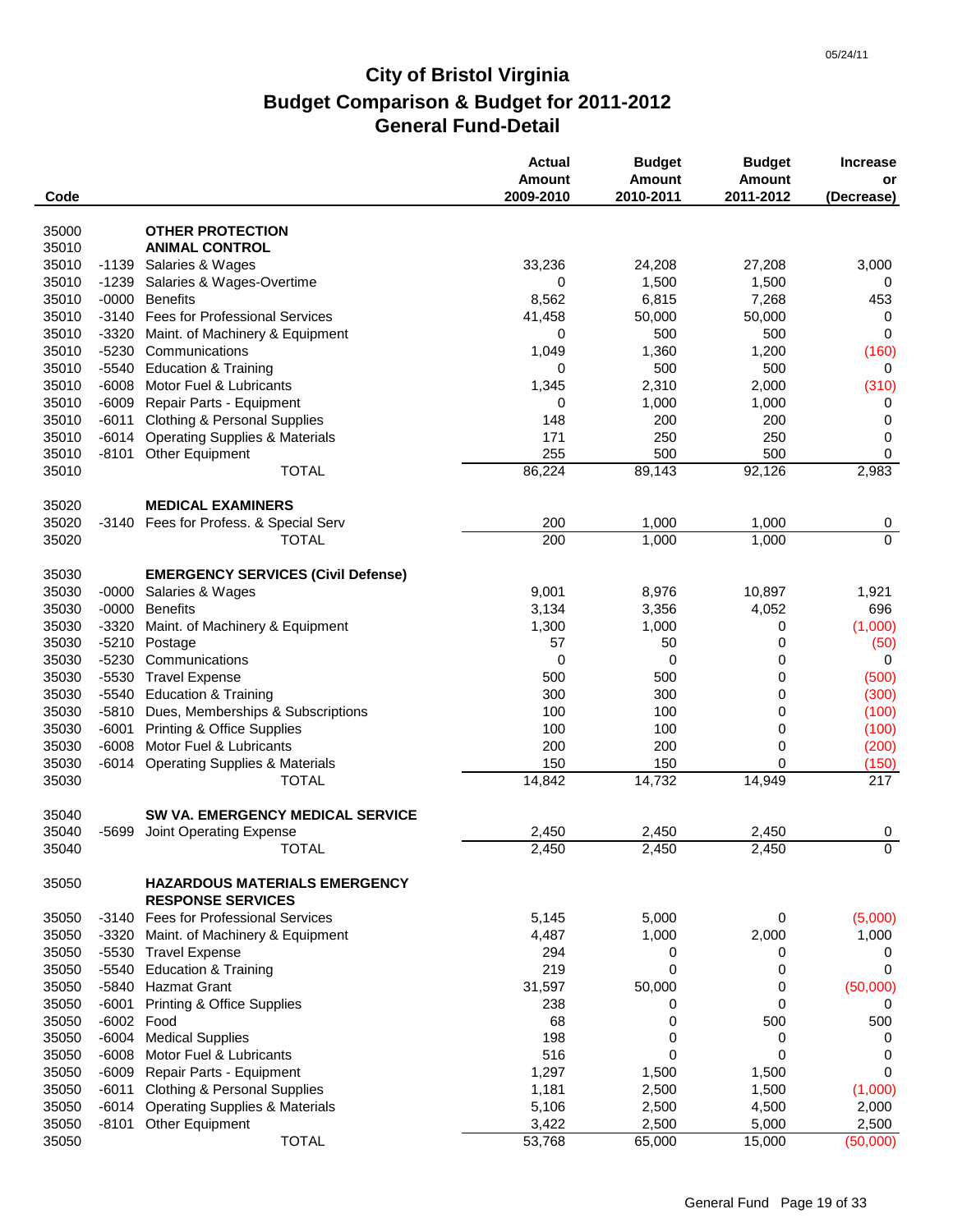| Code           |                    |                                                                     | <b>Actual</b><br>Amount<br>2009-2010 | <b>Budget</b><br><b>Amount</b><br>2010-2011 | <b>Budget</b><br>Amount<br>2011-2012 | <b>Increase</b><br>or<br>(Decrease) |
|----------------|--------------------|---------------------------------------------------------------------|--------------------------------------|---------------------------------------------|--------------------------------------|-------------------------------------|
|                |                    |                                                                     |                                      |                                             |                                      |                                     |
| 35060          |                    | <b>LODA</b>                                                         |                                      |                                             |                                      |                                     |
| 35060          | -7001              | Joint Operating Expense                                             | 0<br>0                               | 0<br>0                                      | 42,401<br>42,401                     | 42,401                              |
| 35060          |                    | <b>TOTAL</b>                                                        |                                      |                                             |                                      | 42,401                              |
|                |                    | <b>TOTAL PUBLIC SAFETY</b>                                          | 12,199,614                           | 12,666,705                                  | 12,419,175                           | (247, 530)                          |
| 40000          |                    | <b>PUBLIC WORKS</b>                                                 |                                      |                                             |                                      |                                     |
| 41000          |                    | <b>MAINTENANCE OF HIGHWAYS, STREETS, BRIDGES</b>                    |                                      |                                             |                                      |                                     |
| 41010          |                    | <b>STREET &amp; ENGINEERING DIVISION</b>                            |                                      |                                             |                                      |                                     |
| 41010          |                    | -1170 Salaries & Wages                                              | 557,982                              | 535,473                                     | 541,721                              | 6,248                               |
| 41010          | $-1270$            | Salaries & Wages-Overtime                                           | 0                                    | 20,000                                      | 20,000                               | 0                                   |
| 41010          | -0000              | <b>Benefits</b>                                                     | 199,940                              | 236,533                                     | 189,467                              | (47,066)                            |
| 41010          |                    | -3140 Fees for Professional Services                                | 400                                  | 2,000                                       | 2,000                                | 0                                   |
| 41010          |                    | -3310 Maint. of Bldg. & Property                                    | 15,245                               | 10,000                                      | 15,000                               | 5,000                               |
| 41010          | -3320              | Maint. of Machinery & Equipment                                     | 3,566                                | 3,500                                       | 2,500                                | (1,000)                             |
| 41010          |                    | -3600 Advertising                                                   | 1,892                                | 0                                           | 300                                  | 300                                 |
| 41010          | $-5100$            | <b>Utilities</b>                                                    | 22,456                               | 39,520                                      | 25,000                               | (14, 520)                           |
| 41010          | $-5210$            | Postage                                                             | 301                                  | 300                                         | 300                                  | 0                                   |
| 41010          | $-5230$            | Communications                                                      | 9,220                                | 9,270                                       | 10,040                               | 770                                 |
| 41010          | $-5410$            | Lease/Rent of Equipment                                             | 95                                   | 2,500                                       | 2,500                                | 0                                   |
| 41010          | $-5530$            | <b>Travel Expense</b>                                               | 2,194                                | 1,500                                       | 1,500                                | $\mathbf 0$                         |
| 41010          | -5540              | <b>Education &amp; Training</b>                                     | 3,298                                | 2,500                                       | 2,500                                | $\mathbf 0$                         |
| 41010          | -5810              | Dues, Memberships & Subscriptions                                   | 1,036                                | 800                                         | 1,500                                | 700                                 |
| 41010          | -6001              | <b>Printing &amp; Office Supplies</b>                               | 1,615                                | 1,000                                       | 1,200                                | 200                                 |
| 41010          |                    | -6005 Housekeeping Supplies                                         | 2,072                                | 1,000                                       | 1,500                                | 500                                 |
| 41010          | -6007              | Materials - Building & Property                                     | 8,140                                | 13,000                                      | 13,000                               | 0                                   |
| 41010          | $-6008$            | Motor Fuel & Lubricants                                             | 39,824                               | 49,350                                      | 48,000                               | (1, 350)                            |
| 41010          |                    | -6009 Repair Parts - Equipment                                      | 607                                  | 3,000                                       | 1,500                                | (1,500)                             |
| 41010          |                    | -6011 Clothing & Personal Supplies                                  | 4,168                                | 5,000                                       | 8,200                                | 3,200                               |
| 41010          | -6014              | <b>Operating Supplies &amp; Materials</b>                           | 7,710                                | 15,000                                      | 12,000                               | (3,000)                             |
| 41010          | $-7001$            | Joint Operating Expense                                             | 27,333                               | 25,000                                      | 25,000                               | 0                                   |
| 41010          | -8101              | <b>Other Equipment</b>                                              | 0                                    | 0                                           | 0                                    | 0                                   |
| 41010          |                    | -8102 Office Furniture & Equipment                                  | 0                                    | 0                                           | 0                                    | 0                                   |
| 41010<br>41010 |                    | -8105 Vehicular Equipment<br>-8106 Operational & Construction Equip | 0<br>0                               | 0<br>0                                      | 0                                    | 0                                   |
| 41010          |                    | -8112 Other Improvements/Construction                               | $\Omega$                             | $\Omega$                                    | 0<br>$\Omega$                        | 0<br>0                              |
| 41010          |                    | <b>TOTAL</b>                                                        | 909,094                              | 976,246                                     | 924,728                              | $(5\overline{1,518})$               |
|                |                    |                                                                     |                                      |                                             |                                      |                                     |
| 41020          |                    | <b>VDOT REIMBURSED MAINTENANCE</b>                                  |                                      |                                             |                                      |                                     |
| 41020          | -0000              | Salaries & Wages                                                    | 401,547                              | 420,703                                     | 471,832                              | 51,129                              |
| 41020          |                    | -0000 Benefits                                                      | 177,180                              | 149,788                                     | 213,386                              | 63,598                              |
| 41020          |                    | -3140 Fees for Professional Services                                | 21,842                               | 10,000                                      | 20,000                               | 10,000                              |
| 41020          | -3310              | Maintenance of Building & Property                                  | 729,492                              | 493,210                                     | 600,000                              | 106,790                             |
| 41020<br>41020 | $-3320$            | Maintenance of Machinery & Equipment<br>-3600 Advertising           | 13,923                               | 14,000                                      | 15,000                               | 1,000                               |
| 41020          |                    |                                                                     | 567                                  | 0                                           | 0                                    | 0                                   |
| 41020          | $-5100$<br>$-5101$ | Utilities<br>Utilities-Investment Charges                           | 245,270<br>335,321                   | 286,000<br>350,480                          | 280,000<br>340,000                   | (6,000)<br>(10, 480)                |
| 41020          | $-5410$            | Lease/Rent of Equipment                                             | 11,563                               | 8,000                                       | 65,000                               | 57,000                              |
| 41020          | -6007              | Materials- Building & Property                                      | 135,049                              | 225,000                                     | 200,000                              | (25,000)                            |
| 41020          | -6009              | Repair Parts - Equipment                                            | 46,953                               | 40,000                                      | 42,286                               | 2,286                               |
| 41020          | -6011              | <b>Clothing &amp; Personal Supplies</b>                             | 685                                  | 0                                           | 0                                    | 0                                   |
| 41020          |                    | -6014 Operating Supplies & Materials                                | 187,507                              | 25,000                                      | 165,000                              | 140,000                             |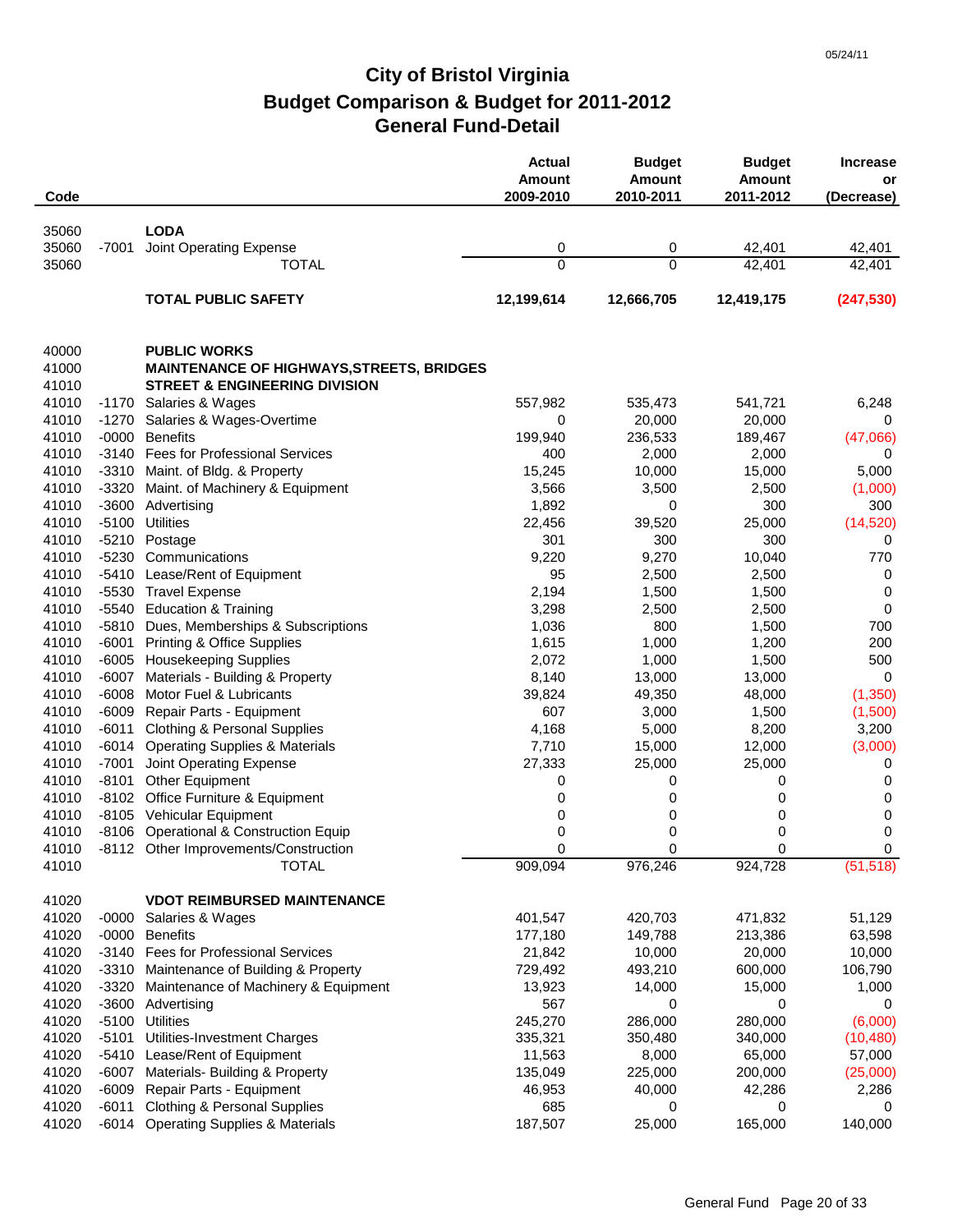| Code           |         |                                                                 | <b>Actual</b><br><b>Amount</b><br>2009-2010 | <b>Budget</b><br><b>Amount</b><br>2010-2011 | <b>Budget</b><br><b>Amount</b><br>2011-2012 | <b>Increase</b><br>or<br>(Decrease) |
|----------------|---------|-----------------------------------------------------------------|---------------------------------------------|---------------------------------------------|---------------------------------------------|-------------------------------------|
|                |         |                                                                 |                                             |                                             |                                             |                                     |
| 41020          |         | -8101 Other Equipment                                           | 17,799                                      | 70,000                                      | 35,000                                      | (35,000)                            |
| 41020<br>41020 |         | -8102 Office Furniture & Equipment<br>-8105 Vehicular Equipment | 0<br>0                                      | 0<br>0                                      | 0<br>2,630                                  | 0<br>2,630                          |
| 41020          |         | -8106 Operational & Const Equipment                             | 0                                           | 62,000                                      | 14,000                                      | (48,000)                            |
| 41020          |         | <b>TOTAL</b>                                                    | 2,324,698                                   | 2,154,181                                   | 2,464,134                                   | 309,953                             |
|                |         |                                                                 |                                             |                                             |                                             |                                     |
| 41030          |         | <b>STREET LIGHTS</b>                                            |                                             |                                             |                                             |                                     |
| 41030          | $-5100$ | <b>Utilities</b>                                                | 16,048                                      | 21,840                                      | 21,000                                      | (840)                               |
| 41030          | -5101   | Utilities-Investment Charges                                    | 8,503                                       | 9,048                                       | 8,500                                       | (548)                               |
| 41030          |         | TOTAL                                                           | 24,551                                      | 30,888                                      | 29,500                                      | (1, 388)                            |
| 42040          |         | <b>SOLID WASTE DISPOSAL</b>                                     |                                             |                                             |                                             |                                     |
| 42040          |         | -5140 Tipping Fees                                              | 548,787                                     | 582,240                                     | 550,000                                     | (32, 240)                           |
|                |         | <b>TOTAL</b>                                                    | 548,787                                     | 582,240                                     | 550,000                                     | (32, 240)                           |
| 43000          |         | <b>MAINTENANCE OF GENERAL BUILDINGS &amp;</b>                   |                                             |                                             |                                             |                                     |
| 43010          |         | <b>MAINTENANCE OF MUNICIPAL BUILDINGS</b>                       |                                             |                                             |                                             |                                     |
|                |         | (NON-REVENUE) MUNICIPAL BUILDING                                |                                             |                                             |                                             |                                     |
| 43010          | -1191   | Salaries & Wages                                                | 26,590                                      | 26,103                                      | 26,364                                      | 261                                 |
| 43010          | $-0000$ | <b>Benefits</b>                                                 | 11,580                                      | 11,258                                      | 11,425                                      | 167                                 |
| 43010          | -3140   | <b>Professional Services</b>                                    | 12,123                                      | 15,000                                      | 16,000                                      | 1,000                               |
| 43010<br>43010 | -3310   | Maint. of Bld & Property                                        | 87,585<br>15,995                            | 80,000                                      | 90,000                                      | 10,000                              |
| 43010          | -3320   | Maint. of Machinery & Equip<br>-3600 Advertising                | 1,206                                       | 14,700<br>1,000                             | 14,700<br>1,000                             | 0<br>0                              |
| 43010          | $-5100$ | <b>Utilities</b>                                                | 129,999                                     | 156,000                                     | 140,000                                     | (16,000)                            |
| 43010          |         | -5230 Communications                                            | 9,771                                       | 9,800                                       | 9,800                                       | 0                                   |
| 43010          |         | -5410 Lease/Rent of Equipment                                   | 5,723                                       | 6,500                                       | 6,500                                       | 0                                   |
| 43010          | -6001   | <b>Printing &amp; Office Supplies</b>                           | 240                                         | 500                                         | 300                                         | (200)                               |
| 43010          |         | -6002 Food & Food Service Supplies                              | 13,514                                      | 15,000                                      | 13,000                                      | (2,000)                             |
| 43010          | -6004   | <b>Medical Supplies</b>                                         | 17                                          | 0                                           | 0                                           | 0                                   |
| 43010          |         | -6005 Housekeeping Supplies                                     | 5,064                                       | 5,000                                       | 5,000                                       | 0                                   |
| 43010          | -6007   | Materials - Building & Property                                 | 446                                         | 1,500                                       | 1,500                                       | 0                                   |
| 43010          | $-6008$ | Motor Fuels & Lubricants                                        | 457                                         | 500                                         | 500                                         | 0                                   |
| 43010          | $-6009$ | <b>Repair Parts</b>                                             | 403                                         | 600                                         | 600                                         | 0                                   |
| 43010          | -6014   | <b>Operating Supplies &amp; Materials</b>                       | 1,032                                       | 1,200                                       | 1,000                                       | (200)                               |
| 43010          |         | -8101 Other Equipment                                           | 2,883                                       | 5,000                                       | 4,000                                       | (1,000)                             |
| 43010          |         | -8102 Office Furniture & Equipment                              | 0                                           | 300                                         | 0                                           | (300)                               |
| 43010          |         | -8112 Other Improvements & Construction                         | 0                                           | 0                                           | 0                                           | 0                                   |
| 43010          |         | <b>TOTAL</b>                                                    | 324,628                                     | 349,961                                     | 341,689                                     | (8, 272)                            |
| 43020<br>43020 |         | OTHER CITY PROPERTY MAINTENANCE<br>(REVENUE PRODUCING)          |                                             |                                             |                                             |                                     |
| 43020          |         | -3310 Maint. of Building & Property                             | 0                                           | 700                                         | 0                                           | (700)                               |
| 43020          |         | -5100 Utilities                                                 | 4,667                                       | 5,200                                       | 0                                           | (5,200)                             |
| 43020          |         | <b>TOTAL</b>                                                    | 4,667                                       | 5,900                                       | 0                                           | (5,900)                             |
| 43040          |         | <b>MUNICIPAL PARKING</b><br>(REVENUE PRODUCING)                 |                                             |                                             |                                             |                                     |
| 43040          |         | -3310 Maint. of Building & Property                             | 0                                           | 500                                         | 500                                         |                                     |
| 43040          |         | -6007 Materials-Building & Property                             | 0                                           | 600                                         | 600                                         | 0<br>0                              |
| 43040          |         | -6014 Operating Supplies & Materials                            | 0                                           | 100                                         | 100                                         | 0                                   |
| 43040          |         | -9200 Transfer to Library                                       | 1,625                                       | 1,800                                       | 1,800                                       | 0                                   |
| 43040          |         | <b>TOTAL</b>                                                    | 1,625                                       | 3,000                                       | 3,000                                       | $\mathbf 0$                         |
|                |         |                                                                 |                                             |                                             |                                             |                                     |

**TOTAL PUBLIC WORKS 4,138,050 4,102,416 4,313,051 210,635**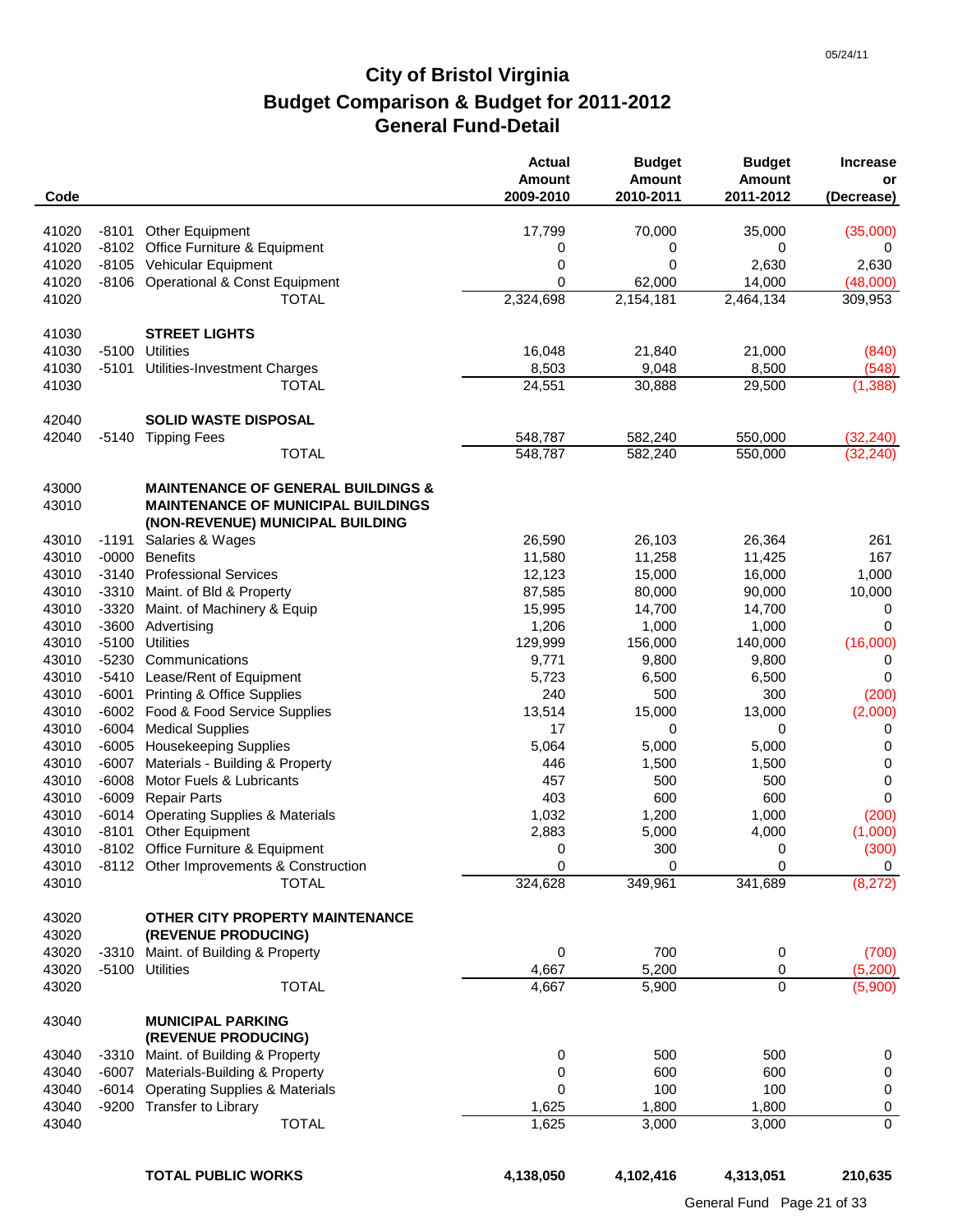|                |         |                                                                                            | <b>Actual</b><br><b>Amount</b> | <b>Budget</b><br><b>Amount</b> | <b>Budget</b><br><b>Amount</b> | <b>Increase</b><br>or         |
|----------------|---------|--------------------------------------------------------------------------------------------|--------------------------------|--------------------------------|--------------------------------|-------------------------------|
| Code           |         |                                                                                            | 2009-2010                      | 2010-2011                      | 2011-2012                      | (Decrease)                    |
|                |         |                                                                                            |                                |                                |                                |                               |
| 50000          |         | HEALTH, WELFARE & SOCIAL SERVICES                                                          |                                |                                |                                |                               |
| 51000          |         | <b>HEALTH</b>                                                                              |                                |                                |                                |                               |
| 51010<br>51010 |         | <b>LOCAL HEALTH DEPARTMENT</b><br>-5610 Payments to State Health Department                | 348,459                        | 331,036                        | 340,967                        | 9,931                         |
| 51010          |         | <b>TOTAL</b>                                                                               | 348,459                        | 331,036                        | 340,967                        | 9,931                         |
|                |         |                                                                                            |                                |                                |                                |                               |
| 52000<br>52010 |         | <b>MENTAL HEALTH &amp; MENTAL RETARDATION</b><br><b>HIGHLANDS COMMUNITY SERVICES BOARD</b> |                                |                                |                                |                               |
| 52010          | -7001   | Joint Operating Expense                                                                    | 140,000                        | 133,000                        | 153,971                        | 20,971                        |
| 52010          |         | <b>TOTAL</b>                                                                               | 140,000                        | 133,000                        | 153,971                        | 20,971                        |
|                |         |                                                                                            |                                |                                |                                |                               |
| 53010<br>53010 |         | <b>WELFARE/SOCIAL SERVICES</b><br>DEPARTMENT OF SOCIAL SERVICES                            |                                |                                |                                |                               |
| 53010          | -7001   | Joint Operating Expense                                                                    | 3,869,729                      | 4,505,080                      | 4,581,982                      | 76,902                        |
| 53010          |         | <b>TOTAL</b>                                                                               | 3,869,729                      | 4,505,080                      | 4,581,982                      | 76,902                        |
|                |         |                                                                                            |                                |                                |                                |                               |
| 53040          |         | <b>TAX REBATES TO ELDERLY</b>                                                              |                                |                                |                                |                               |
| 53040          | -5699   | <b>Contributions Civic/Community Org</b>                                                   | 21,530                         | 27,000                         | 25,500                         | (1,500)                       |
|                |         | <b>TOTAL</b>                                                                               | 21,530                         | 27,000                         | 25,500                         | (1,500)                       |
| 53050          |         | <b>HIGHLANDS COMM. POLICY &amp; MGT. TEAM</b>                                              |                                |                                |                                |                               |
| 53050          | $-7001$ | Joint Operating Expense                                                                    | 1,127,625                      | 1,127,543                      | 1,127,543                      | 0                             |
|                |         | <b>TOTAL</b>                                                                               | 1,127,625                      | 1,127,543                      | 1,127,543                      | $\overline{0}$                |
|                |         |                                                                                            |                                |                                |                                |                               |
|                |         | <b>TOTAL HEALTH, WELFARE &amp; SOCIAL SERVICE</b>                                          | 5,507,343                      | 6,123,659                      | 6,229,963                      | 106,304                       |
| 60000          |         | <b>EDUCATION</b>                                                                           |                                |                                |                                |                               |
| 61000          |         | <b>CITY SCHOOLS</b>                                                                        |                                |                                |                                |                               |
| 61010          |         | <b>GENERAL FUND APPROPRIATIONS</b>                                                         |                                |                                |                                |                               |
| 61010          | $-9200$ | Transfers                                                                                  | 8,938,355                      | 8,357,881                      | 8,487,881                      | 130,000                       |
| 61010          | $-9201$ | <b>State Sales Tax Revenue</b>                                                             | 0                              | 0                              | 0                              | 0                             |
| 61010          |         | <b>TOTAL</b>                                                                               | 8,938,355                      | 8,357,881                      | 8,487,881                      | 130,000                       |
| 61020          |         | <b>SCHOOLS CAPITAL OUTLAY</b>                                                              |                                |                                |                                |                               |
| 61020          |         | -8112 Other Improvements/Construction                                                      | 0                              | 0                              | 0                              | $\overline{0}$                |
| 61020          |         | <b>TOTAL</b>                                                                               | $\Omega$                       | 0                              | $\Omega$                       | $\Omega$                      |
|                |         |                                                                                            |                                |                                |                                |                               |
| 62000          |         | <b>COMMUNITY COLLEGES</b>                                                                  |                                |                                |                                |                               |
| 62010<br>62010 | -7001   | <b>VIRGINIA HIGHLANDS COMMUNITY COLLEGE</b><br>Joint Operating Expense                     | 38,411                         | 38,411                         | 38,411                         |                               |
| 62010          |         | <b>TOTAL</b>                                                                               | 38,411                         | 38,411                         | 38,411                         | $\overline{0}$<br>$\mathbf 0$ |
|                |         |                                                                                            |                                |                                |                                |                               |
|                |         | <b>TOTAL EDUCATION</b>                                                                     | 8,976,766                      | 8,396,292                      | 8,526,292                      | 130,000                       |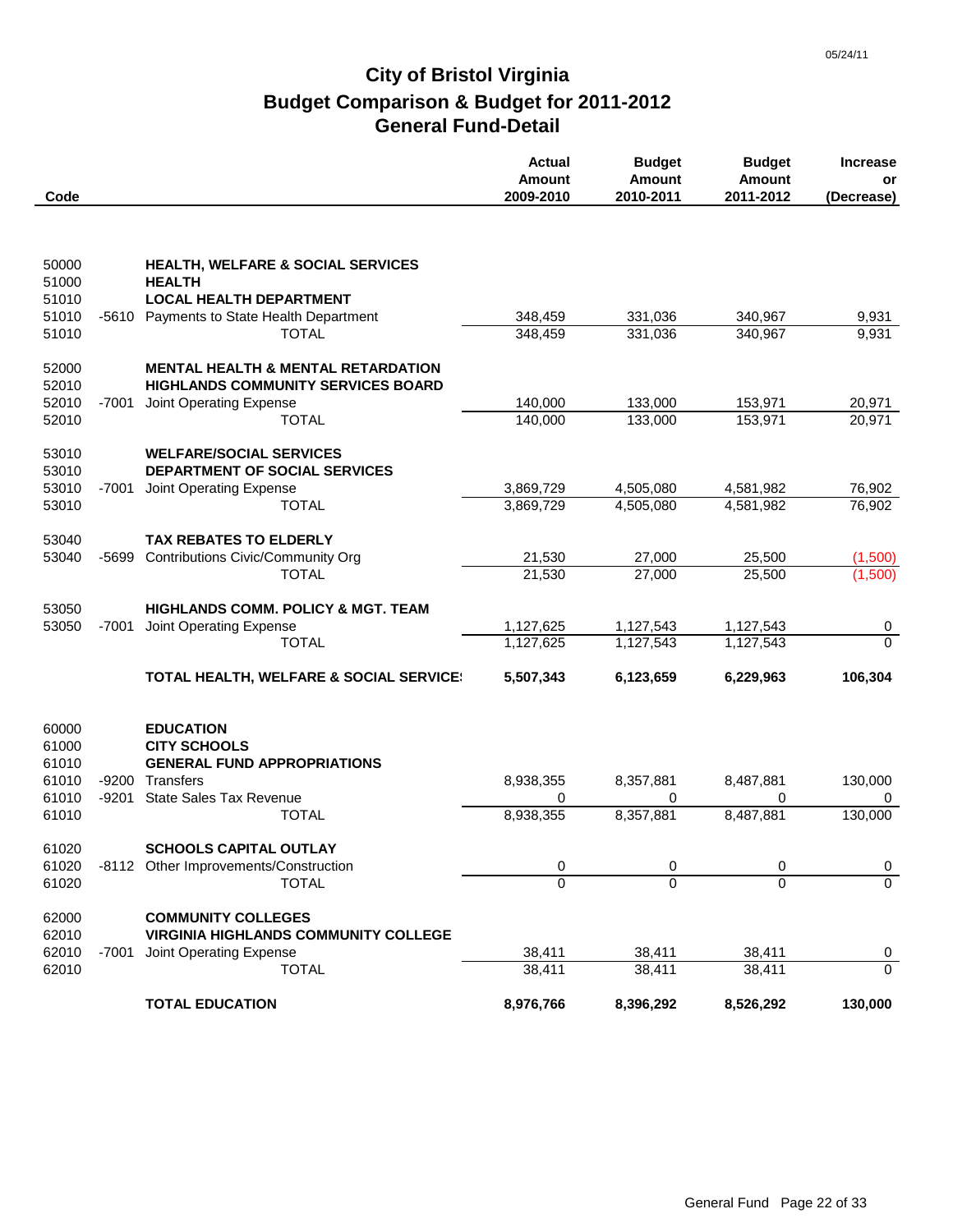| Code           |                    |                                                          | <b>Actual</b><br><b>Amount</b><br>2009-2010 | <b>Budget</b><br>Amount<br>2010-2011 | <b>Budget</b><br><b>Amount</b><br>2011-2012 | <b>Increase</b><br>or<br>(Decrease) |
|----------------|--------------------|----------------------------------------------------------|---------------------------------------------|--------------------------------------|---------------------------------------------|-------------------------------------|
|                |                    |                                                          |                                             |                                      |                                             |                                     |
| 70000          |                    | <b>PARKS, RECREATION &amp; CULTURE</b>                   |                                             |                                      |                                             |                                     |
| 71010          |                    | <b>PARKS &amp; RECREATION (includes Sugar Hollow)</b>    |                                             |                                      |                                             |                                     |
| 71010          | -1180              | Salaries & Wages                                         | 763,177                                     | 736,839                              | 758,031                                     | 21,192                              |
| 71010          | $-1280$            | Salaries & Wages                                         | 0                                           | 20,000                               | 20,000                                      | 0                                   |
| 71010<br>71010 | $-0000$<br>$-3135$ | <b>Benefits</b><br><b>Contract Labor</b>                 | 341,385<br>105,975                          | 305,854<br>195,000                   | 319,992                                     | 14,138                              |
| 71010          | $-3140$            | Fees for Professional Services                           | 4,684                                       | 5,000                                | 264,000<br>5,000                            | 69,000<br>0                         |
| 71010          |                    | -3310 Maint. of Building & Property                      | 23,894                                      | 20,000                               | 21,500                                      | 1,500                               |
| 71010          | $-3320$            | Maint. of Machinery & Equipment                          | 13,365                                      | 14,500                               | 15,000                                      | 500                                 |
| 71010          | $-3600$            | Advertising                                              | 0                                           | 0                                    | 3,000                                       | 3,000                               |
| 71010          | $-5100$            | <b>Utilities</b>                                         | 83,497                                      | 124,800                              | 156,000                                     | 31,200                              |
| 71010          | $-5100$            | Utilities-Investment Charges                             | 118,583                                     | 123,760                              | 119,000                                     | (4,760)                             |
| 71010          | $-5210$            | Postage                                                  | 1,825                                       | 1,000                                | 1,000                                       | 0                                   |
| 71010          | $-5230$            | Communications                                           | 15,280                                      | 15,388                               | 15,700                                      | 312                                 |
| 71010          | $-5410$            | Lease-Rent of Equipment                                  | 4,075                                       | 6,600                                | 8,600                                       | 2,000                               |
| 71010          | $-5530$            | <b>Travel Expense</b>                                    | 1,427                                       | 1,500                                | 1,500                                       | 0                                   |
| 71010          | -5540              | <b>Education &amp; Training</b>                          | 260                                         | 500                                  | 500                                         | $\mathbf 0$                         |
| 71010          | $-5810$            | Dues, Memberships & Subscriptions                        | 340                                         | 450                                  | 450                                         | 0                                   |
| 71010          | $-5850$            | <b>Grant Revitalization</b>                              | 11,337                                      | 0                                    | 0                                           | 0                                   |
| 71010          | $-6001$            | <b>Printing &amp; Office Supplies</b>                    | 4,680                                       | 4,000                                | 5,000                                       | 1,000                               |
| 71010          |                    | -6002 Food & Food Service Supplies                       | 2,396                                       | 3,000                                | 10,000                                      | 7,000                               |
| 71010          |                    | -6005 Housekeeping Supplies                              | 2,885                                       | 4,500                                | 7,500                                       | 3,000                               |
| 71010          | $-6007$            | Materials - Building & Property                          | 34,323                                      | 40,000                               | 55,000                                      | 15,000                              |
| 71010          | $-6008$            | Motor Fuel & Lubricants                                  | 40,138                                      | 36,750                               | 46,000                                      | 9,250                               |
| 71010          | -6009              | Repair Parts - Equipment                                 | 22,102                                      | 20,000                               | 28,000                                      | 8,000                               |
| 71010          | -6011              | <b>Clothing &amp; Personal Supplies</b>                  | 3,417                                       | 4,500                                | 4,500                                       | 0                                   |
| 71010          |                    | -6014 Operating Supplies & Materials                     | 21,025                                      | 25,000                               | 30,000                                      | 5,000                               |
| 71010          |                    | -8101 Other Equipment                                    | 0                                           | 0                                    | 0                                           | 0                                   |
| 71010          |                    | -8102 Office Furniture & Equipment                       | 0                                           | 0                                    | 0                                           | 0                                   |
| 71010          |                    | -8105 Vehicular Equipment                                | 0                                           | 0                                    | $\mathbf 0$                                 | 0                                   |
| 71010<br>71010 |                    | -8106 Operational & Construction Equip                   | 0<br>0                                      | 6,000<br>0                           | 14,500<br>0                                 | 8,500                               |
| 71010          |                    | -8112 Other Improvements or Construction<br><b>TOTAL</b> | 1,620,070                                   | 1,714,941                            | 1,909,773                                   | 0<br>194,832                        |
|                |                    |                                                          |                                             |                                      |                                             |                                     |
| 71020          |                    | <b>EAST HILL CEMETERY</b>                                |                                             |                                      |                                             |                                     |
| 71020          | -5699              | <b>Contributions Civic/Community Org</b>                 | 1,000                                       | 1,000                                | 1,000                                       | 0                                   |
| 71020          |                    | <b>TOTAL</b>                                             | 1,000                                       | 1,000                                | 1,000                                       | $\overline{0}$                      |
| 71030          |                    | <b>SUGAR HOLLOW PARK/WALDO MILES RETREAT</b>             |                                             |                                      |                                             |                                     |
| 71030          |                    | -0000 Salaries & Wages                                   | 0                                           | 0                                    | 0                                           | 0                                   |
| 71030          | $-0000$            | <b>Benefits</b>                                          | 0                                           | 0                                    | 0                                           | 0                                   |
| 71030          |                    | -3135 Contract Labor                                     | 193,810                                     | 65,000                               | 0                                           | (65,000)                            |
| 71030          | $-3140$            | <b>Fees for Professional Services</b>                    | 415                                         | 0                                    | 0                                           | 0                                   |
| 71030          | $-3310$            | Maint. of Building & Property                            | 3,248                                       | 1,500                                | 0                                           | (1,500)                             |
| 71030          | $-3320$            | Maint. of Machinery & Equipment                          | 591                                         | 500                                  | 0                                           | (500)                               |
| 71030          | $-3600$            | Advertising                                              | 2,657                                       | 3,000                                | 0                                           | (3,000)                             |
| 71030          | $-5100$            | <b>Utilities</b>                                         | 32,559                                      | 35,360                               | 0                                           | (35, 360)                           |
| 71030          | $-5210$            | Postage                                                  | 0                                           | 0                                    | 0                                           | 0                                   |
| 71030          | $-5230$            | Communications                                           | 638                                         | 700                                  | 0                                           | (700)                               |
| 71030          | $-5410$            | Lease/Rent of Equipment                                  | 992                                         | 2,000                                | 0                                           | (2,000)                             |
| 71030          | $-6001$            | <b>Printing &amp; Office Supplies</b>                    | 497                                         | 1,000                                | 0                                           | (1,000)                             |
| 71030          |                    | -6002 Food & Food Service Supplies                       | 5,215                                       | 7,000                                | 0                                           | (7,000)                             |
| 71030          |                    | -6005 Food, Medical & Housekeeping Supp                  | 2,897                                       | 3,000                                | 0                                           | (3,000)                             |
| 71030          | $-6007$            | Materials - Building & Property                          | 16,536                                      | 15,000                               | 0                                           | (15,000)                            |
| 71030          | $-6008$            | Motor Fuel & Lubricants                                  | 3,811                                       | 5,250                                | 0                                           | (5,250)                             |
| 71030          |                    | -6009 Repair Parts - Equipment                           | 2,386                                       | 2,000                                | 0                                           | (2,000)                             |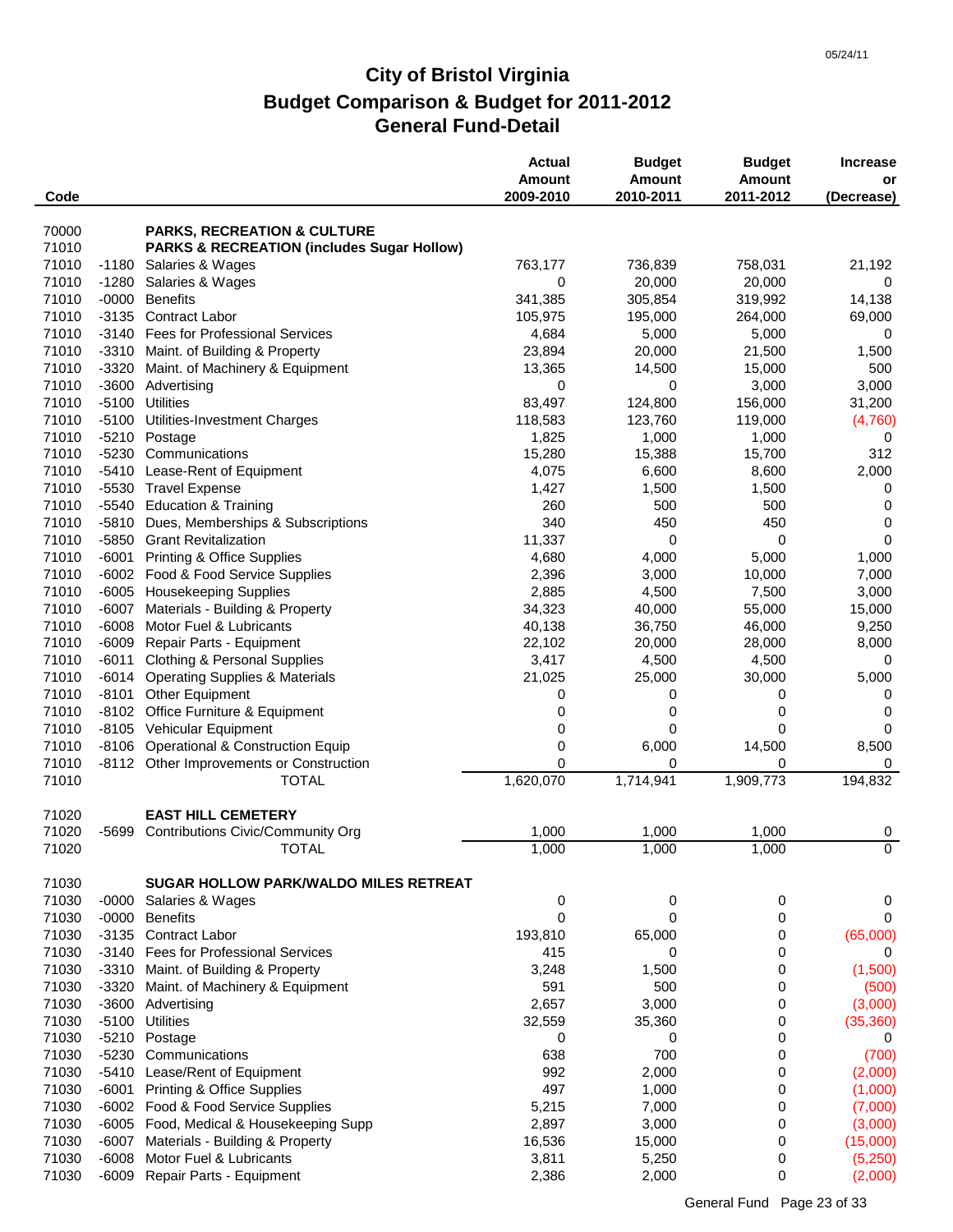| Code           |            |                                           | <b>Actual</b><br><b>Amount</b><br>2009-2010 | <b>Budget</b><br>Amount<br>2010-2011 | <b>Budget</b><br><b>Amount</b><br>2011-2012 | <b>Increase</b><br>or<br>(Decrease) |
|----------------|------------|-------------------------------------------|---------------------------------------------|--------------------------------------|---------------------------------------------|-------------------------------------|
|                |            |                                           |                                             |                                      |                                             |                                     |
| 71030          | -6014      | <b>Operating Supplies &amp; Materials</b> | 4,901                                       | 5,000                                | 0                                           | (5,000)                             |
| 71030          | $-8101$    | <b>Other Equipment</b>                    | 0                                           | 0                                    | 0                                           | 0                                   |
| 71030          |            | -8105 Vehicular Equipment                 | 0                                           | 0                                    | 0                                           | 0                                   |
| 71030          |            | -8106 Operational & Construction Equip    | 0                                           | 8,500                                | 0                                           | (8,500)                             |
| 71030          |            | -8112 Other Improvement or Construction   | 0                                           | 7,000                                | 0                                           | (7,000)                             |
| 71030          | -8116 Land |                                           | 0                                           | 0                                    | 0                                           | 0                                   |
| 71030          |            | <b>TOTAL</b>                              | 271,153                                     | 161,810                              | $\mathbf 0$                                 | (161, 810)                          |
| 71040          |            | <b>CLEAR CREEK GOLF COURSE</b>            |                                             |                                      |                                             |                                     |
| 71040          | -1180      | Salaries & Wages                          | 245,652                                     | 185,979                              | 187,347                                     | 1,368                               |
| 71040          | $-0000$    | Salaries-Overtime                         | 0                                           | 5,000                                | 5,000                                       | 0                                   |
| 71040          |            | -0000 Benefits                            | 81,137                                      | 73,253                               | 74,173                                      | 920                                 |
| 71040          |            | -3120 Accounting & Audit Services         | 0                                           | 1,400                                | 0                                           | (1,400)                             |
| 71040          | $-3135$    | Contract Labor                            | 114,517                                     | 130,000                              | 132,500                                     | 2,500                               |
| 71040          |            | -3140 Fees for Professional Services      | 5,860                                       | 7,000                                | 7,000                                       | 0                                   |
| 71040          |            | -3310 Maint. of Building & Property       | 7,323                                       | 3,500                                | 4,500                                       | 1,000                               |
| 71040          | $-3320$    | Maint. of Machinery & Equipment           | 332                                         | 3,000                                | 3,000                                       | 0                                   |
| 71040          | -3330      | <b>Homeowners Association Maint</b>       | 1,006                                       | 0                                    | 0                                           | $\Omega$                            |
| 71040<br>71040 | $-5100$    | -3600 Advertising<br><b>Utilities</b>     | 3,311                                       | 3,000                                | 10,000                                      | 7,000                               |
| 71040          |            | -5210 Postage                             | 30,160<br>213                               | 36,400<br>200                        | 35,000<br>200                               | (1,400)<br>0                        |
| 71040          |            | -5230 Communications                      | 3,256                                       | 4,390                                | 3,700                                       | (690)                               |
| 71040          |            | -5410 Lease/Rent of Equipment             | 6,661                                       | 70,000                               | 70,000                                      | 0                                   |
| 71040          |            | -5530 Travel                              | 118                                         | 500                                  | 500                                         | 0                                   |
| 71040          |            | -5540 Education & Training                | 2,045                                       | 2,500                                | 2,000                                       | (500)                               |
| 71040          | $-5810$    | Dues, Memberships, & Subscriptions        | 2,338                                       | 1,500                                | 2,000                                       | 500                                 |
| 71040          | $-5841$    | Sales Tax                                 | 13,308                                      | 18,000                               | 18,000                                      | 0                                   |
| 71040          | $-5843$    | Meal Tax                                  | 970                                         | 1,500                                | 1,500                                       | 0                                   |
| 71040          | -5845      | <b>Credit Card Fees</b>                   | 7,547                                       | 10,000                               | 10,000                                      | 0                                   |
| 71040          | -5851      | Water Quality Improvement Grant           | 35,695                                      | 0                                    | 0                                           | 0                                   |
| 71040          | $-6001$    | <b>Printing &amp; Office Supplies</b>     | 1,524                                       | 1,500                                | 2,000                                       | 500                                 |
| 71040          |            | -6002 Food & Beverage                     | 31,097                                      | 35,000                               | 35,000                                      | 0                                   |
| 71040          | -6007      | Materials - Building & Property           | 47,042                                      | 50,000                               | 50,000                                      | 0                                   |
| 71040          | $-6008$    | Motor Fuel & Lubricants                   | 10,705                                      | 20,000                               | 15,000                                      | (5,000)                             |
| 71040          | $-6009$    | Repair Parts - Equipment                  | 22,074                                      | 30,000                               | 30,000                                      | 0                                   |
| 71040          |            | -6014 Operating Supplies & Materials      | 8,121                                       | 6,000                                | 8,000                                       | 2,000                               |
| 71040          |            | -6015 Merchandise for Resale              | 55,509                                      | 40,000                               | 45,000                                      | 5,000                               |
| 71040          |            | -8101 Other Equipment                     | 125                                         | 6,000                                | 6,000                                       | 0                                   |
| 71040          |            | -8102 Office Furniture & Equipment        | 758                                         | 0                                    | 0                                           | 0                                   |
| 71040          |            | -8105 Vehicular Equipment                 | 0                                           | 0                                    | 0                                           | 0                                   |
| 71040          |            | -8106 Operational & Construction Equip    | 0                                           | 0                                    | 0                                           | $\pmb{0}$                           |
| 71040          |            | -8112 Other Improvement or Construction   | 0                                           | 0                                    | 0                                           | 0                                   |
| 71040          | -8116 Land |                                           | 0                                           | 0                                    | 0                                           | 0                                   |
| 71040          |            | <b>TOTAL</b>                              | 738,404                                     | 745,622                              | 757,420                                     | 11,798                              |
| 73000          |            | <b>LIBRARY</b>                            |                                             |                                      |                                             |                                     |
| 73010          |            | <b>PUBLIC LIBRARY SERVICE</b>             |                                             |                                      |                                             |                                     |
| 73010          | -7001      | Joint Operating Expense                   | 620,975                                     | 605,526                              | 629,280                                     | 23,754                              |
| 73010          |            | <b>TOTAL</b>                              | 620,975                                     | 605,526                              | 629,280                                     | 23,754                              |
| 74010          |            | <b>TRANSDOMINION EXPRESS</b>              |                                             |                                      |                                             |                                     |
| 74010          | -7002      | Study and Planning Expense                | 2,000                                       | 0                                    | 0                                           | 0                                   |
| 74010          |            | <b>TOTAL</b>                              | 2,000                                       | $\Omega$                             | $\Omega$                                    | $\Omega$                            |
|                |            | TOTAL PARKS, RECREATION & CULTURAL        | 3,253,602                                   | 3,228,899                            | 3,297,473                                   | 68,574                              |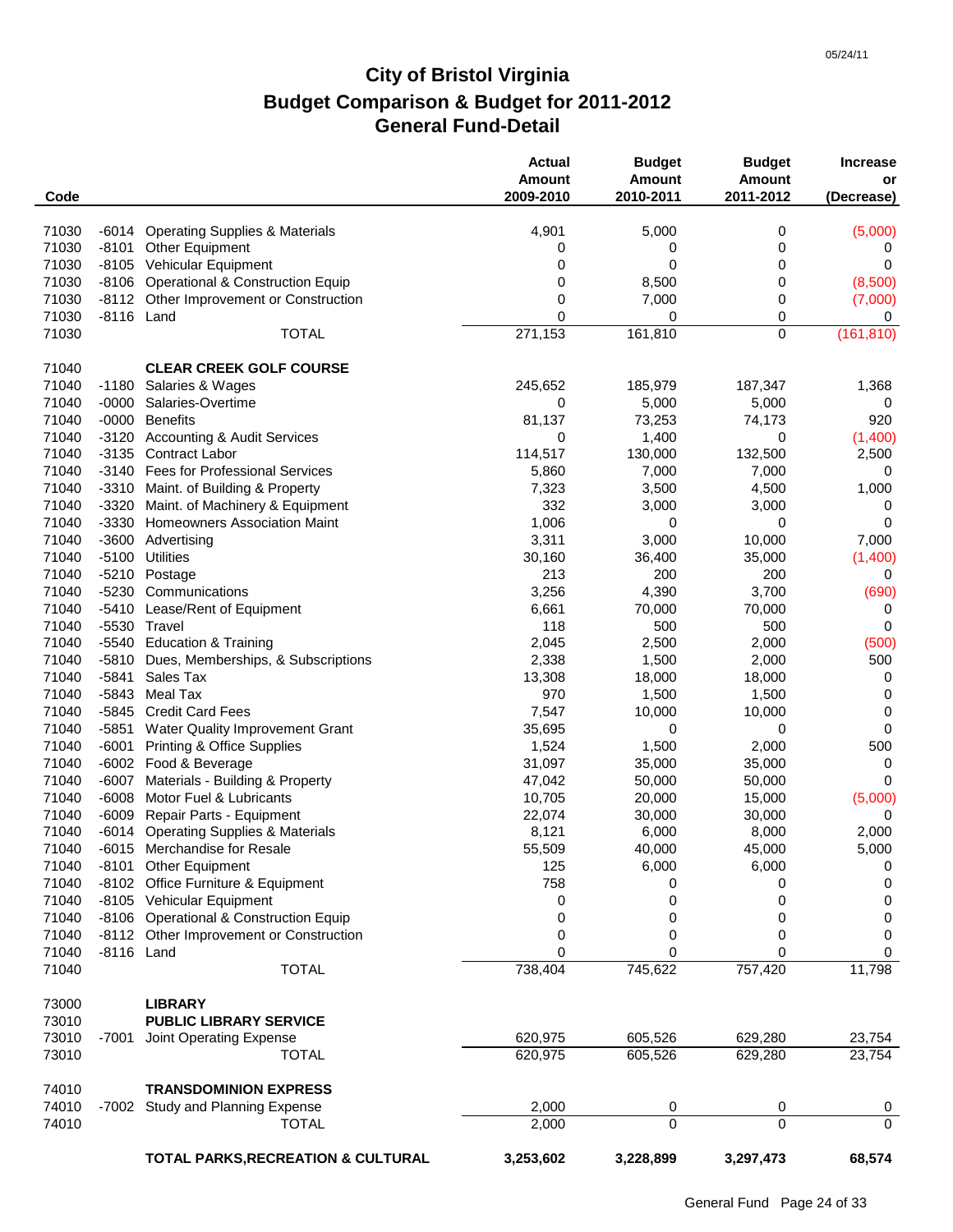| Code           |         |                                                          | <b>Actual</b><br><b>Amount</b><br>2009-2010 | <b>Budget</b><br><b>Amount</b><br>2010-2011 | <b>Budget</b><br>Amount<br>2011-2012 | <b>Increase</b><br>or<br>(Decrease) |
|----------------|---------|----------------------------------------------------------|---------------------------------------------|---------------------------------------------|--------------------------------------|-------------------------------------|
|                |         |                                                          |                                             |                                             |                                      |                                     |
| 80000          |         | <b>COMMUNITY DEVELOPMENT</b>                             |                                             |                                             |                                      |                                     |
| 81000          |         | <b>PLANNING &amp; COMMUNITY DEVELOPMENT</b>              |                                             |                                             |                                      |                                     |
| 81010          |         | <b>COMMUNITY &amp; ECONOMIC DEVELOPMENT</b>              |                                             |                                             |                                      |                                     |
| 81010          |         | -1155 Salaries & Wages                                   | 221,866<br>0                                | 238,687                                     | 241,798                              | 3,111                               |
| 81010<br>81010 |         | -1255 Salaries & Wages<br>-0000 Benefits                 |                                             | 1,850<br>78,607                             | 1,850                                | 0                                   |
| 81010          |         | -3140 Fees for Professional Services                     | 65,581<br>23,714                            | 10,000                                      | 82,480<br>10,000                     | 3,873<br>0                          |
| 81010          | $-3320$ | Maint. of Machinery & Equipment                          | 203                                         | 1,000                                       | 700                                  | (300)                               |
| 81010          | $-3600$ | Advertising                                              | 283                                         | 2,500                                       | 2,000                                | (500)                               |
| 81010          |         | -5210 Postage                                            | 848                                         | 1,000                                       | 1,200                                | 200                                 |
| 81010          | $-5230$ | Communications                                           | 3,329                                       | 3,340                                       | 3,500                                | 160                                 |
| 81010          |         | -5410 Lease of Equipment                                 | 0                                           | 0                                           | 1,000                                | 1,000                               |
| 81010          |         | -5530 Travel Expense                                     | 3,092                                       | 2,500                                       | 2,600                                | 100                                 |
| 81010          |         | -5540 Education & Training                               | 60                                          | 1,000                                       | 1,100                                | 100                                 |
| 81010          |         | -5810 Dues, Memberships & Subscriptions                  | 663                                         | 1,500                                       | 1,000                                | (500)                               |
| 81010          |         | -5891 MPO Expenses                                       | 3,950                                       | 17,000                                      | 20,500                               | 3,500                               |
| 81010          |         | -6001 Printing & Office Supplies                         | 2,821                                       | 2,000                                       | 2,000                                | 0                                   |
| 81010          |         | -6002 Food & Food Service Supplies (Planning Commissio   | 450                                         | 800                                         | 800                                  | 0                                   |
| 81010          |         | -6008 Motor Fuel and Lubricants                          | 425                                         | 500                                         | 500                                  | 0                                   |
| 81010          | $-6009$ | Repair Parts & Equipment                                 | 95                                          | 250                                         | 450                                  | 200                                 |
| 81010          |         | -6014 Operating Supplies & Materials                     | 968                                         | 1,000                                       | 1,242                                | 242                                 |
| 81010          |         | -8102 Office Furniture & Equipment                       | 4,964                                       | 0                                           | 0                                    | 0                                   |
| 81010          |         | -8105 Vehicular Equipment                                | 0                                           | 0                                           | $\mathbf 0$                          | 0                                   |
| 81010          |         | <b>TOTAL</b>                                             | 333,312                                     | 363,534                                     | 374,720                              | 11,186                              |
| 81020          |         | <b>ECONOMIC DEVELOPMENT COMMITTEE</b>                    |                                             |                                             |                                      |                                     |
| 81020          |         | <b>TOTAL</b>                                             | $\mathbf 0$                                 | 0                                           | $\mathbf 0$                          | $\mathbf 0$                         |
| 81025          |         | <b>ECONOMIC DEVELOPMENT</b>                              |                                             |                                             |                                      |                                     |
| 81025          |         | -5700 Home Depot                                         | 144,017                                     | 140,000                                     | 140,000                              | 0                                   |
| 81025          | -5701   | Alpha Natural Resources                                  | 1,000,000                                   | 0                                           | 0                                    | 0                                   |
| 81025          |         | <b>TOTAL</b>                                             | 1,144,017                                   | 140,000                                     | 140,000                              | 0                                   |
| 81030          |         | <b>TOURISM PROMOTION PROGRAM</b>                         |                                             |                                             |                                      |                                     |
| 81030          |         | -5699 Chamber of Commerce-Convention & Visitor Burea     | 150,000                                     | 142,500                                     | 150,000                              | 7,500                               |
| 81030          |         | -5700 Rhythm & Roots, Contributions                      | 25,000                                      | 23,750                                      | 25,000                               | 1,250                               |
| 81030          |         | -5703 Christmas Décor                                    | 1,150                                       | 1,500                                       | 1,500                                | 0                                   |
| 81030          |         | -5704 Bristol Country Music Assoc (Commission for the Ar | 2,500                                       | 2,500                                       | 0                                    | (2,500)                             |
| 81030          |         | -5705 Round the Mountain                                 | 1,000                                       | 1,000                                       | 1,000                                | 0                                   |
| 81030          |         | -5706 Rhythm & Roots (Commission for the Arts)           | 2,500                                       | 2,500                                       | 5,000                                | 2,500                               |
| 81030          |         | -5707 Chamber of Commerce-Bristol Youth Leadership       | 0                                           | 0                                           | 2,000                                | 2,000                               |
| 81030          |         | -5708 Friends of SW VA                                   | 0                                           | 0                                           | 7,500                                | 7,500                               |
| 81030          |         | <b>TOTAL</b>                                             | 182,150                                     | 173,750                                     | 192,000                              | 18,250                              |
| 81040          |         | <b>UNITED WAY</b>                                        |                                             |                                             |                                      |                                     |
| 81040          | -5699   | <b>Contributions Civic/Community Org</b>                 | 35,000                                      | 33,250                                      | 31,000                               | (2,250)                             |
| 81040          |         | <b>TOTAL</b>                                             | 35,000                                      | 33,250                                      | 31,000                               | (2,250)                             |
| 81050          |         | <b>MT. ROGERS PLANNING DIST. COMMISSION</b>              |                                             |                                             |                                      |                                     |
| 81050          | -7001   | Joint Operating Expense                                  | 13,122                                      | 12,336                                      | 14,039                               | 1,703                               |
| 81050          |         | <b>TOTAL</b>                                             | 13,122                                      | 12,336                                      | 14,039                               | 1,703                               |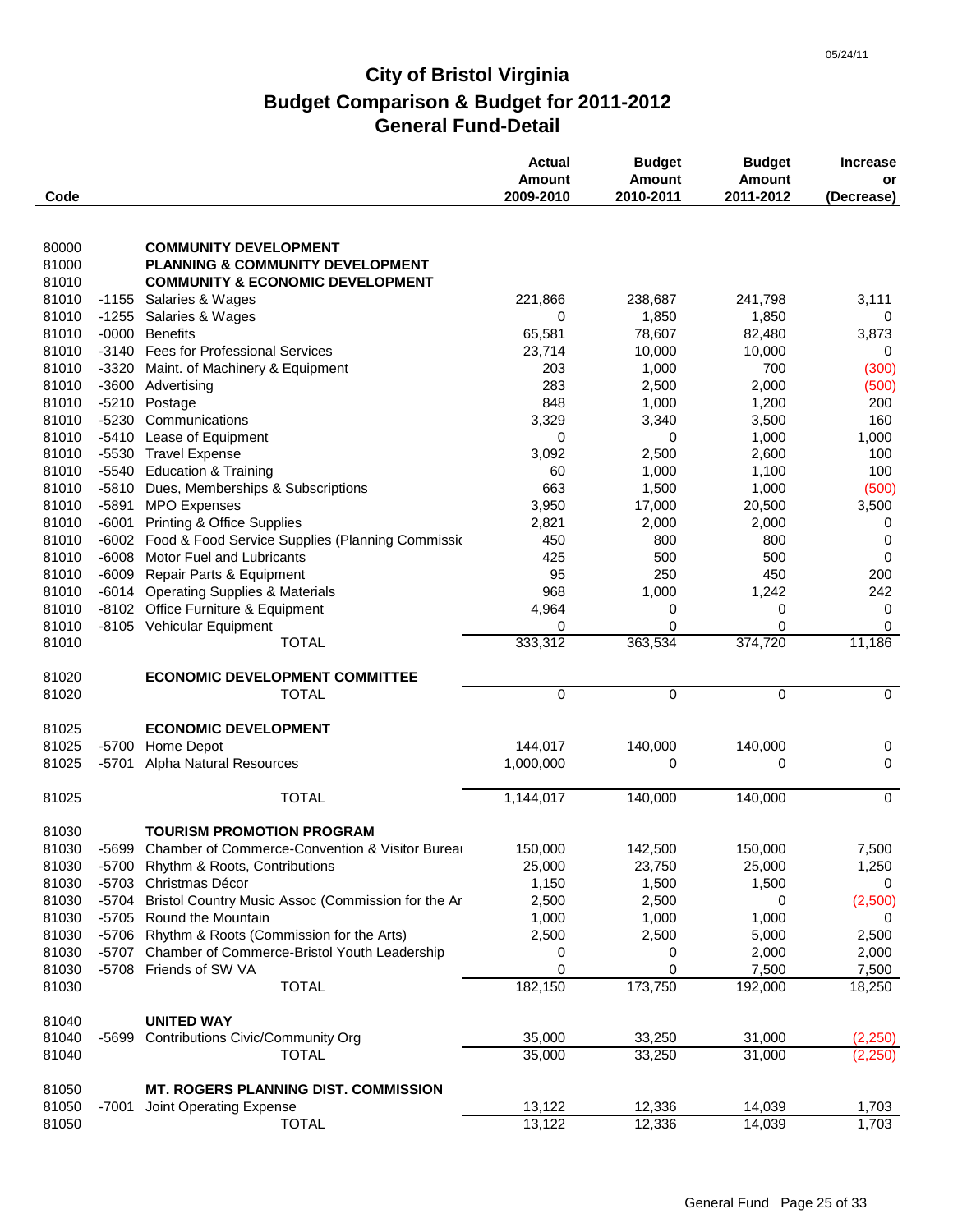| Code           |         |                                                   | <b>Actual</b><br><b>Amount</b><br>2009-2010 | <b>Budget</b><br><b>Amount</b><br>2010-2011 | <b>Budget</b><br><b>Amount</b><br>2011-2012 | <b>Increase</b><br>or<br>(Decrease) |
|----------------|---------|---------------------------------------------------|---------------------------------------------|---------------------------------------------|---------------------------------------------|-------------------------------------|
| 81055          |         | VA. HERITAGE MUSIC TRAIL (Crooked Road)           |                                             |                                             |                                             |                                     |
| 81055          | -5699   | Contributions Civic/Community Org                 | 2,000                                       | 2,000                                       | 0                                           | (2,000)                             |
| 81055          |         | <b>TOTAL</b>                                      | 2,000                                       | 2,000                                       | 0                                           | (2,000)                             |
|                |         |                                                   |                                             |                                             |                                             |                                     |
| 81060          |         | <b>CHAMBER OF COMMERCE</b>                        |                                             |                                             |                                             |                                     |
| 81060          | -5699   | Contributions Civic/Community (Parades)           | 1,000                                       | 1,000                                       | 2,000                                       | 1,000                               |
| 81060          | $-5810$ | <b>Membership Dues</b>                            | 5,863                                       | 7,614                                       | 7,614                                       | 0                                   |
| 81060          |         | <b>TOTAL</b>                                      | 6,863                                       | 8,614                                       | 9,614                                       | 1,000                               |
| 81080          |         | <b>KEEP BRISTOL BEAUTIFUL COMMITTEE</b>           |                                             |                                             |                                             |                                     |
| 81080          | -5699   | Contributions Civic/Community Org                 | 10,000                                      | 10,000                                      | 12,500                                      | 2,500                               |
| 81080          |         | <b>TOTAL</b>                                      | 10,000                                      | 10,000                                      | 12,500                                      | 2,500                               |
|                |         |                                                   |                                             |                                             |                                             |                                     |
| 81110          |         | Virginia's @CORRIDOR (Mt. Rogers Dev Partn)       |                                             |                                             |                                             |                                     |
| 81110          | -5699   | Contributions Civic/Community Org                 | 17,367                                      | 17,367                                      | 17,367                                      | 0                                   |
| 81110          |         | <b>TOTAL</b>                                      | 17,367                                      | 17,367                                      | 17,367                                      | $\mathbf 0$                         |
| 81130          |         | <b>TRAINSTATION</b>                               |                                             |                                             |                                             |                                     |
| 81130          | $-5699$ | Contributions Civic/Community Org                 | 509,009                                     | 0                                           | 0                                           | 0                                   |
| 81130          |         | <b>TOTAL</b>                                      | 509,009                                     | $\overline{0}$                              | $\Omega$                                    | $\overline{0}$                      |
|                |         |                                                   |                                             |                                             |                                             |                                     |
| 81140          |         | <b>DISTRICT 3 GOVERNMENTAL CO-OP</b>              |                                             |                                             |                                             |                                     |
| 81140          | -7001   | Joint Operating Expense                           | 9,889                                       | 9,404                                       | 9,899                                       | 495                                 |
| 81140          |         | <b>TOTAL</b>                                      | 9,889                                       | 9,404                                       | 9,899                                       | 495                                 |
| 81150          |         | <b>OFFICE ON YOUTH</b>                            |                                             |                                             |                                             |                                     |
| 81150          | $-1114$ | Salaries & Wages                                  | 72,809                                      | 73,265                                      | 74,000                                      | 735                                 |
| 81150          |         | -0000 Benefits                                    | 21,183                                      | 21,188                                      | 24,125                                      | 2,937                               |
| 81150          |         | -3140 Fees for Professional Services              | 0                                           | 0                                           | 0                                           | 0                                   |
| 81150          |         | -3310 Maint. of Bldg. & Property                  | 3,644                                       | 3,000                                       | 3,000                                       | 0                                   |
| 81150          | $-3320$ | Maint. of Machinery & Equipment                   | 119                                         | 1,000                                       | 500                                         | (500)                               |
| 81150          | $-5100$ | <b>Utilities</b>                                  | 4,308                                       | 4,992                                       | 5,000                                       | 8                                   |
| 81150          |         | -5210 Postage                                     | 48                                          | 100                                         | 100                                         | 0                                   |
| 81150          | $-5230$ | Communications                                    | 1,101                                       | 1,236                                       | 1,300                                       | 64                                  |
| 81150          |         | -5530 Travel Expense                              | 529                                         | 2,000                                       | 2,000                                       | 0                                   |
| 81150          |         | -5540 Education & Training<br>-5842 Tobacco Grant | 0<br>28,302                                 | 0                                           | 0                                           | $\pmb{0}$                           |
| 81150<br>81150 |         | -5843 GOSAP Grant                                 | 9,461                                       | 25,202<br>12,382                            | 37,332<br>12,494                            | 12,130<br>112                       |
| 81150          |         | -6001 Printing & Office Supplies                  | 57                                          | 500                                         | 500                                         | 0                                   |
| 81150          |         | -6005 Food, Medical & Housekeep.Supplies          | 145                                         | 500                                         | 500                                         | 0                                   |
| 81150          |         | -6014 Operating Supplies & Materials              | 821                                         | 500                                         | 500                                         | 0                                   |
| 81150          |         | -8102 Office Furniture & Equipment                | 0                                           | 0                                           | 0                                           | 0                                   |
| 81150          |         | <b>TOTAL</b>                                      | 142,527                                     | 145,865                                     | 161,351                                     | 15,486                              |
|                |         |                                                   |                                             |                                             |                                             |                                     |
| 81180          |         | <b>FOREIGN TRADE ZONE</b>                         |                                             |                                             |                                             |                                     |
| 81180          | -7001   | Joint Operating Expense                           | 13,000                                      | 12,350                                      | 14,954                                      | 2,604                               |
| 81180          |         | <b>TOTAL</b>                                      | 13,000                                      | 12,350                                      | 14,954                                      | 2,604                               |
| 81190          |         | <b>ECONOMIC DEVELOPMENT ACTIVITIES</b>            |                                             |                                             |                                             |                                     |
| 81190          |         | -1114 Salaries & Wages                            | 0                                           | 0                                           | 25,212                                      | 25,212                              |
| 81190          |         | -0000 Benefits                                    | 0                                           | 0                                           | 7,298                                       | 7,298                               |
| 81190          |         | -3140 Professional Service                        | 141                                         | 10,000                                      | 10,000                                      | 0                                   |
| 81190          |         | -3600 Advertising                                 | 0                                           | 0                                           | 40,000                                      | 40,000                              |
| 81190          |         | -6014 Operating Supplies & Materials              | 21                                          | 0                                           | 0                                           | 0                                   |
| 81190          |         | <b>TOTAL</b>                                      | 162                                         | 10,000                                      | 82,510                                      | 72,510                              |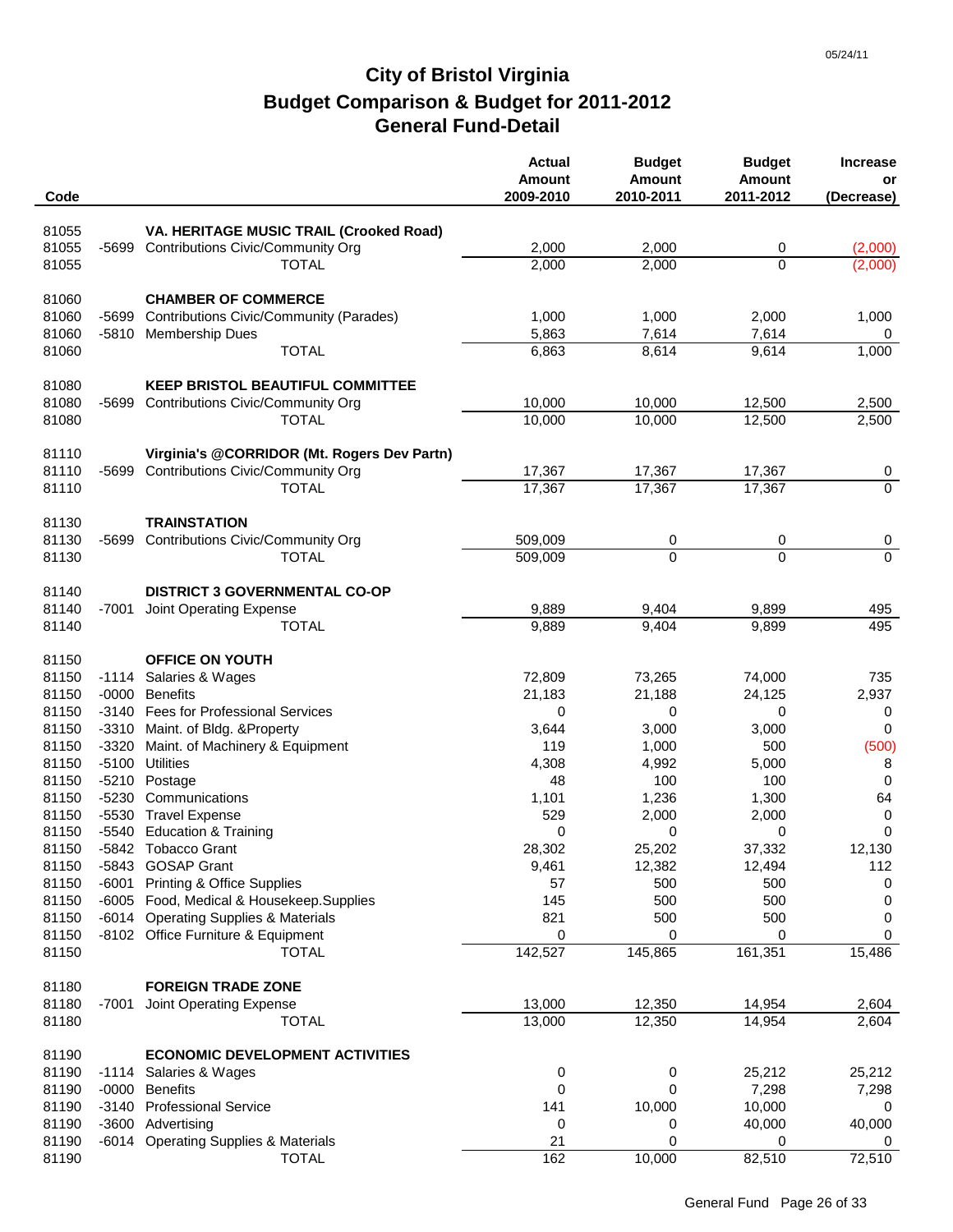| Code  |         |                                           | <b>Actual</b><br><b>Amount</b><br>2009-2010 | <b>Budget</b><br>Amount<br>2010-2011 | <b>Budget</b><br><b>Amount</b><br>2011-2012 | <b>Increase</b><br>or<br>(Decrease) |
|-------|---------|-------------------------------------------|---------------------------------------------|--------------------------------------|---------------------------------------------|-------------------------------------|
|       |         |                                           |                                             |                                      |                                             |                                     |
| 81210 |         | <b>DOWNTOWN FARMERS MARKET</b>            |                                             |                                      |                                             |                                     |
| 81210 | -5699   | Contributions Civic/Community Org         | 0                                           | 6,650                                | 7,000                                       | 350                                 |
| 81210 |         | <b>TOTAL</b>                              | 0                                           | 6,650                                | 7,000                                       | 350                                 |
| 81310 |         | <b>FAMILY PRESERVATION</b>                |                                             |                                      |                                             |                                     |
| 81310 | -1114   | Salaries & Wages                          | 19,638                                      | 19,562                               | 19,760                                      | 198                                 |
| 81310 | $-0000$ | <b>Benefits</b>                           | 1,619                                       | 1,592                                | 1,640                                       | 48                                  |
| 81310 |         | -3140 Fees for Professional Services      | 0                                           | 75                                   | 0                                           | (75)                                |
| 81310 |         | -5210 Postage                             | 117                                         | 200                                  | 200                                         | $\mathbf 0$                         |
| 81310 | $-5230$ | Communications                            | 453                                         | 395                                  | 500                                         | 105                                 |
| 81310 | $-5530$ | <b>Travel Expense</b>                     | 0                                           | 50                                   | 50                                          | $\mathbf 0$                         |
| 81310 |         | -5540 Education & Training                | 0                                           | 100                                  | 0                                           | (100)                               |
| 81310 | -6001   | <b>Printing &amp; Office Supplies</b>     | 497                                         | 500                                  | 500                                         | 0                                   |
| 81310 | $-6005$ | Food, Medical & Housekeeping Supplies     | 42                                          | 400                                  | 400                                         | 0                                   |
| 81310 | -6014   | <b>Operating Supplies &amp; Materials</b> | 1,542                                       | 1,500                                | 1,000                                       | (500)                               |
| 81310 |         | <b>TOTAL</b>                              | 23,908                                      | 24,374                               | 24,050                                      | (324)                               |
| 82010 |         | <b>CODE COMPLIANCE</b>                    |                                             |                                      |                                             |                                     |
| 82010 | -1145   | Salaries & Wages                          | 30,888                                      | 30,770                               | 31,078                                      | 308                                 |
| 82010 | $-0000$ | <b>Benefits</b>                           | 13,287                                      | 16,474                               | 14,690                                      | (1,784)                             |
| 82010 |         | -3140 Fees for Professional Services      | 0                                           | 0                                    | 16,000                                      | 16,000                              |
| 82010 |         | -3320 Maintenance of Machinery & Equip    | 284                                         | 500                                  | 500                                         | 0                                   |
| 82010 |         | -5210 Postage                             | 1,195                                       | 1,000                                | 1,000                                       | 0                                   |
| 82010 | -5230   | Communications                            | 363                                         | 920                                  | 1,000                                       | 80                                  |
| 82010 |         | -5530 Travel Expense                      | 24                                          | 100                                  | 100                                         | $\mathbf 0$                         |
| 82010 |         | -5540 Education & Training                | 0                                           | 100                                  | 100                                         | 0                                   |
| 82010 | $-6001$ | Printing & Office Supplies                | 358                                         | 500                                  | 500                                         | 0                                   |
| 82010 | $-6008$ | Motor Fuel & Lubricants                   | 18                                          | 200                                  | 200                                         | 0                                   |
| 82010 | $-6009$ | <b>Repair Parts</b>                       | 419                                         | 500                                  | 500                                         | 0                                   |
| 82010 | -6014   | <b>Operating Supplies &amp; Materials</b> | 203                                         | 600                                  | 800                                         | 200                                 |
| 82010 |         | <b>TOTAL</b>                              | 47,039                                      | 51,664                               | 66,468                                      | 14,804                              |
| 82020 |         | <b>NON-CITY PROPERTY MAINTENANCE</b>      |                                             |                                      |                                             |                                     |
| 82020 | $-1183$ | Salaries & Wages                          | 16,807                                      | 19,304                               | 20,082                                      | 778                                 |
| 82020 | $-0000$ | <b>Benefits</b>                           | 1,823                                       | 2,088                                | 2,166                                       | 78                                  |
| 82020 | $-3320$ | Maint. of Machinery & Equipment           | 469                                         | 1,000                                | 1,000                                       | 0                                   |
| 82020 | -6009   | Repair Parts - Equipment                  | 681                                         | 800                                  | 800                                         | 0                                   |
| 82020 |         | -6014 Operating Supplies & Materials      | 274                                         | 500                                  | 500                                         | $\mathbf 0$                         |
| 82020 |         | -8112 Other Equipment                     | 0                                           | 0                                    | 0                                           | 0                                   |
| 82020 |         | <b>TOTAL</b>                              | 20,054                                      | 23,692                               | 24,548                                      | 856                                 |
|       |         | TOTAL COMMUNITY DEVELOPMENT               | 2,509,419                                   | 1,044,850                            | 1,182,020                                   | 137,170                             |
| 91000 |         | <b>NON-DEPARTMENTAL</b>                   |                                             |                                      |                                             |                                     |
| 91010 |         | <b>CITY TRANSIT SYSTEM</b>                |                                             |                                      |                                             |                                     |
| 91010 | -1181   | Salaries & Wages                          | 334,046                                     | 305,927                              | 307,412                                     | 1,485                               |
| 91010 | -1281   | Salaries & Wages-Overtime                 | 0                                           | 26,000                               | 26,000                                      | 0                                   |
| 91010 |         | -0000 Benefits                            | 126,170                                     | 127,497                              | 126,614                                     | (883)                               |
| 91010 |         | -3140 Fees for Professional Services      | 426                                         | 500                                  | 500                                         | 0                                   |
| 91010 |         | -3310 Maint. of Bldg. & Property          | 449                                         | 700                                  | 700                                         | 0                                   |
| 91010 |         | -3320 Maint. of Machinery & Equipment     | 4,101                                       | 2,000                                | 2,000                                       | 0                                   |
| 91010 |         | -3600 Advertising                         | 0                                           | 0                                    | 2,000                                       | 2,000                               |
| 91010 |         | -5100 Utilities                           | 11,170                                      | 14,560                               | 14,000                                      | (560)                               |
| 91010 |         | -5210 Postage                             | 24                                          | 100                                  | 75                                          | (25)                                |
| 91010 |         | -5230 Communications                      | 2,567                                       | 2,660                                | 2,700                                       | 40                                  |
| 91010 |         | -5530 Travel Expense                      | 0                                           | 0                                    | 0                                           | 0                                   |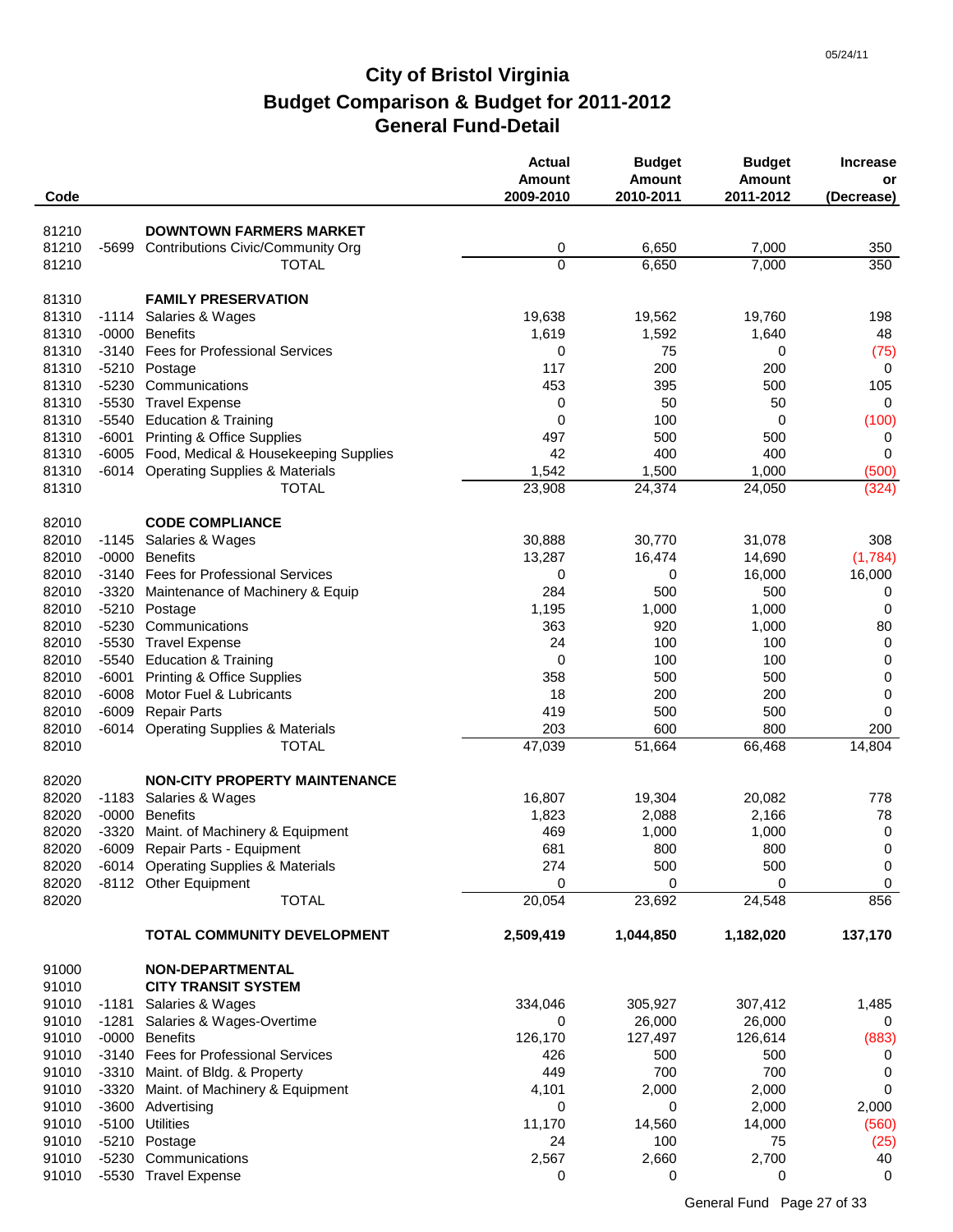| Code  |         |                                                    | <b>Actual</b><br><b>Amount</b><br>2009-2010 | <b>Budget</b><br><b>Amount</b><br>2010-2011 | <b>Budget</b><br><b>Amount</b><br>2011-2012 | <b>Increase</b><br>or<br>(Decrease) |
|-------|---------|----------------------------------------------------|---------------------------------------------|---------------------------------------------|---------------------------------------------|-------------------------------------|
| 91010 | -6001   | <b>Printing &amp; Office Supplies</b>              | 325                                         | 1,000                                       | 500                                         |                                     |
| 91010 |         | -6005 Housekeeping Supplies                        | 825                                         | 1,000                                       | 1,000                                       | (500)<br>0                          |
| 91010 |         | -6007 Materials - Building & Property              | 335                                         | 1,000                                       | 500                                         | (500)                               |
| 91010 | $-6008$ | Motor Fuel & Lubricants                            | 30,940                                      | 36,750                                      | 45,750                                      | 9,000                               |
| 91010 | $-6009$ | Repair Parts - Equipment                           | 6,686                                       | 8,000                                       | 8,000                                       | 0                                   |
| 91010 | $-6014$ | <b>Operating Supplies &amp; Materials</b>          | 1,876                                       | 1,500                                       | 1,000                                       | (500)                               |
| 91010 | $-8101$ | Other Equipment                                    | 0                                           | 0                                           | 0                                           | 0                                   |
| 91010 | $-8102$ | Office Furniture & Equipment                       | 1,022                                       | 0                                           | 0                                           | 0                                   |
| 91010 |         | -8105 Vehicular Equipment                          | 0                                           | 0                                           | $\mathbf 0$                                 | 0                                   |
| 91010 |         | <b>TOTAL</b>                                       | 520,962                                     | 529,194                                     | 538,751                                     | 9,557                               |
| 91020 |         | <b>CONTINGENCY FUND</b>                            |                                             |                                             |                                             |                                     |
| 91020 | -5890   | <b>Contingent Fund</b>                             | 52,934                                      | 125,000                                     | 93,000                                      | (32,000)                            |
| 91020 |         | <b>TOTAL</b>                                       | 52,934                                      | 125,000                                     | 93,000                                      | (32,000)                            |
| 91030 |         | <b>INSURANCE</b>                                   |                                             |                                             |                                             |                                     |
| 91030 | -5304   | Insurance on Equipment                             | 92,870                                      | 104,972                                     | 95,175                                      | (9,797)                             |
| 91030 | -5307   | Professional Liability Insurance                   | 181,459                                     | 201,822                                     | 198,722                                     | (3, 100)                            |
| 91030 |         | -5308 Property & Contents Insurance                | 48,773                                      | 30,143                                      | 33,063                                      | 2,920                               |
| 91030 |         | <b>TOTAL</b>                                       | 323,102                                     | 336,937                                     | 326,960                                     | (9, 977)                            |
| 91040 |         | <b>DUES</b>                                        |                                             |                                             |                                             |                                     |
| 91040 | $-5810$ | Dues (Virginia Municipal League)                   | 16,040                                      | 8,061                                       | 8,037                                       | (24)                                |
| 91040 |         | <b>TOTAL</b>                                       | 16,040                                      | 8,061                                       | 8,037                                       | (24)                                |
| 91050 |         | <b>WASHINGTON COUNTY REVENUE</b><br><b>SHARING</b> |                                             |                                             |                                             |                                     |
| 91050 | -5880   | <b>Revenue Sharing Expense</b>                     | 59,661                                      | 50,000                                      | 70,000                                      | 20,000                              |
| 91050 |         | <b>TOTAL</b>                                       | 59,661                                      | 50,000                                      | 70,000                                      | 20,000                              |
| 94000 |         | <b>DEBT SERVICE</b>                                |                                             |                                             |                                             |                                     |
| 94010 |         | <b>EDUCATION</b>                                   |                                             |                                             |                                             |                                     |
| 94010 | $-9111$ | Other Long Term Debt Redemption                    | 302,387                                     | 290,000                                     | 285,000                                     | (5,000)                             |
| 94010 | $-9120$ | Interest on Long Term Debts                        | 73,820                                      | 63,375                                      | 53,563                                      | (9, 812)                            |
| 94010 |         | -9130 Other Debt Service Costs                     | 3,635                                       | 1,500                                       | 1,500                                       | 0                                   |
| 94010 |         | <b>TOTAL</b>                                       | 379,842                                     | 354,875                                     | 340,063                                     | (14, 812)                           |
| 94030 |         | <b>GENERAL/SOLID WASTE/CLEAR CREEK</b>             |                                             |                                             |                                             |                                     |
| 94030 | -9110   | Serial Bond Redemption                             | 972,300                                     | 832,867                                     | 611,700                                     | (221, 167)                          |
| 94030 |         | -9112 Temporary Notes                              | 6,000,000                                   | 0                                           | 0                                           | 0                                   |
| 94030 | $-9120$ | Interest on Long Term Debts                        | 809,269                                     | 964,225                                     | 900,170                                     | (64, 055)                           |
| 94030 | $-9121$ | Interest on Temp. Notes                            | 96,296                                      | 44,795                                      | 75,000                                      | 30,205                              |
| 94030 | -9130   | <b>Other Debt Service Costs</b>                    | 75,872                                      | 6,500                                       | 5,000                                       | (1,500)                             |
| 94030 | -9140   | <b>General Debt Reduction</b>                      | 0                                           | 0                                           | 0                                           | 0                                   |
| 94030 |         | -9150 Capital Lease-Fire Truck                     | 0                                           | 0                                           | 0                                           | 0                                   |
| 94030 |         | <b>TOTAL</b>                                       | 7,953,737                                   | 1,848,387                                   | 1,591,870                                   | (256, 517)                          |
| 94030 |         | <b>DEBT SERVICE RESERVE</b>                        |                                             |                                             |                                             |                                     |
| 94030 | -9141   | Debt Service Budget Reserve                        | 0                                           | 0                                           | 1,683,311                                   | 1,683,311                           |
| 94030 |         | <b>TOTAL</b>                                       | $\Omega$                                    | $\Omega$                                    | 1,683,311                                   | 1,683,311                           |
| 94600 |         | LOCAL AID TO COMMOMWEALTH-CONTRA REVENUE           |                                             |                                             |                                             |                                     |
| 94600 |         | -7003 State Reduction Payment                      | 265,736                                     | 0                                           | 0                                           | 0                                   |
| 94600 |         | <b>TOTAL</b>                                       | 265,736                                     | 0                                           | $\mathbf 0$                                 | 0                                   |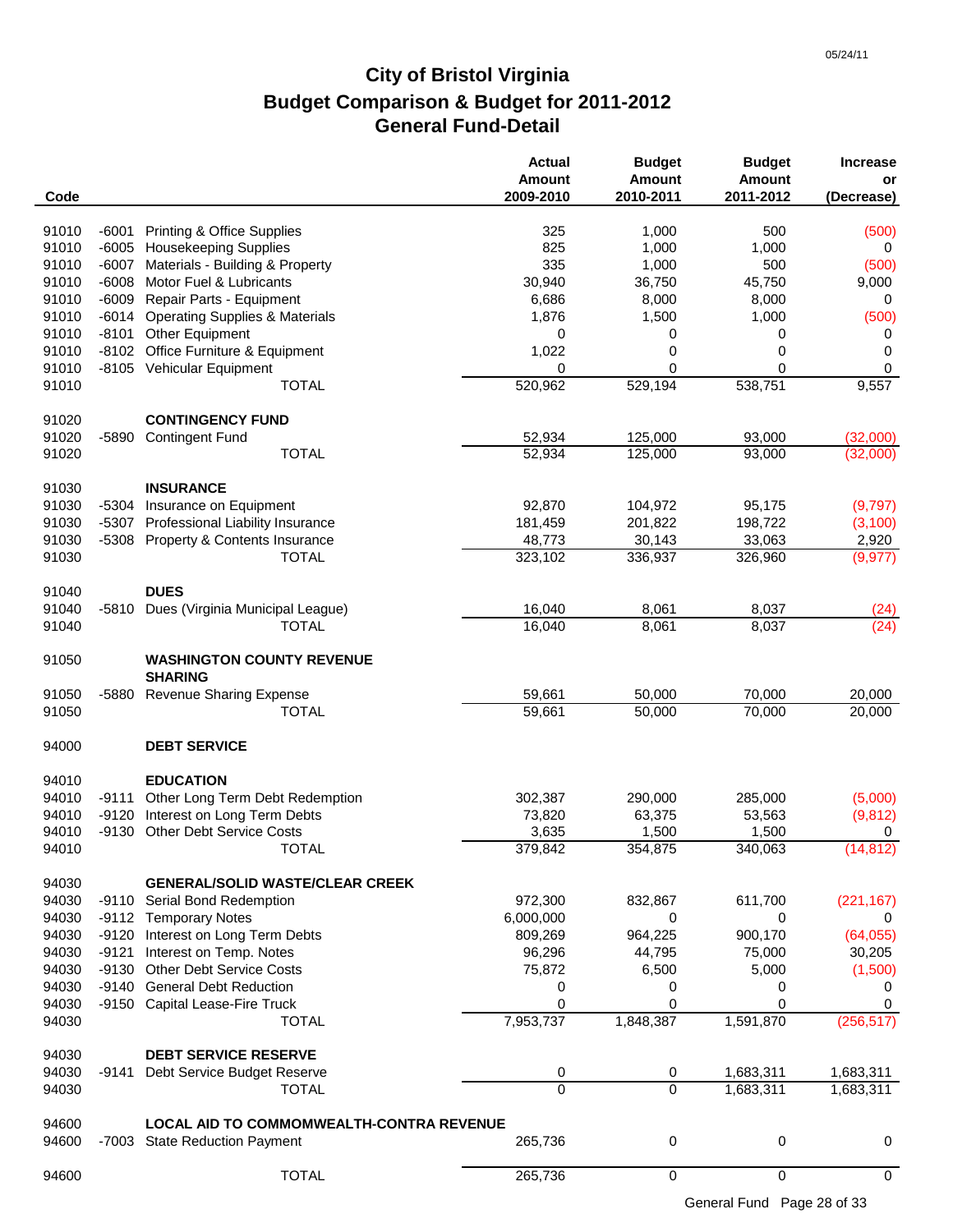| Code           |            |                                                     | <b>Actual</b><br><b>Amount</b><br>2009-2010 | <b>Budget</b><br>Amount<br>2010-2011 | <b>Budget</b><br><b>Amount</b><br>2011-2012 | <b>Increase</b><br>or<br>(Decrease) |
|----------------|------------|-----------------------------------------------------|---------------------------------------------|--------------------------------------|---------------------------------------------|-------------------------------------|
| 95080          |            | BEAVERCREEK REDEVELOPMENT SITE                      |                                             |                                      |                                             |                                     |
| 95080          |            | -8112 Other Improvements or Construction            | 40,000                                      | 0                                    | 0                                           | 0                                   |
| 95080          |            | <b>TOTAL</b>                                        | 40,000                                      | $\mathbf{0}$                         | $\Omega$                                    | $\mathbf 0$                         |
|                |            |                                                     |                                             |                                      |                                             |                                     |
| 95400          |            | <b>COURTHOUSE RENOVATION</b>                        |                                             |                                      |                                             |                                     |
| 95400          | $-3140$    | <b>Professional Services</b>                        | 18,757                                      | 0                                    | 0                                           | 0                                   |
| 95400          |            | -8112 Other Improvements or Construction            | 110,213                                     | 0                                    | 0                                           | $\pmb{0}$                           |
| 95400          |            | <b>TOTAL</b>                                        | 128,970                                     | $\Omega$                             | $\Omega$                                    | $\overline{0}$                      |
|                |            | <b>SOLAR HILL PROJECT</b>                           |                                             |                                      |                                             |                                     |
| 95580<br>95580 | -8112      | Other Improvements & Construction                   | 500                                         | 0                                    | 0                                           | $\overline{0}$                      |
| 95580          |            | <b>TOTAL</b>                                        | 500                                         | $\overline{0}$                       | $\mathbf 0$                                 | $\overline{0}$                      |
|                |            |                                                     |                                             |                                      |                                             |                                     |
| 95610          |            | SIGNAL @ EUCLID/VANCE-100% VDOT                     |                                             |                                      |                                             |                                     |
| 95610          |            | -3140 Professional Services                         | 0                                           | 10,000                               | 10,000                                      | 0                                   |
| 95610          |            | -8112 Other Improvements & Construction             | 0                                           | 198,000                              | 198,000                                     | $\pmb{0}$                           |
| 95610          | -8116 Land |                                                     | $\mathbf 0$                                 | 15,000                               | 15,000                                      | 0                                   |
| 95610          |            | <b>TOTAL</b>                                        | 0                                           | 223,000                              | 223,000                                     | $\mathbf 0$                         |
|                |            |                                                     |                                             |                                      |                                             |                                     |
| 95620          |            | SIGNAL @ LEE/VALLEY-100% VDOT                       |                                             |                                      |                                             |                                     |
| 95620          |            | -3140 Professional Services                         | 0                                           | 10,000                               | 10,000                                      | 0                                   |
| 95620          | -8116 Land | -8112 Other Improvements & Construction             | 0                                           | 237,000                              | 237,000                                     | 0                                   |
| 95620          |            |                                                     | 0                                           | 0                                    | 0                                           | 0                                   |
| 95620          |            | <b>TOTAL</b>                                        | 0                                           | 247,000                              | 247,000                                     | $\mathbf 0$                         |
| 95630          |            | SIGNAL @ LEE/BONHAM-100% VDOT                       |                                             |                                      |                                             |                                     |
| 95630          |            | -3140 Professional Services                         | 0                                           | 10,000                               | 10,000                                      | 0                                   |
| 95630          |            | -8112 Other Improvements & Construction             | 0                                           | 227,000                              | 227,000                                     | $\pmb{0}$                           |
| 95630          | -8116 Land |                                                     | $\mathbf 0$                                 | 0                                    | 0                                           | 0                                   |
|                |            |                                                     |                                             |                                      |                                             |                                     |
| 95630          |            | <b>TOTAL</b>                                        | 0                                           | 237,000                              | 237,000                                     | $\overline{0}$                      |
| 95640          |            | <b>DOWNTOWN STREETSCAPE-100% VDOT</b>               |                                             |                                      |                                             |                                     |
| 95640          |            | -3140 Professional Services                         | 0                                           | $\Omega$                             | 0                                           | 0                                   |
| 95640          |            | -8112 Other Improvements & Construction             | 0                                           | 360,317                              | 144,127                                     | (216, 190)                          |
| 95640          | -8116 Land |                                                     | 0                                           | 0                                    | 0                                           | 0                                   |
| 95640          |            | <b>TOTAL</b>                                        | 0                                           | 360,317                              | 144,127                                     | (216, 190)                          |
| 95650          |            | TRAFFIC SIGNAL LED REPLACEMENTS-100% Dept of Energy |                                             |                                      |                                             |                                     |
| 95650          |            | -3140 Professional Services                         | 0                                           | 0                                    | 0                                           | 0                                   |
| 95650          |            | -8112 Other Improvements & Construction             | 0                                           | 400,000                              | 200,000                                     | (200,000)                           |
| 95650          | -8116 Land |                                                     | 0                                           | 0                                    | 0                                           | 0                                   |
|                |            |                                                     |                                             |                                      |                                             |                                     |
| 95650          |            | <b>TOTAL</b>                                        | 0                                           | 400,000                              | 200,000                                     | (200,000)                           |
| 95660          |            | STATE ST/COMMONWEALTH SAFETY IMPROVEMENTS-100% VDOT |                                             |                                      |                                             |                                     |
| 95660          |            | -3140 Professional Services                         | 0                                           | 0                                    | 5,000                                       | 5,000                               |
| 95660          |            | -8112 Other Improvements & Construction             | 0                                           | 0                                    | 105,000                                     | 105,000                             |
| 95660          | -8116 Land |                                                     | 0                                           | 0                                    | 0                                           | 0                                   |
|                |            |                                                     |                                             |                                      |                                             |                                     |
| 95660          |            | <b>TOTAL</b>                                        | 0                                           | 0                                    | 110,000                                     | 110,000                             |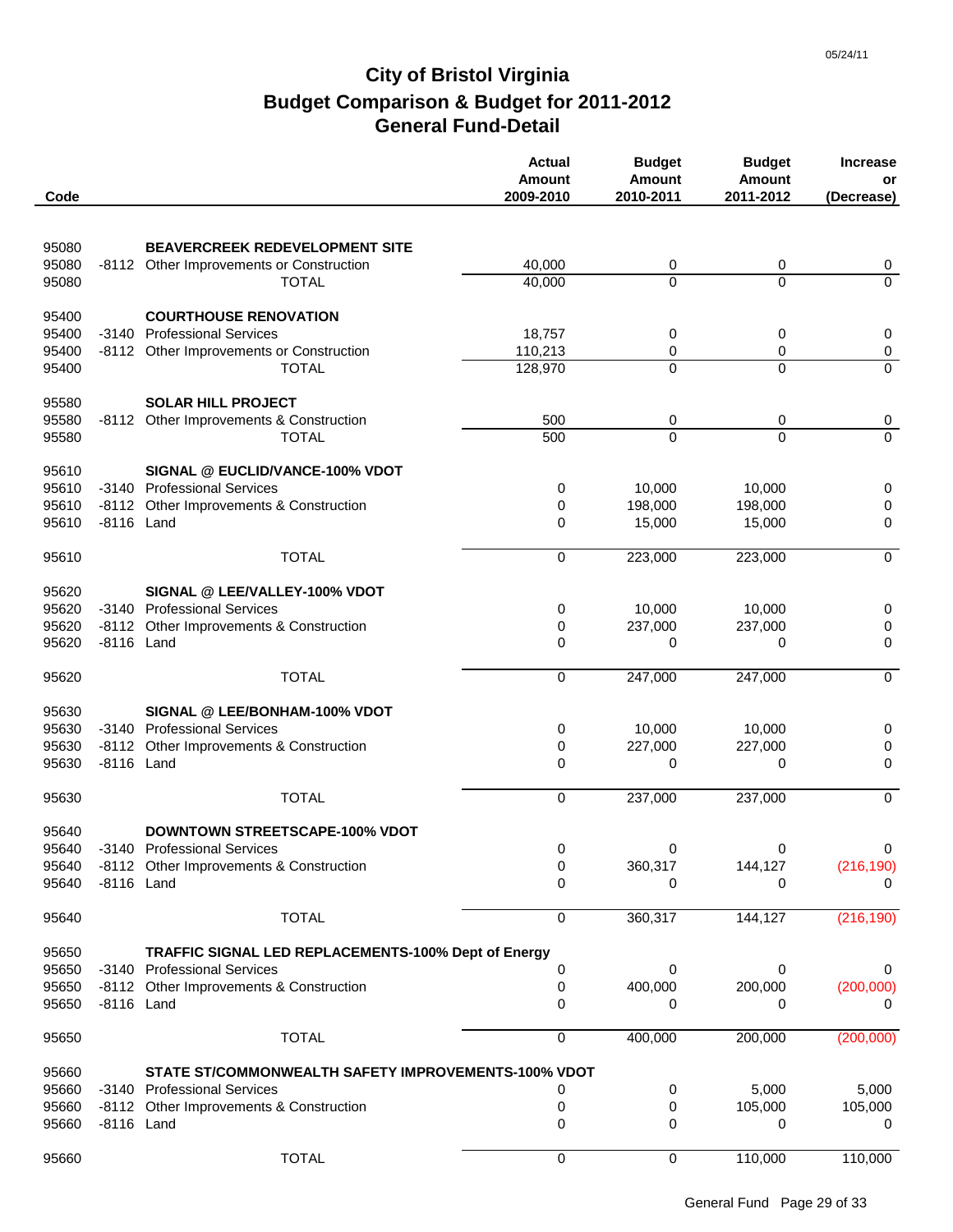|       |            |                                          | <b>Actual</b><br><b>Amount</b> | <b>Budget</b><br>Amount | <b>Budget</b><br><b>Amount</b> | <b>Increase</b><br>or |
|-------|------------|------------------------------------------|--------------------------------|-------------------------|--------------------------------|-----------------------|
| Code  |            |                                          | 2009-2010                      | 2010-2011               | 2011-2012                      | (Decrease)            |
| 95670 |            | <b>LINDEN DRIVE SIDEWALK-100% VDOT</b>   |                                |                         |                                |                       |
| 95670 |            | -3140 Professional Services              | 0                              | 0                       | 5,000                          | 5,000                 |
| 95670 |            | -8112 Other Improvements & Construction  | 0                              | 0                       | 47,000                         | 47,000                |
| 95670 | -8116 Land |                                          | $\mathbf 0$                    | 0                       | 0                              | 0                     |
| 95670 |            | <b>TOTAL</b>                             | $\overline{0}$                 | 0                       | 52,000                         | 52,000                |
| 97050 |            | PEDESTRIAN SAFETY PROJECT                |                                |                         |                                |                       |
| 97050 |            | -3140 Professional Services              | $\mathbf 0$                    | 0                       | 0                              | 0                     |
| 97050 |            | -8112 Other Improvements or Construction | 243,477                        | 0                       | 0                              | $\pmb{0}$             |
| 97050 |            | <b>TOTAL</b>                             | 243,477                        | $\Omega$                | $\Omega$                       | $\Omega$              |
| 97060 |            | <b>LEE HIGHWAY BRIDGE #1820</b>          |                                |                         |                                |                       |
| 97060 |            | -3140 Professional Services              | 22,209                         | 0                       | 0                              | 0                     |
| 97060 |            | -8112 Other Improvements or Construction | 88,950                         | 0                       | 0                              | $\pmb{0}$             |
| 97060 |            | <b>TOTAL</b>                             | 111,159                        | $\overline{0}$          | $\Omega$                       | $\Omega$              |
| 97070 |            | <b>BONHAM ROAD CORRIDOR</b>              |                                |                         |                                |                       |
| 97070 |            | -3140 Professional Services              | 61,683                         | 40,000                  | 40,000                         | 0                     |
| 97070 |            | -8112 Other Improvements or Construction | 0                              | 2,587,500               | 1,940,625                      | (646, 875)            |
| 97070 | -8116 Land |                                          | $\mathbf 0$                    | 800,000                 | 0                              | (800,000)             |
| 97070 |            | <b>TOTAL</b>                             | 61,683                         | 3,427,500               | 1,980,625                      | (1,446,875)           |
| 97080 |            | <b>RESTING TREE</b>                      |                                |                         |                                |                       |
| 97080 | -3140      | <b>Professional Services</b>             | 40,728                         | 0                       | 0                              | 0                     |
| 97080 | -8112      | Other Improvements or Construction       | 794,522                        | 617,175                 | 0                              | (617, 175)            |
| 97080 | -8116 Land |                                          | 643,157                        | 0                       | 0                              | 0                     |
| 97080 |            | <b>TOTAL</b>                             | 1,478,407                      | 617,175                 | $\Omega$                       | (617, 175)            |
| 99000 |            | <b>TRANSFER</b>                          |                                |                         |                                |                       |
| 99000 | -9200      | Transfer to Clear Creek Golf Course      | 450,000                        | $\Omega$                | 0                              | 0                     |
| 99000 | -9201      | Transfer to Solid Waste Disposal Fund    | 1,020,000                      | 2,807,069               | 818,076                        | (1,988,993)           |
| 99000 |            | -9210 Transfer for Capital Projects      | 232,839                        | 0                       | 0                              | 0                     |
| 99000 |            | <b>TOTAL</b>                             | 1,702,839                      | 2,807,069               | 818,076                        | (1,988,993)           |
|       |            | TOTAL NON-DEPARTMENTAL                   | 13,339,049                     | 11,571,515              | 8,663,820                      | (2,907,695)           |
|       |            | <b>EXPENDITURES TOTALS</b>               | 53,042,266                     | 50,155,504              | 47,993,872                     | (2, 161, 632)         |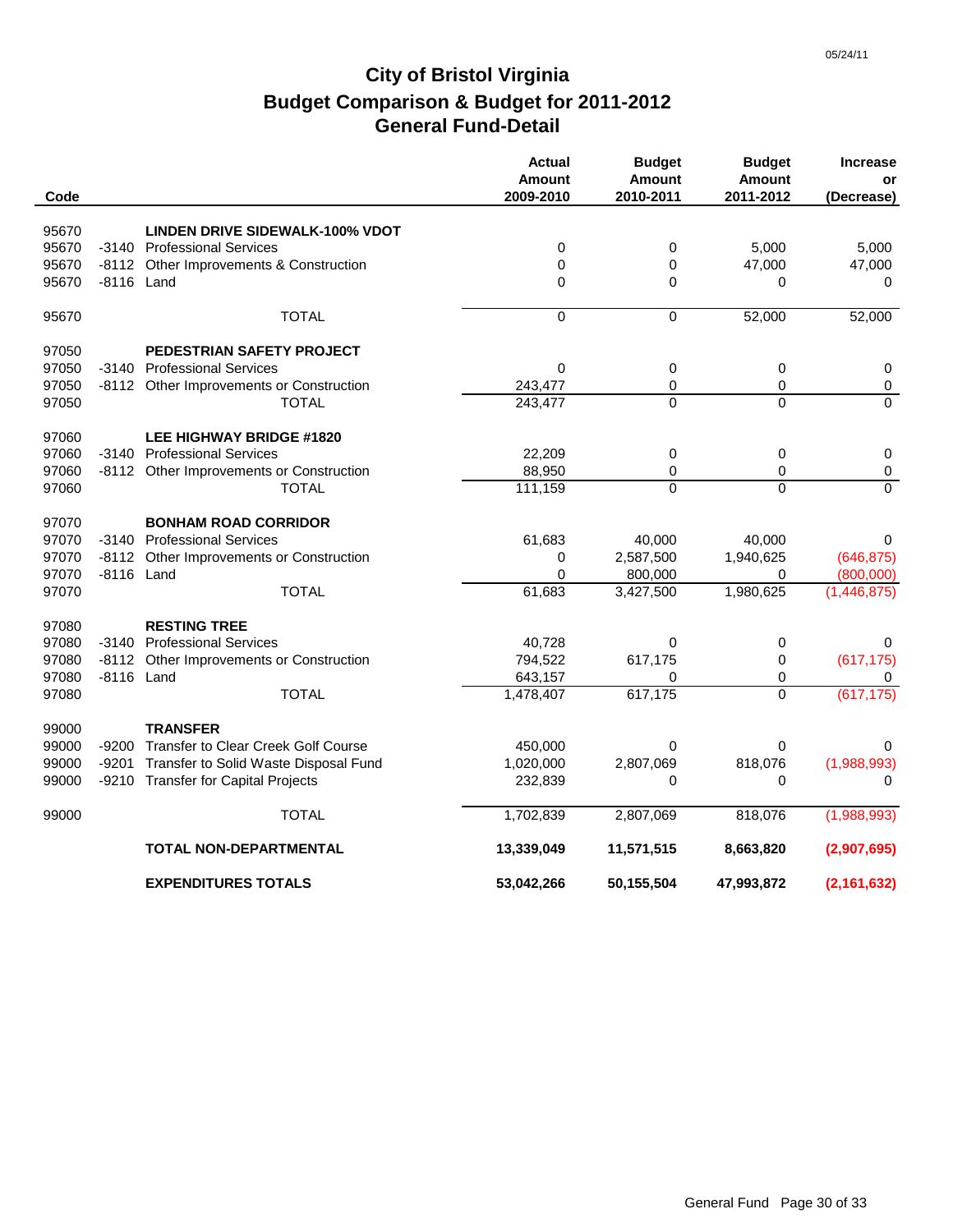05/24/11

### **City of Bristol Virginia Budget Comparison & Budget for 2011-2012 Solid Waste Disposal Fund-Detail**

|       |                |                                                 | <b>Actual</b> | <b>Budget</b> | <b>Budget</b> | <b>Increase</b> |
|-------|----------------|-------------------------------------------------|---------------|---------------|---------------|-----------------|
|       |                |                                                 | <b>Amount</b> | <b>Amount</b> | Amount        | <b>or</b>       |
| Code  |                |                                                 | 2009-2010     | 2010-2011     | 2011-2012     | (Decrease)      |
|       | <b>REVENUE</b> |                                                 |               |               |               |                 |
| 10000 |                | <b>DISPOSAL OPERATING REVENUE</b>               |               |               |               |                 |
| 10000 | -0001          | <b>Disposal Fees</b>                            | 3,934,047     | 3,900,000     | 4,020,000     | 120,000         |
| 10000 |                | -0002 Recycling Income                          | 33,499        | 20,000        | 30,000        | 10,000          |
| 10000 |                | -0003 Miscellaneous                             | 2,390         | 0             | 0             | 0               |
| 10000 |                | -0004 Mulch Compost                             | 62,347        | 43,000        | 50,000        | 7,000           |
|       |                | <b>TOTAL</b>                                    | 4,032,283     | 3,963,000     | 4,100,000     | 137,000         |
| 10010 |                | <b>COLLECTION OPERATING REVENUE</b>             |               |               |               |                 |
| 10010 |                | -0001 Waste Collection Fees                     | 868,510       | 1,041,592     | 1,041,592     | 0               |
| 10010 |                | -0002 Garbage Can Fees                          | $\Omega$      | 0             | 3,000         | 3,000           |
|       |                | <b>TOTAL</b>                                    | 868,510       | 1,041,592     | 1,044,592     | 3,000           |
| 20000 |                | <b>NON-OPERATING REVENUE</b>                    |               |               |               |                 |
| 20000 |                | -0004 Transfer from General Fund                | 1,020,000     | 2,807,069     | 818,076       | (1,988,993)     |
| 20000 |                | -0005 Transfer From Capital Improvement Reserve | 0             | 0             | 0             | 0               |
| 20000 |                | -0006 Sale of Equipment                         | $\Omega$      | 0             | 0             | 0               |
| 20000 |                | -0007 Other                                     | 232,839       | $\Omega$      | 0             | 0               |
| 20000 |                | -0099 Insurance Adjustment & Recovery           | 345,709       | 1,000         | 1,000         | $\Omega$        |
|       |                | <b>TOTAL</b>                                    | 1,598,548     | 2,808,069     | 819,076       | (1,988,993)     |
|       |                | <b>TOTAL REVENUES</b>                           | 6,499,341     | 7,812,661     | 5,963,668     | (1,848,993)     |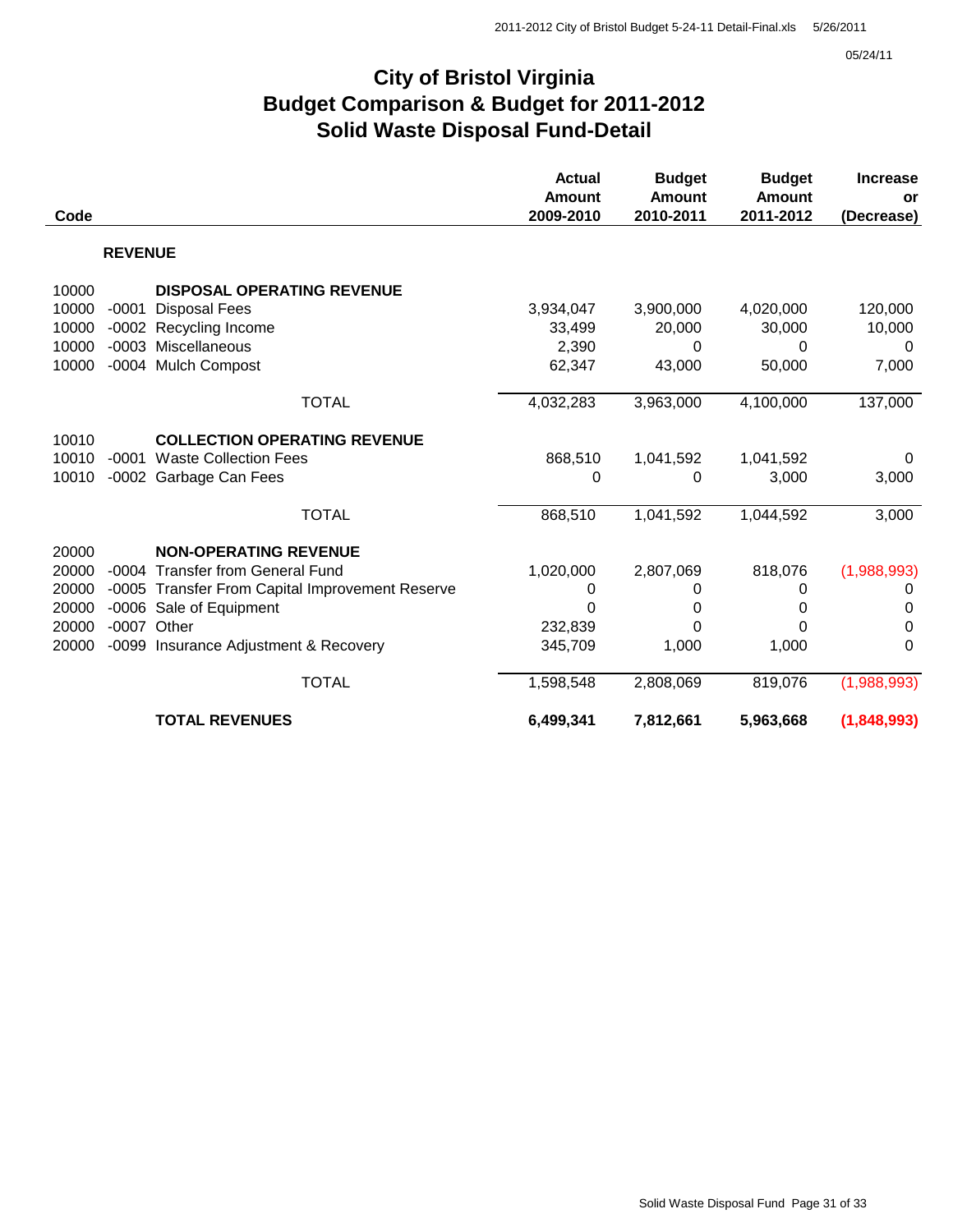05/24/11

### **City of Bristol Virginia Budget Comparison & Budget for 2011-2012 Solid Waste Disposal Fund-Detail**

| Code           |                 |                                                                 | <b>Actual</b><br><b>Amount</b><br>2009-2010 | <b>Budget</b><br><b>Amount</b><br>2010-2011 | <b>Budget</b><br><b>Amount</b><br>2011-2012 | <b>Increase</b><br>or<br>(Decrease) |
|----------------|-----------------|-----------------------------------------------------------------|---------------------------------------------|---------------------------------------------|---------------------------------------------|-------------------------------------|
|                | <b>EXPENSES</b> |                                                                 |                                             |                                             |                                             |                                     |
| 11010          |                 | <b>DISPOSAL PERSONNEL SERVICES</b>                              |                                             |                                             |                                             |                                     |
| 11010          |                 | -1180 Salaries & Wages                                          | 1,111,178                                   | 1,024,689                                   | 721,468                                     | (303, 221)                          |
| 11010          |                 | -1280 Salaries & Wages-Overtime                                 | 0                                           | 98,000                                      | 70,000                                      | (28,000)                            |
| 11010          |                 | -0000 Benefits                                                  | 478,471                                     | 482,907                                     | 346,072                                     | (136, 835)                          |
| 12010          |                 | <b>TOTAL</b>                                                    | 1,589,649                                   | 1,605,596                                   | 1,137,540                                   | (468, 056)                          |
| 12010          |                 | <b>DISPOSAL OPERATIONAL EXPENSES</b>                            |                                             |                                             |                                             |                                     |
| 12010          |                 | -3135 Contract Labor                                            | 0                                           | 0                                           | $\mathbf 0$                                 | 0                                   |
| 12010          |                 | -3140 Professional Services                                     | 235,916                                     | 180,000                                     | 192,000                                     | 12,000                              |
| 12010          |                 | -3145 Recycle Expenses                                          | 132,854                                     | 158,000                                     | 150,000                                     | (8,000)                             |
| 12010          |                 | -3146 Environmental Expenses                                    | 0                                           | 0                                           | 20,000                                      | 20,000                              |
| 12010          |                 | -3310 Maintenance of Building & Property                        | 33,044                                      | 45,000                                      | 60,000                                      | 15,000                              |
| 12010          |                 | -3320 Maintenance of Machinery & Equipment                      | 60,137                                      | 93,000                                      | 60,000                                      | (33,000)                            |
| 12010          |                 | -3600 Advertising                                               | 3,911                                       | 2,000                                       | 1,000                                       | (1,000)                             |
| 12010          |                 | -5100 Utilities                                                 | 333,293                                     | 355,680                                     | 335,000                                     | (20, 680)                           |
| 12010          |                 | -5210 Postage                                                   | 1,021                                       | 1,200                                       | 1,200                                       | 0                                   |
| 12010          |                 | -5230 Communications                                            | 9,891                                       | 10,382                                      | 9,800                                       | (582)                               |
| 12010          |                 | -5410 Lease/Rent of Equipment                                   | 344,346                                     | 390,000                                     | 380,000                                     | (10,000)                            |
| 12010          |                 | -5530 Travel Expense                                            | 2,578                                       | 3,000                                       | 3,000                                       | 0                                   |
| 12010          |                 | -5540 Education and Training                                    | 2,450                                       | 3,000                                       | 3,000                                       | 0                                   |
| 12010          |                 | -5810 Dues, Memberships & Subscriptions                         | 771                                         | 1,800                                       | 1,500                                       | (300)                               |
| 12010          |                 | -6001 Printing & Office Supplies                                | 2,713                                       | 2,500                                       | 1,500                                       | (1,000)                             |
| 12010          |                 | -6005 Housekeeping Supplies                                     | 2,431                                       | 5,000                                       | 3,500                                       | (1,500)                             |
| 12010          |                 | -6007 Material-Building & Property                              | 111,817                                     | 150,000                                     | 180,000                                     | 30,000                              |
| 12010<br>12010 |                 | -6008 Motor Fuel and Lubricants<br>-6009 Repair Parts-Equipment | 207,759<br>129,054                          | 262,500                                     | 220,000<br>80,000                           | (42,500)<br>(55,000)                |
| 12010          |                 | -6011 Clothing & Personal Supplies                              | 4,767                                       | 135,000<br>6,000                            | 9,200                                       | 3,200                               |
| 12010          |                 | -6014 Operating Supplies & Materials                            | 200,251                                     | 125,000                                     | 80,000                                      | (45,000)                            |
| 12010          |                 | -7001 Operation Expense                                         | 23,736                                      | 30,000                                      | 25,000                                      | (5,000)                             |
| 12010          |                 | -8101 Other Equipment                                           | 0                                           | 0                                           | 0                                           | 0                                   |
|                |                 | 12010 -8102 Office Furniture & Equipment                        | $\mathbf 0$                                 | 0                                           | $\pmb{0}$                                   | $\mathbf 0$                         |
|                |                 | 12010 -8105 Vehicular Equipment                                 | 0                                           | 0                                           | 0                                           | 0                                   |
|                |                 | 12010 -8106 Operational & Construction Equipment                | 0                                           | 0                                           | 0                                           | $\pmb{0}$                           |
| 12010          |                 | -8112 Other Improvements or Construction                        | 261,804                                     | 0                                           | 0                                           | 0                                   |
|                |                 | <b>TOTAL</b>                                                    | 2,104,544                                   | 1,959,062                                   | 1,815,700                                   | (143, 362)                          |
| 12020          |                 | <b>REFUSE COLLECTION</b>                                        |                                             |                                             |                                             |                                     |
|                |                 | 12020 -1180 Salaries & Wages                                    | 396,331                                     | 358,246                                     | 398,584                                     | 40,338                              |
| 12020          |                 | -1280 Salaries & Wages-Overtime                                 | 0                                           | 11,909                                      | 12,000                                      | 91                                  |
| 12020          |                 | -0000 Benefits                                                  | 181,210                                     | 169,658                                     | 177,788                                     | 8,130                               |
| 12020          |                 | -3135 Contract Labor                                            | 0                                           | 13,500                                      | 14,000                                      | 500                                 |
| 12020          |                 | -3140 Fees for Professional Services                            | 21,260                                      | 22,000                                      | 20,000                                      | (2,000)                             |
| 12020          |                 | -3320 Maint. of Machinery & Equipment                           | 23,389                                      | 30,000                                      | 30,000                                      | 0                                   |
| 12020          |                 | -3600 Advertising                                               | 304                                         | 1,000                                       | 2,500                                       | 1,500                               |
| 12020          |                 | -5100 Utilities                                                 | 0                                           | 0                                           | 0                                           | 0                                   |
| 12020          |                 | -5210 Postage                                                   | 236                                         | 200                                         | 500                                         | 300                                 |